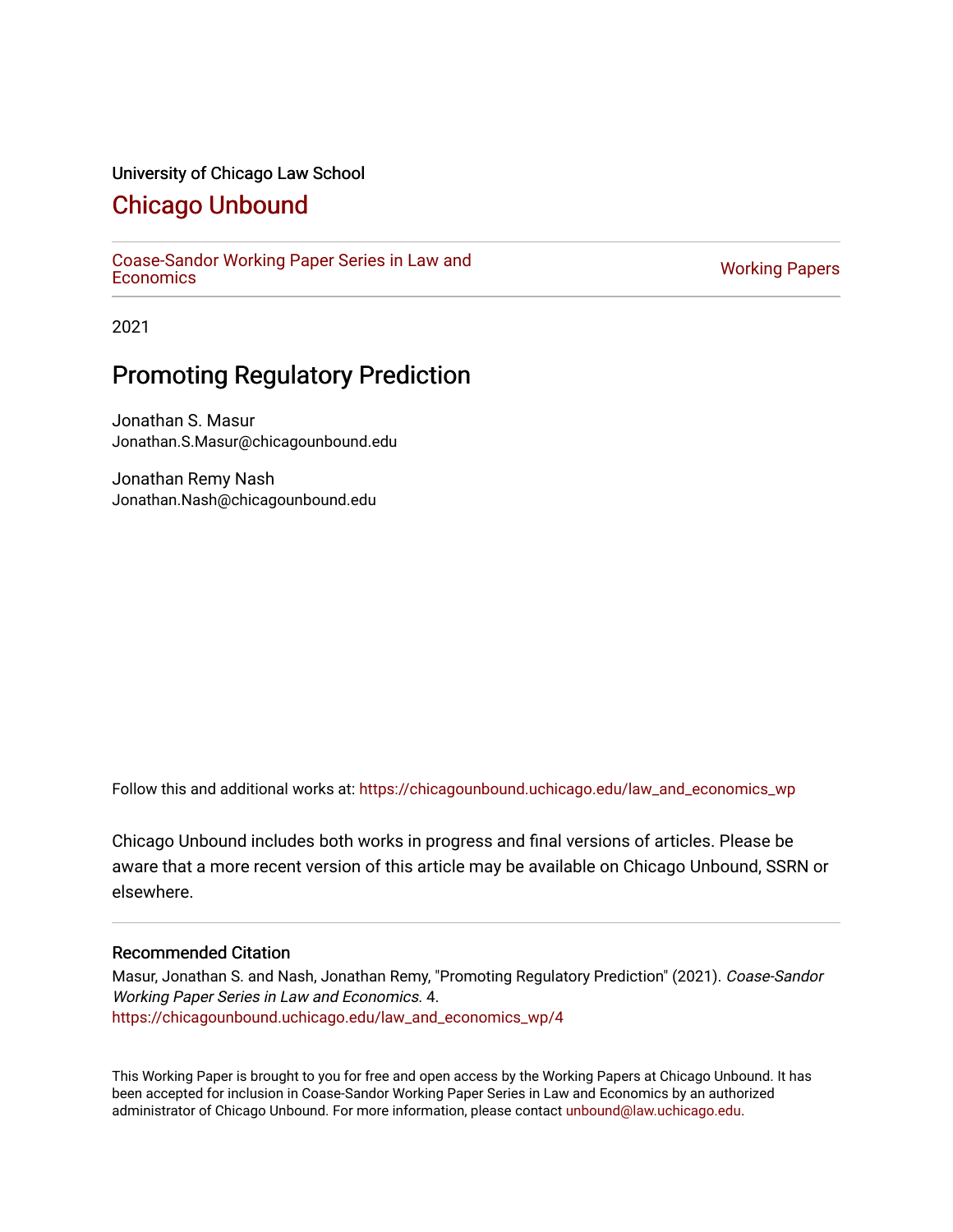# **Emory University School of Law**

**Legal Studies Research Paper Series** Research Paper No. 21-16



## *Promoting Regulatory Prediction*

**Jonathan S. Masur** University of Chicago - Law School

**Jonathan Remy Nash** Emory University School of Law

This paper can be downloaded without charge from: The Social Science Research Network Electronic Paper Collection: https://ssrn.com/abstract=3852126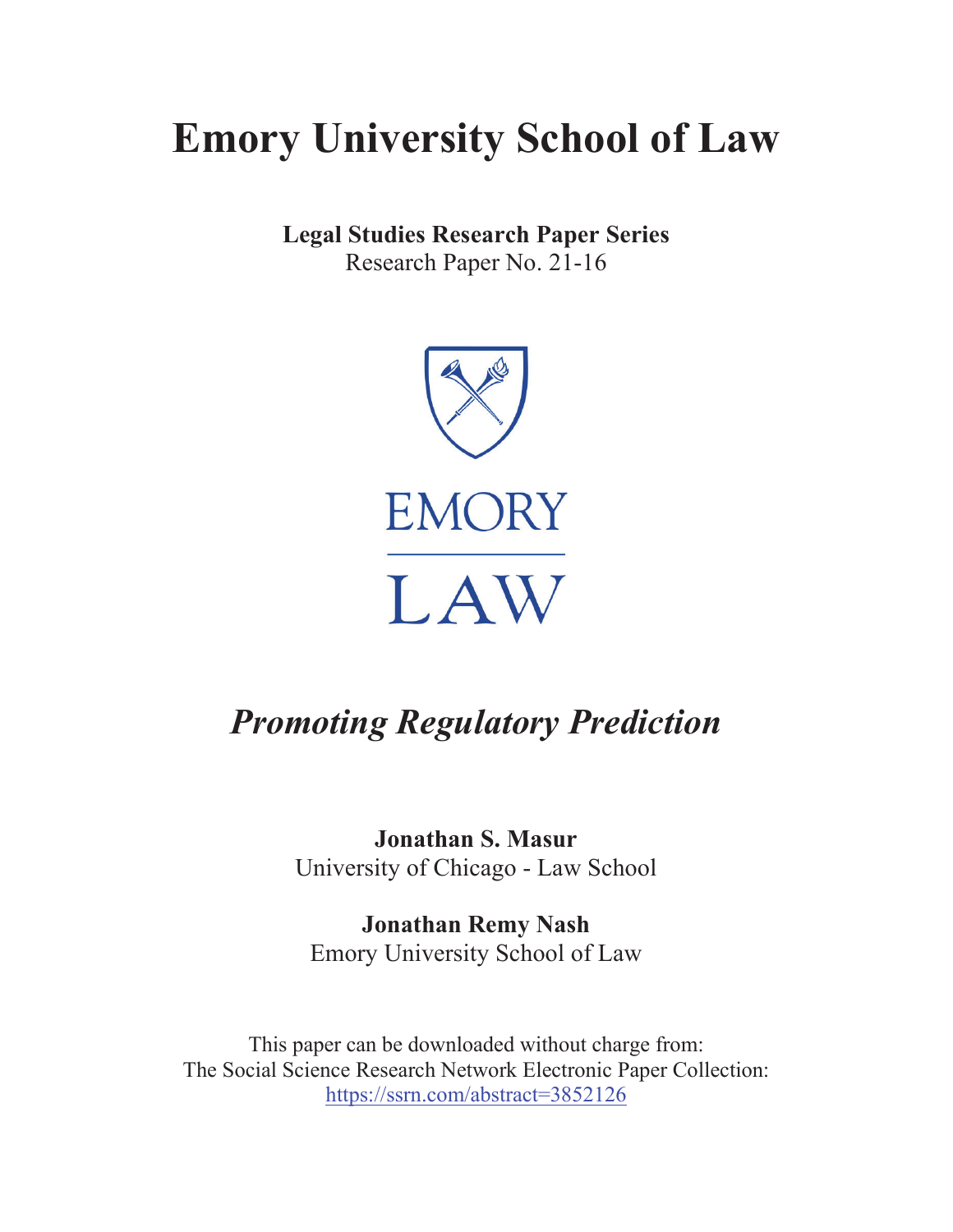#### **Promoting Regulatory Prediction**

JONATHAN S. MASUR\* JONATHAN REMY NASH\*\*

*It is essential for environmental protection that private actors be able to anticipate government regulation. If, for instance, the Biden Administration is planning to tighten regulations of greenhouse gas emissions, it is imperative that private companies anticipate this regulatory change now, not a few years from now after they have constructed even more coal- and gas-fired power plants. Those additional power plants will mean more irreversible greenhouse gases, and these plants can be politically challenging to shutter once built. The point is general to private actors making decisions in the shadow of potential government regulation. Better information about future government actions is thus critical for the benefit of both private actors and society at large. In this Article, we consider market-based and non-market-based means by which to generate information about future government action. We find no perfect answer.* 

*We consider three market-based solutions—prediction markets, the use of equity markets to hedge against future government action, and machine-learning and predictive technologies—and three government-based solutions—greater transparency, the development of intellectual property rights in predictive information, and prediction-forcing regulation, which is regulation that requires private actors to make public predictions about future government action. None of these is a panacea. The market-based solutions founder on the limitations and thinness of markets. Government-based solutions come with significant structural downsides related to the division of authority among different levels of government (federal versus state versus local) and different branches of government at each level* 

<sup>\*</sup> John P. Wilson Professor of Law and David & Celia Hilliard Research Scholar, University of Chicago Law School. Masur thanks the David & Celia Hilliard Fund and the Wachtell, Lipton, Rosen & Katz Program in Behavioral Law, Finance & Economics for support.

<sup>\*\*</sup> Robert Howell Hall Professor of Law and Associate Dean for Research, Emory University School of Law; Director of the Emory Center for Law and Social Science; Co-Director of the Emory Center on Federalism and Intersystemic Governance.

We are grateful to Giuseppe Dari-Mattiacci, Luigi Franzoni, Jacqueline Hand, Shi-Ling Hsu, Bruce Huber, Yael Lifshitz, Cherie Metcalf, Felix Mormann, J.B. Ruhl, Jessica Owley, Robert Schapiro, and Alexander Volokh for helpful suggestions and discussions. We benefited from presentations at the annual meetings of the American Law and Economics Association, the Canadian Law and Economics Association, the Midwestern Law and Economics Association, the Society for Environmental Law and Economics, and the Sustainability Conference of American Legal Educators; at a joint session co-sponsored by the Section on Environmental Law and the Section on Securities Regulation on "What Can Securities Regulation Contribute to Environmental Law, and Vice Versa?" at the 2021 annual meeting of the Association of American Law Schools; and at a faculty workshop at Emory University School of Law. We also thank Ugonna Eze, Adam Hassanein, and Angelica Russell-Johnson for excellent research assistance.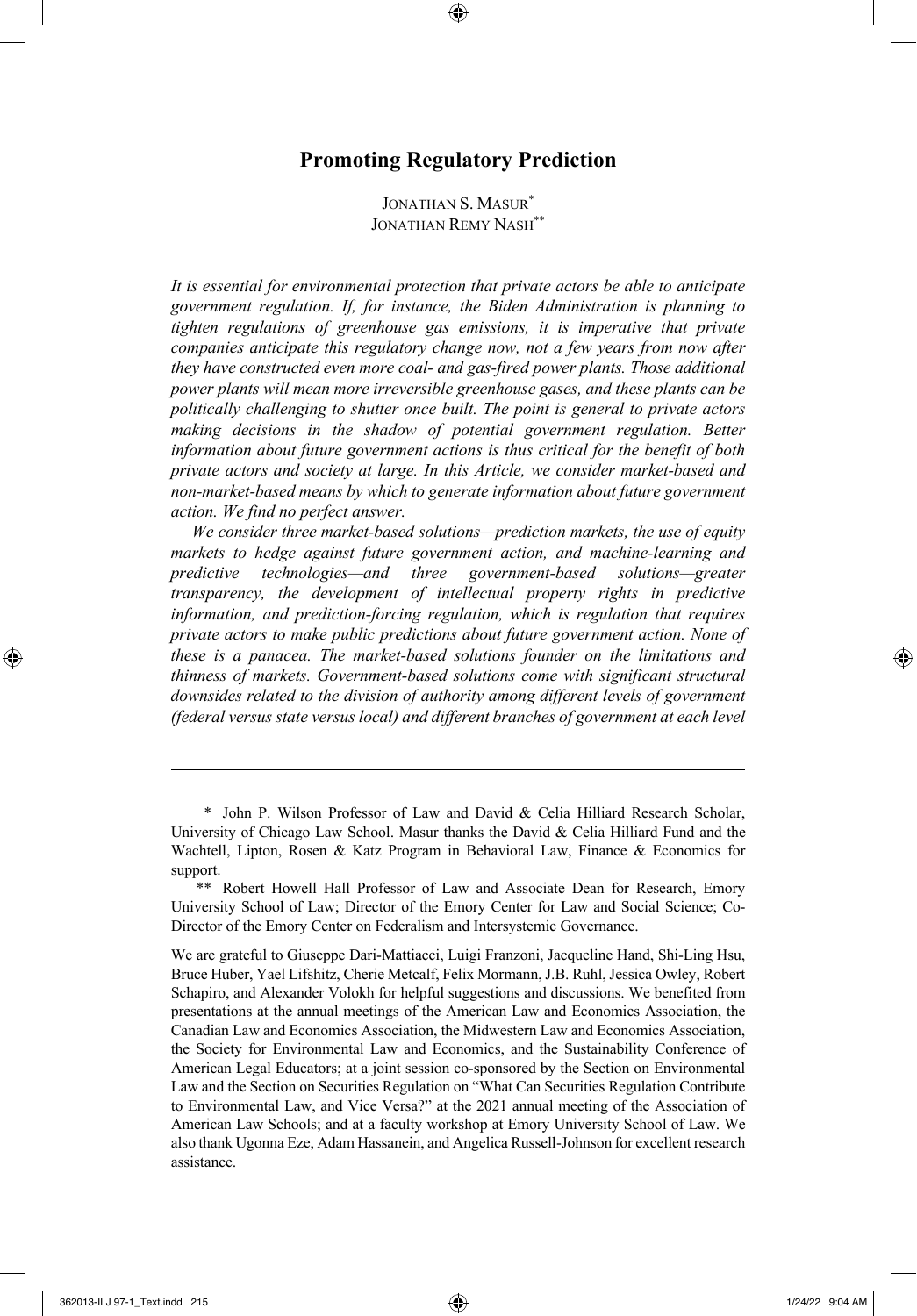*(executive versus legislative). We conclude that prediction-forcing regulation may be the most promising avenue, though it too is likely not a full solution.*

| <b>II. MARKET-BASED SOLUTIONS TO THE PROBLEM OF</b><br>A. THE PROMISE AND PITFALLS OF PREDICTION MARKETS 214<br>III. The Role of Government in Facilitating the Flow of Predictive<br>B. INTELLECTUAL PROPERTY FOR PREDICTIVE INFORMATION 227<br>C. REGULATION REQUIRING SOCIETAL | 204 |
|-----------------------------------------------------------------------------------------------------------------------------------------------------------------------------------------------------------------------------------------------------------------------------------|-----|
|                                                                                                                                                                                                                                                                                   |     |
|                                                                                                                                                                                                                                                                                   |     |
|                                                                                                                                                                                                                                                                                   | 214 |
|                                                                                                                                                                                                                                                                                   |     |
|                                                                                                                                                                                                                                                                                   |     |
|                                                                                                                                                                                                                                                                                   |     |
|                                                                                                                                                                                                                                                                                   |     |
|                                                                                                                                                                                                                                                                                   | 224 |
|                                                                                                                                                                                                                                                                                   |     |
|                                                                                                                                                                                                                                                                                   |     |
|                                                                                                                                                                                                                                                                                   |     |
|                                                                                                                                                                                                                                                                                   |     |
|                                                                                                                                                                                                                                                                                   |     |

#### **INTRODUCTION**

Imagine an electrical power-generating firm that is contemplating building a new power plant. The firm must decide which type of power plant to construct—a wind farm, a nuclear plant, a natural gas-fired plant, or a coal-fired plant. Each type of plant has advantages and disadvantages for the firm—cost, profitability, etc. And each type of plant has tremendous advantages and disadvantages for the public at large—the cost of electricity generation, the level of greenhouse gas and other pollution emissions, and so forth.<sup>1</sup> It may be much better for social welfare if the firm decides to construct a wind farm than if it builds a new coal-fired plant. Importantly, however, from the firm's perspective the choice of plant type depends greatly upon the regulatory environment governing electricity generation.<sup>2</sup> If the government has imposed or will impose substantial regulations on greenhouse gas emissions, a wind farm or even a nuclear plant will represent a far better option than a coal-fired plant

<sup>1.</sup> *See* U.S. Energy Info. Admin., *Table 8.4. Average Power Plant Operating Expenses for Major U.S. Investor-Owned Electric Utilities, 2009 Through 2019 (Mills per Kilowatthour)*, ELEC. POWER ANN., https://www.eia.gov/electricity/annual/html/epa\_08\_ 04.html [https://perma.cc/7L84-6C3G]; *How Much Carbon Dioxide Is Produced When Different Fuels Are Burned?*, *Frequently Asked Questions*, U.S. ENERGY INFO. ADMIN, https://www.eia.gov/tools/faqs/faq.php?id=73&t=11 [https://perma.cc/4N3V-NY7Y].

<sup>2.</sup> *See, e.g.*, NextEra Energy, Inc. & Florida Power & Light Co., Annual Report (Form 10-K) 22–23 (Dec. 31, 2018) [hereinafter NextEra Energy], http://www.investor.nexteraenergy.com/~/media/Files/N/NEE-IR/reports-andfillings/annual-reports/NextEra%20Energy\_Annual\_Report\_2018.pdf

<sup>[</sup>https://perma.cc/A85Y-ZHLB]; Duke Energy Corp., Transforming the Future: Duke Energy Annual Report and Form 10-K (Form 10-K) 18–19 (Dec. 31, 2018) [hereinafter Duke Energy], https://www.duke-energy.com//annual-report/\_/media/pdfs/our-company/investors/deannual-reports/2018/2018-duke-energy-annual-report.pdf [https://perma.cc/U7PN-HKF2].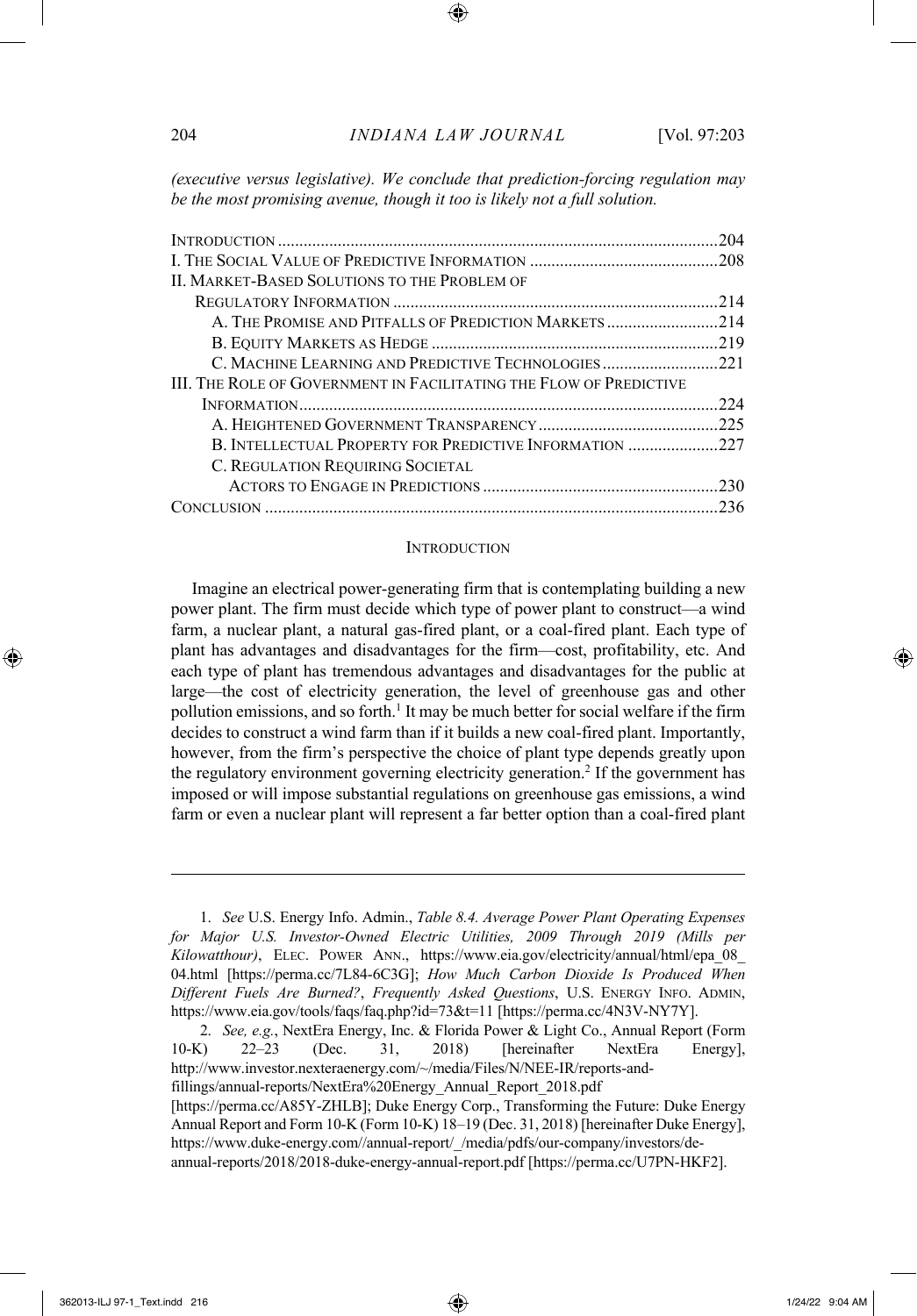to the firm.3 For that matter, nuclear power is subject to a substantial web of regulations governing both the operation of nuclear plants and the disposal of nuclear fuel.<sup>4</sup> Depending upon their stringency, these regulations can dramatically raise or lower the cost of constructing a new nuclear plant.<sup>5</sup>

Therefore, in deciding which type of plant to construct, the firm must make a prediction about the regulatory regime that will govern electricity generation in the future. Moreover, the costs of an incorrect prediction could be substantial, both to the firm and to society at large. If the firm constructs a nuclear plant and the government later lifts all greenhouse gas regulations—as the Trump Administration did—the nuclear plant could turn out to be much more expensive than coal-fired plants and be forced out of business.6 If the firm constructs a nuclear plant and the government tightens regulations on nuclear power, the nuclear plant might be prevented from ever operating.7 The success of the plant—and potentially the fate of the firm—relies on the accuracy of the firm's prediction.

More broadly, the firm's ultimate decision is important to society at large, not just to the firm. If the firm is unable to make an accurate prediction, it will often default to what it believes will be the "safest" option from a financial standpoint.<sup>8</sup> Here, that

3. *See* Man-Keun Kim & Taehoo Kim, *Estimating Impact of Regional Greenhouse Gas Initiative on Coal to Gas Switching Using Synthetic Control Methods*, 59 ENERGY ECON. 328 (2016) (finding that a regional cap-and-trade regime contributed to a switch from coal-fired power plants to natural gas).

4. *See* David A. Repka & Kathryn M. Sutton, *The Revival of Nuclear Power Plant Licensing*, 19 NAT. RES. & ENV'T 39 (2005) (providing a summary of the Nuclear Regulatory Commission's process for licensing new nuclear reactors); *see also* Lucas W. Davis, *Prospects for Nuclear Power*, 26 J. ECON. PERSP. 49, 54 (2012) ("Most studies attribute this increase in construction time to a rapidly evolving regulatory process. A joke in the industry was that a reactor vessel could not be shipped until the total weight of all required paperwork had equaled the weight of the reactor vessel itself.").

5. *See generally* John Rust & Geoffrey Rothwell, *Optimal Response to a Shift in Regulatory Regime: The Case of the US Nuclear Power Industry*, 10 J. APPLIED ECONOMETRICS S75 (1995) (finding that expected profits from nuclear power plants were almost entirely eliminated by the stronger safety regulations imposed after the Three Mile Island accident).

6. *See* Repeal of the Clean Power Plan; Emission Guidelines for Greenhouse Gas Emissions from Existing Electric Utility Generating Units; Revisions to Emission Guidelines Implementing Regulations, 84 Fed. Reg. 32,520, 32,521 (July 8, 2019) (to be codified at 40 C.F.R. pt. 60).

7. *See* Rust & Rothwell, *supra* note 5, at S115 (attributing 100 or more cancelled nuclear power plant projects to the more stringent regulatory regime after the Three Mile Island accident); Davis, *supra* note 4, at 55 ("[I]n 1989 New York Governor Mario Cuomo and the Long Island Lighting Company closed the Shoreham Nuclear Power Plant over long-standing concerns about how nearby residents would be evacuated in the event of an emergency. The plant was 100 percent completed and had been connected to the grid, yet was never used to produce a single kilowatt hour of commercial electricity.").

8. *See generally* Kira R. Fabrizio, *The Effect of Regulatory Uncertainty on Investment: Evidence from Renewable Energy Generation*, 29 J.L. ECON. & ORG. 765 (2013) (finding reduced investment in renewables in states that have a history repealing energy incentive programs in the past); Peter S. Reinelt & David W. Keith, *Carbon Capture Retrofits and the Cost of Regulatory Uncertainty*, 28 ENERGY J. 101 (2007) (examining the role that natural gas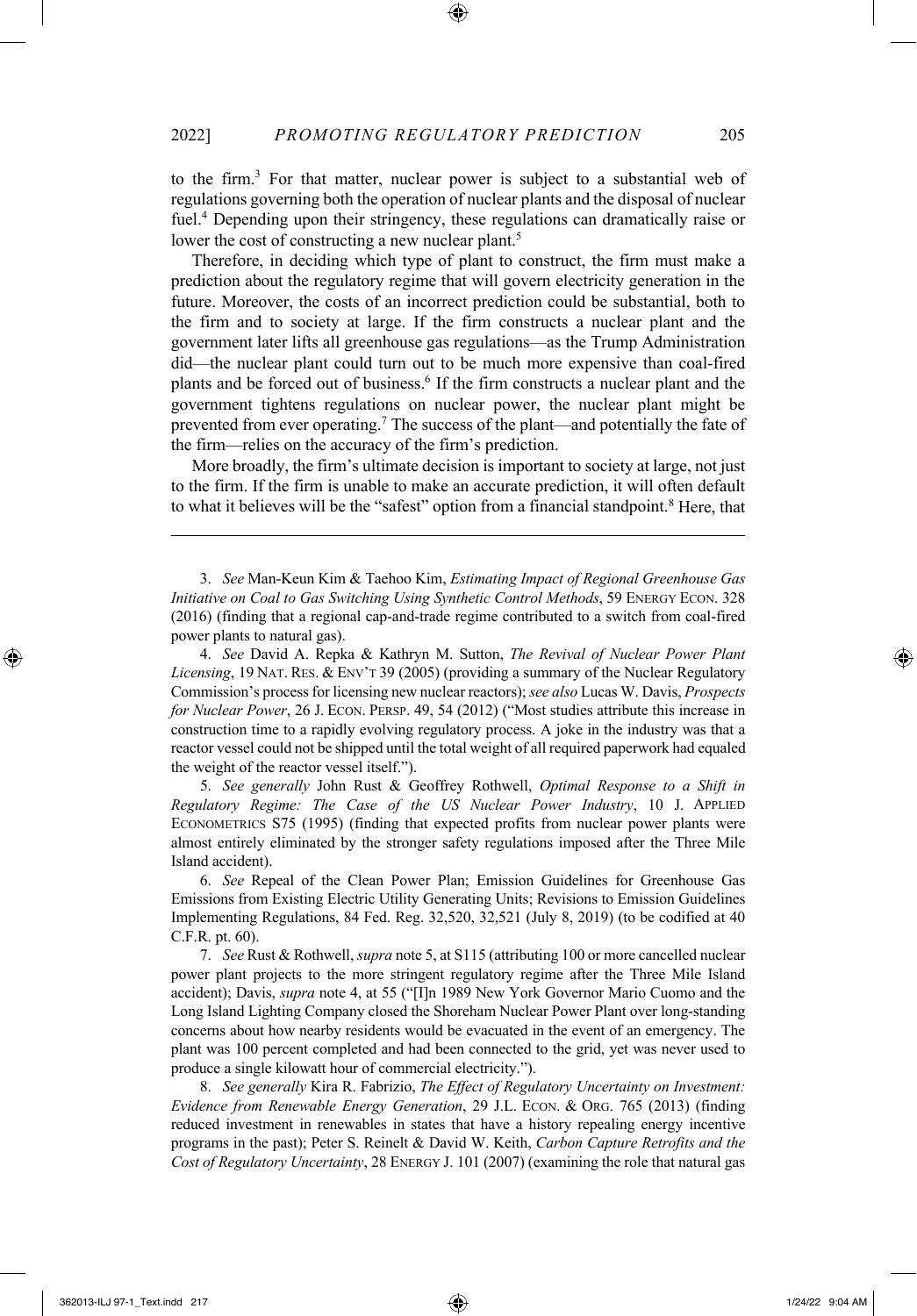could be a coal-fired power plant, to the detriment of the environment and everyone who breathes the air. In addition, existing corporate investments can be politically difficult to undo.<sup>9</sup> The government might face stiff opposition if it attempts to shutter a recently constructed coal plant and might default to "grandfathering" the plant that is, exempting it from new regulation—thus permitting it to spew pollution for decades to come.<sup>10</sup> All of this is to say that it would be to society's tremendous benefit (and to the firm's) if the firm were able to anticipate future regulation and act accordingly.11 We want the firm to cease constructing coal-fired power plants *now*, not a few years from now when the Biden Administration is finally able to tighten greenhouse gas regulation.

The point is general. Private actors constantly make decisions in the shadow of actions that the government may undertake in the future.12 Uncertainty about what those future government actions may be imposes costs.13 Private actors may try to hedge their bets, insure against certain contingencies, or simply make decisions without regard to future government actions.<sup>14</sup> But each of these choices is costly. Better information about future government actions would reduce these costs, to the benefit of private actors and society at large.

This logic leads to the question of how private actors might better be able to make predictions about future government action. We begin by considering three marketbased possibilities. One option is to employ prediction markets—that is, markets that pay investors based on whether future events come to pass—as a means to facilitate predictions about future government action.<sup>15</sup> Yet prediction markets as to future government action are hard to structure given the division of authority to different levels of government (federal versus state versus local) and different branches of government at each level (executive versus legislative).16 Problems of thin markets

prices and regulatory uncertainty play in dictating energy companies' decisions about when to retire existing coal plants).

<sup>9.</sup> *See* Saul Levmore, *Changes, Anticipations, and Reparations*, 99 COLUM. L. REV. 1657, 1665–66 (1999) (describing the political dynamics of legal transitions and the ways in which political actors can oppose transitions that encumber existing assets); Jonathan S. Masur & Jonathan Remy Nash, *The Institutional Dynamics of Transition Relief*, 85 N.Y.U. L. REV. 391, 406–28 (2010) (analyzing the various governmental institutions that play a role in provisioning transition relief).

<sup>10.</sup> Jonathan Remy Nash & Richard L. Revesz, *Grandfathering and Environmental Regulation: The Law and Economics of New Source Review*, 101 NW. U. L. REV. 1677, 1678 (2007) (discussing grandfathering of pollution sources under the Clean Air Act).

<sup>11.</sup> Levmore, *supra* note 9, at 1672–74 (describing the virtues of having a firm anticipate legal change and the desire for policymakers to encourage that anticipation).

<sup>12.</sup> *See, e.g.*, NextEra Energy, *supra* note 2, at 22–23; Duke Energy, *supra* note 2, at 18– 19.

<sup>13.</sup> *See* Fabrizio, *supra* note 8; Reinelt & Keith, *supra* note 8. *Cf.* Nick Bloom, Stephen Bond & John van Reenen, *Uncertainty and Investment Dynamics*, 74 REV. ECON. STUD. 391 (2007) (finding that instability makes firms more cautious and therefore less responsive to stimulus programs).

<sup>14.</sup> Reinelt & Keith, *supra* note 8*.*

<sup>15.</sup> *See* Masur & Nash, *supra* note 9, at 428–35.

<sup>16.</sup> *See infra* Part II.A.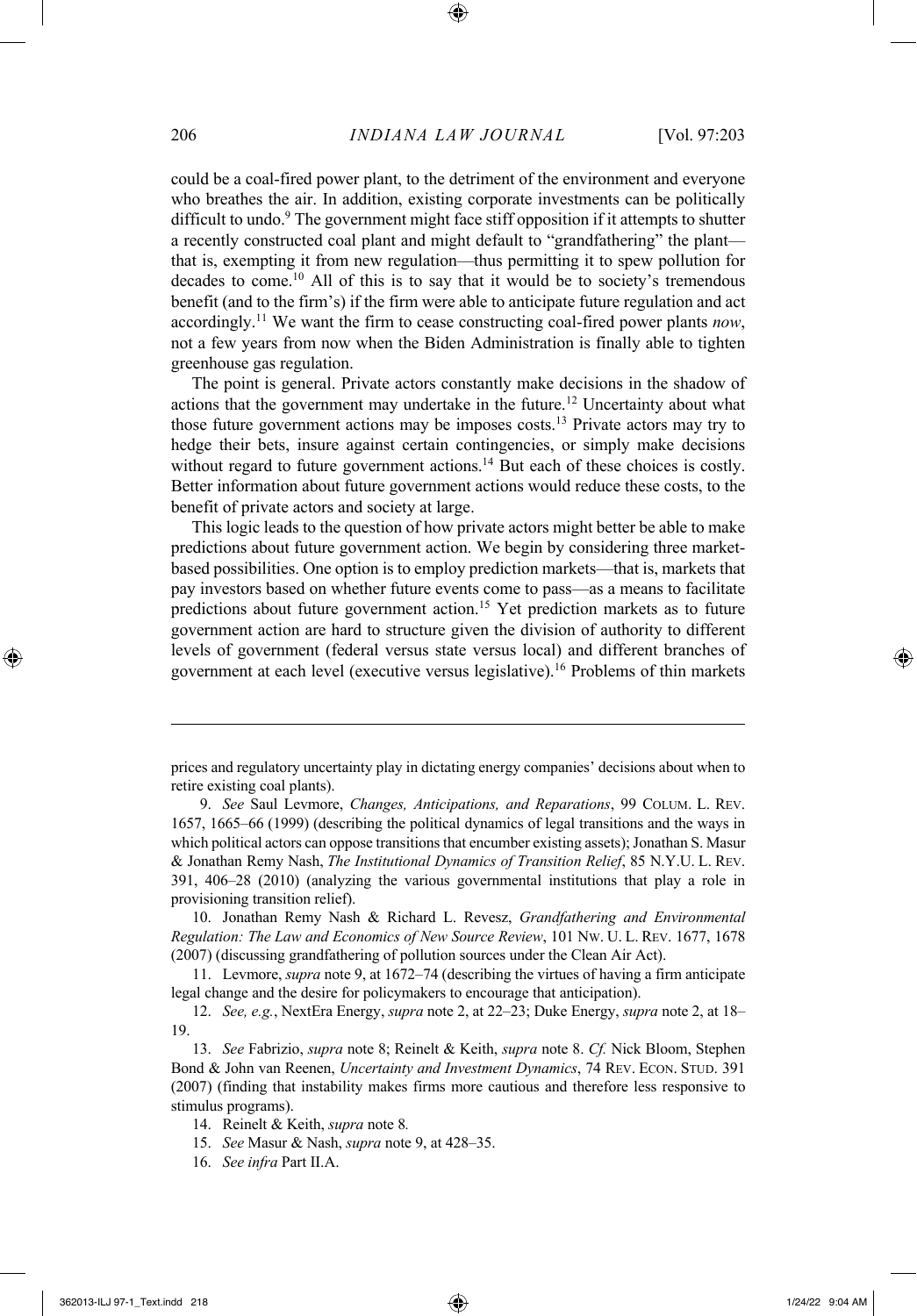and market manipulation also abound. <sup>17</sup> Finally, ethical and legal issues place in doubt whether government employees—who probably have the best information about future government action—could participate in the markets.

One also might think to rely on equity markets as a hedge against future government action.18 If a stock—or basket of stocks—would likely increase in value upon a particular government action, why could private actors not invest in that stock or stocks as a way to reduce the risk of the government action in question? The problem here is that corporations are complex entities; their stock prices vary based on a number of factors.19 This makes it exceedingly difficult to use stocks to hedge against any one discrete risk.

Nor do machine learning and predictive technologies offer a clear solution.<sup>20</sup> While they may improve predictions somewhat, the value of those predictions is limited by the available information. And predictive technologies do nothing to dislodge privately held information about future government action.<sup>21</sup>

If prediction markets, equity market hedges, and predictive technologies are not the answer, are there avenues for government to facilitate the ability of private actors to predict future government action? We consider three possibilities: greater government transparency, the development of intellectual property rights in predictive information, and prediction-forcing regulation—that is, regulations that require private actors to make public predictions about future government action. None of these is a panacea.

Greater government transparency seems practically unworkable.<sup>22</sup> To the contrary, it is reasonable to expect government actors to expend effort to minimize transparency. Moreover, greater transparency may detract from the quality of the laws that are enacted.

The second option, intellectual property rights, suffers from insuperable structural flaws.23 The challenges of structuring and enforcing intellectual property rights in predictive information seem insurmountable. The vagaries and multiplicity of possible government actions (let alone the levels of government at which any action might happen) make the definition of property rights exceedingly difficult, costly, or both. Even if the property rights were correctly defined, it would remain challenging for someone who had such a right to enforce it: After all, how exactly would the rights holder prove that someone else had improperly used the information covered by the right?

The third option—prediction-forcing regulation—may be more promising than the others but is hardly free from complications.<sup>24</sup> An example of a prediction-forcing regulation comes in the form of a 2010 interpretive guidance document promulgated

24. *See infra* Part III.C.

<sup>17.</sup> *See infra* notes 82–89 and accompanying text.

<sup>18.</sup> *See infra* Part II.B.

<sup>19.</sup> *See* Benjamin M. Friedman & David I. Laibson, *Economic Implications of Extraordinary Movements in Stock Prices*, 1989 BROOKINGS PAPERS ON ECON. ACTIVITY 137 (1989).

<sup>20.</sup> *See infra* Part II.C.

<sup>21.</sup> *See infra* Part II.C.

<sup>22.</sup> *See infra* Part III.A.

<sup>23.</sup> *See infra* Part III.B.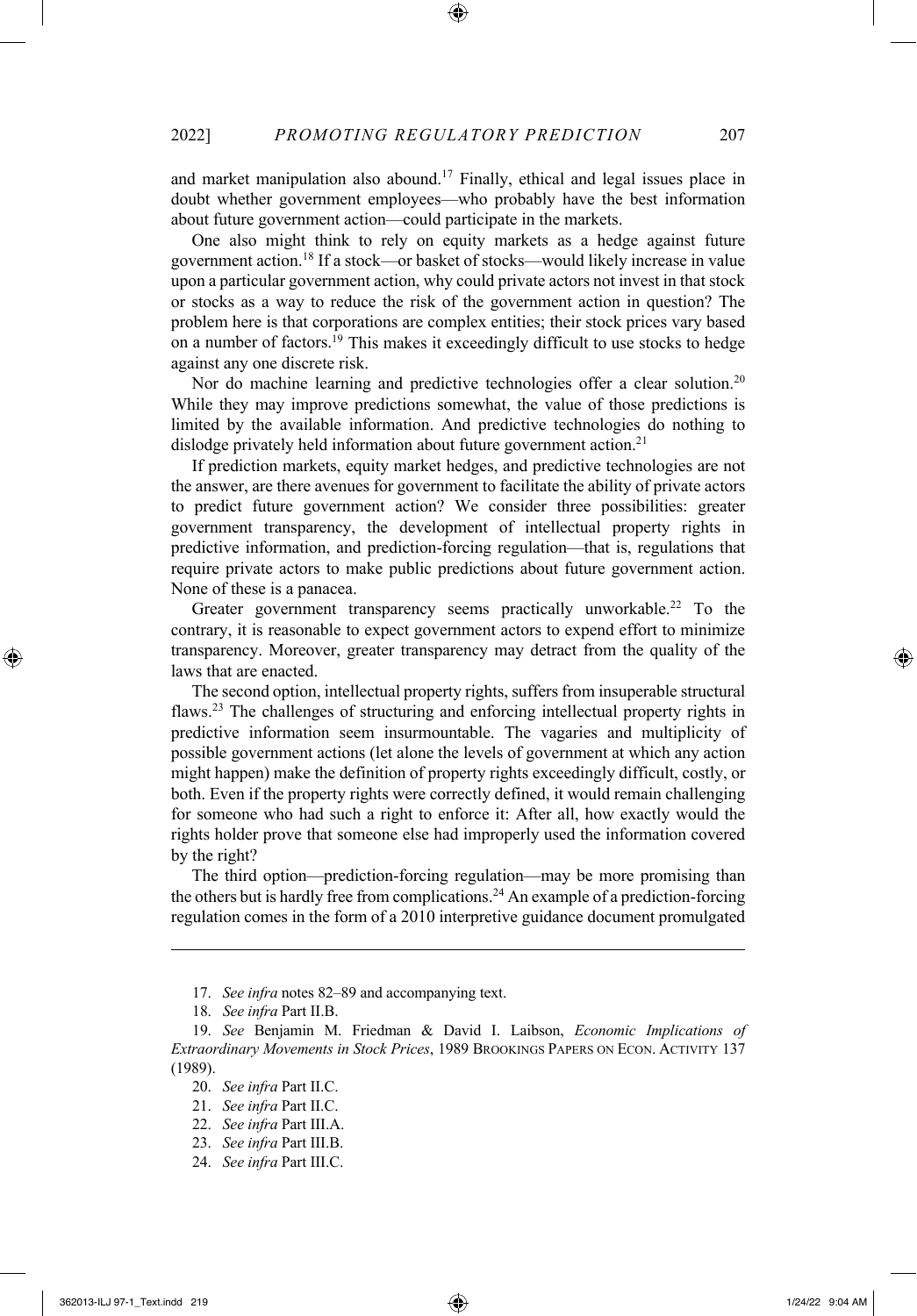by the Securities and Exchange Commission (SEC), which requires registered public companies to predict future action by various levels of government regarding climate change.25 However, the initiative has had little effect on private actors' disclosures.26 On the other hand, to the extent that prediction-forcing regulation is effective at requiring public predictions about future government action, it invites private actors to expend effort—for example, by lobbying—to reduce the likelihood of government action. Perversely, actors could lobby governments *in favor* of some (completely unrelated) actions in order to reduce the likelihood that a particular undesirable government action will come to pass. In short, much as in the setting of greater government transparency, there may be deleterious effects on the quality of the body of law that *is* enacted.

This Article proceeds as follows. Part I describes and assesses the social value of predictive information. Part II analyzes possible market-based methods to facilitate private predictions about future government action. We address prediction markets, the use of equity markets to hedge against future government action, and the use of predictive technologies. Part III discusses the three options for government to improve private predictions about future government actions: increased government transparency, the development of property rights in predictive information, and prediction-forcing regulation. Our conclusion is that while no approach is perfect, prediction-forcing regulation seems the most promising option.

#### I. THE SOCIAL VALUE OF PREDICTIVE INFORMATION

Private actors regularly face decisions that, with complete information, could turn on what the future will bring. The future of the economy is almost always relevant

<sup>25.</sup> Commission Guidance Regarding Disclosure Related to Climate Change, 75 Fed. Reg. 6290 (Feb. 8, 2010) (to be codified at 17 C.F.R. pts. 211, 231, 241) [hereinafter Interpretation]. Just last year, the SEC opted to keep the Interpretation in place. *See* Public Statement, Chairman Jay Clayton, Statement on Proposed Amendments to Modernize and Enhance Financial Disclosures; Other Ongoing Disclosure Modernization Initiatives; Impact of the Coronavirus; Environmental and Climate-Related Disclosure (Jan. 30, 2020), https://www.sec.gov/news/public-statement/clayton-mda-2020-01-30

<sup>[</sup>https://perma.cc/WB6H-8HKU] (retaining existing framework while urging continued study of the issue); Jane E. Montgomery, *SEC Indicates It Will Not Modify Climate Change Disclosure Criteria*, NAT'L L. REV. (Feb. 18, 2020), https://www.natlawreview.com/article/sec-indicates-it-will-not-modify-climate-changedisclosure-criteria [https://perma.cc/NB69-VWGS]; *see also* U.S. GOV'T ACCOUNTABILITY OFF., GAO-18-188, CLIMATE-RELATED RISKS: SEC HAS TAKEN STEPS TO CLARIFY DISCLOSURE REQUIREMENTS 7–9 (2018), https://www.gao.gov/assets/700/690197.pdf [https://perma.cc/37NX-NGJL]; Public Statement, Commissioner Allison Herren Lee, "Modernizing" Regulation S-K: Ignoring the Elephant in the Room (Jan. 30, 2020), https://www.sec.gov/news/public-statement/lee-mda-2020-01-30 [https://perma.cc/2VVD-D9VH ] (lamenting that the status quo would persist). In September of this year, the SEC indicated that it may expect more disclosure under the Interpretation. *See* U.S. SEC. & EXCH. COMM'N, SAMPLE LETTER TO COMPANIES REGARDING CLIMATE CHANGE DISCLOSURES (2021), https://www.sec.gov/corpfin/sample-letter-climate-change-disclosures

<sup>[</sup>https://perma.cc/CNN2-XP7Z].

<sup>26.</sup> *See infra* Part III.C.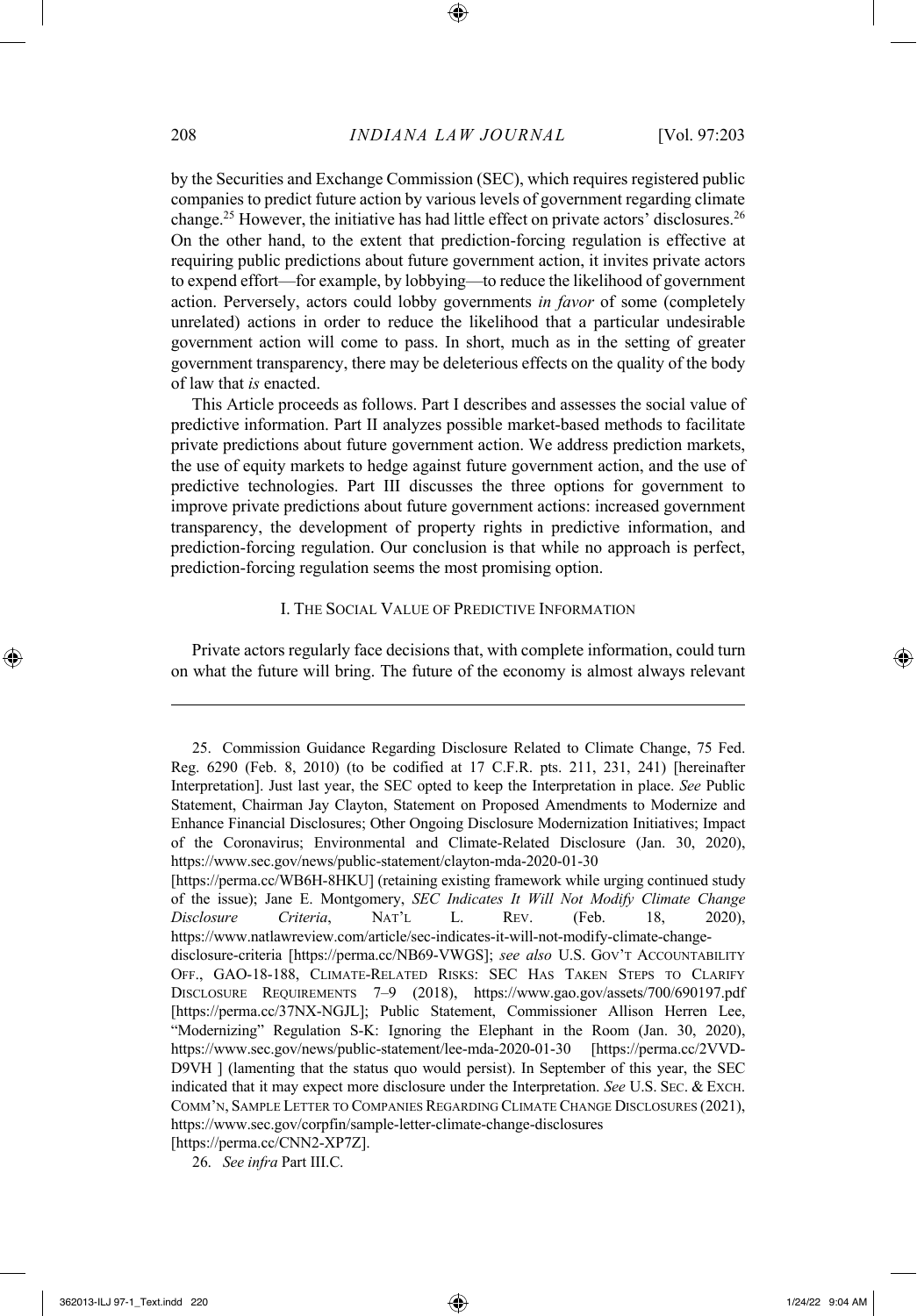to private firms: for example, businesses might ask whether the economy will improve or degrade and whether consumer demand for particular items will increase or dissipate.27 The future of technological advancement is of similar interest to private actors: businesses might ask whether new technologies will develop, and whether older technologies will be rendered obsolete.<sup>28</sup> For example, private parties would likely also be concerned about the possibility of other types of events: businesses might ask how many hurricanes, or terrorist attacks, will strike a particular region.29

What is a private actor to do in the face of lack of information about the future? An actor could opt to hedge its bets against numerous possible eventualities. The actor could allocate funds and capital and make investments and personnel decisions with an eye to different possible futures.<sup>30</sup> But such strategies can be very expensive. An actor might also try to hedge its bets by seeking to insure against certain eventualities, i.e., to shift risk about the future to insurers.<sup>31</sup> But this strategy can be expensive too. And it also turns on the availability of insurance, which itself turns on the ability of insurers to make predictions about the future with some accuracy.

Yet another option is for an actor to ask the government to provide relief from adverse future events that come to pass. This could take the form of governmentfunded insurance in the face of certain catastrophic events<sup>32</sup> or exceptions from the application of new laws in the face of legal transitions.<sup>33</sup> But such government programs are inefficient<sup>34</sup> and costly to administer.<sup>35</sup> Moreover, while such programs may be introduced as temporary (or otherwise limited in scope) measures, recipients have an incentive to lobby to extend the benefits once they have been introduced.<sup>36</sup>

30. *See* Söhnke M. Bartram, Gregory W. Brown & Frank R. Fehle, *International Evidence on Financial Derivatives Usage*, 38 FIN. MGMT. 185 (2009); Dimitris Kenourgios, Aristeidis Samitas & Panagiotis Drosos, *Hedge Ratio Estimation and Hedging Effectiveness: The Case of the S&P 500 Stock Index Futures Contract*, 9 INT'L J.RISK ASSESSMENT & MGMT. 121 (2008).

31. *See* KENNETH J. ARROW, ESSAYS IN THE THEORY OF RISK-BEARING (1971); *see also* David M. Cutler & Richard Zeckhauser, *Extending the Theory to Meet the Practice of Insurance*, BROOKINGS-WHARTON PAPERS ON FIN. SERV. 1 (2004).

32. *See, e.g.*, Scott Gabriel Knowles & Howard C. Kunreuther, *Troubled Waters: The National Flood Insurance Program in Historical Perspective*, 26 J. POL'Y HIST. 327, 332–49 (2014).

33. *See, e.g.*, Nash & Revesz, *supra* note 10, at 1681–1707 (discussing grandfathering under the federal Clean Air Act).

34. *See* Kaplow, *supra* note 27, at 522–36. Various commentators have recognized the propriety of relief from a legal transition under certain appropriate circumstances. *See* Masur & Nash, *supra* note 9, at 398–402 (surveying the literature).

35. *See* Jonathan Remy Nash, *Allocation and Uncertainty: Strategic Responses to Environmental Grandfathering*, 36 ECOLOGY L.Q. 809, 822–35 (2009).

<sup>27.</sup> *See* Louis Kaplow, *An Economic Analysis of Legal Transitions*, 99 HARV. L. REV. 509, 533 (1986).

<sup>28.</sup> *See id.*

<sup>29.</sup> *Cf. How to Bet on a Hurricane*, FORBES (Aug. 5, 2009, 12:30 PM), https://www.forbes.com/2009/08/05/hurricanes-options-hedging-business-wall-streethurricanes.html#397d0fb20176 [https://perma.cc/99SA-NLW9].

<sup>36.</sup> *See* Nash & Revesz, *supra* note 10, at 1728–30.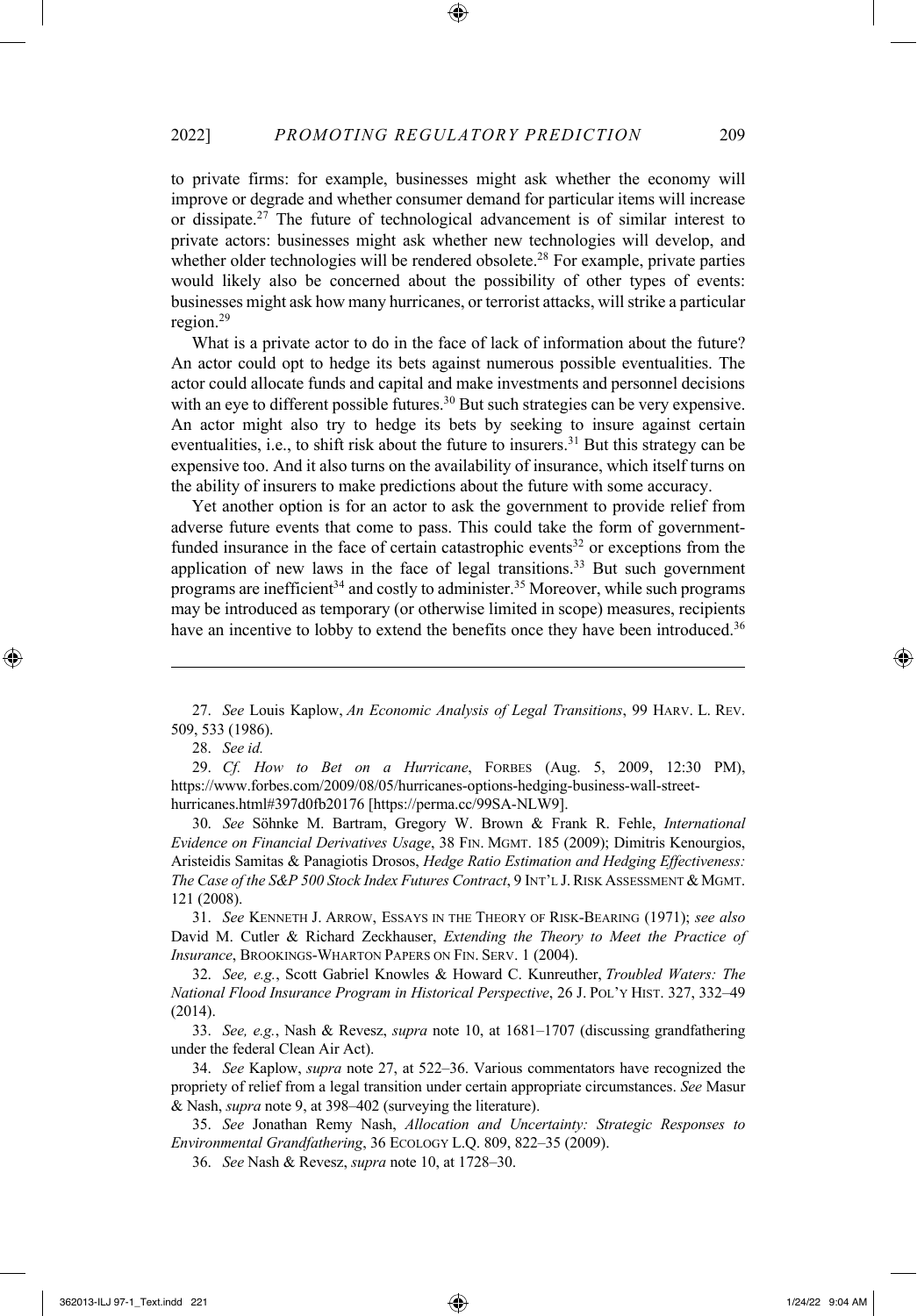Thus, the costs of such programs are often larger than originally expected and also include costs expended to establish and extend the programs.

Accurate predictive information enables societal actors to make better, more informed decisions, thus allowing them to cut their costs and operate more efficiently; this in turn improves societal welfare.<sup>37</sup> Even if predictive information does not provide a perfect window into the future (as it inevitably cannot), it can still narrow the set of possible eventualities and suggest that some eventualities are more likely to come to pass than others. It can also turn uncertainties about the future into mere risks,<sup>38</sup> and it is far easier to hedge, and insure against, risks than uncertainties.<sup>39</sup> Finally, the availability of accurate predictive information should lower the demand for legal transition relief. To the extent that more accurate information about future government action is available, there would be less need for transition relief since more societal actors would be able to adjust their behavior to the new legal regime in advance.40

In short, accurate information about future change—for example, economic, technological, and meteorological change—can aid societal actors in making efficient decisions. A business that recognizes an impending shift in market demand, or a technological advance in the offing, can shift its resources efficiently in advance.41 And efficient allocations of resources inure to the benefit of society at large.

The foregoing discussion applies as well to future possible actions *by the government*. Future legislative actions, regulatory actions, and legal changes are all pieces of information to which private actors would like to be privy. Commentators have emphasized that legal change is much like other kinds of change that challenge private actors and that it is inefficient for private actors *not* to act with an eye to the future.42 Accurate predictions about future legislative actions, regulatory actions, and legal change thus enable actors to behave more efficiently.

37. *See, e.g.*, Burcu Adivar, Tarik Atan, Bengü Sevil Oflaç & Tuğba Örten, *Improving Social Welfare Chain Using Optimal Planning Model*, 15 SUPPLY CHAIN MGMT. 290 (2010).

38. *See, e.g.*, Henry E. Smith, *Property and Property Rules*, 79 N.Y.U. L. REV. 1719, 1724 (2004) ("According to Frank Knight's classic distinction, risk is variability in outcomes that can be captured by a probability distribution, but uncertainty cannot be quantified in this way.") (citing FRANK H. KNIGHT, RISK, UNCERTAINTY AND PROFIT 19–21, 197–232 (1921)).

39. *See* Christian Gollier, *Some Aspects of the Economics of Catastrophe Risk Insurance*, *in* CATASTROPHIC RISKS AND INSURANCE 13 (ORG. FOR ECON. COOP. & DEV. 2005); Amos Tversky & Daniel Kahneman, *Advances in Prospect Theory: Cumulative Representation of Uncertainty*, 5 J. RISK & UNCERTAINTY 297 (1992); Kenneth J. Arrow, *Uncertainty and the Welfare Economics of Medical Care*, 53 AM. ECON. REV. 941 (1963).

40. *Cf.* Levmore, *supra* note 9, at 1665–66 (transition relief arises when a new legal regime would disadvantage politically powerful actors who can credibly threaten to derail the new regime unless they receive transition relief).

41. *See* Liran Einav & Jonathan D. Levin, *The Data Revolution and Economic Analysis*, *in* 14 INNOVATION POLICY AND THE ECONOMY 1 (Josh Lerner & Scott Sterns eds., 2014); *see also* Steven L. Scott & Hal R. Varian, *Bayesian Variable Selection for Nowcasting Economic Time Series*, *in* ECONOMIC ANALYSIS OF THE DIGITAL ECONOMY 119 (Avi Goldfarb, Shane M. Greenstein & Catherine E. Tucker eds., 2015).

42. *See* Kaplow, *supra* note 27, at 534–35 ("A private actor should be indifferent as to whether a given probability of loss will result from the action of competitors, an act of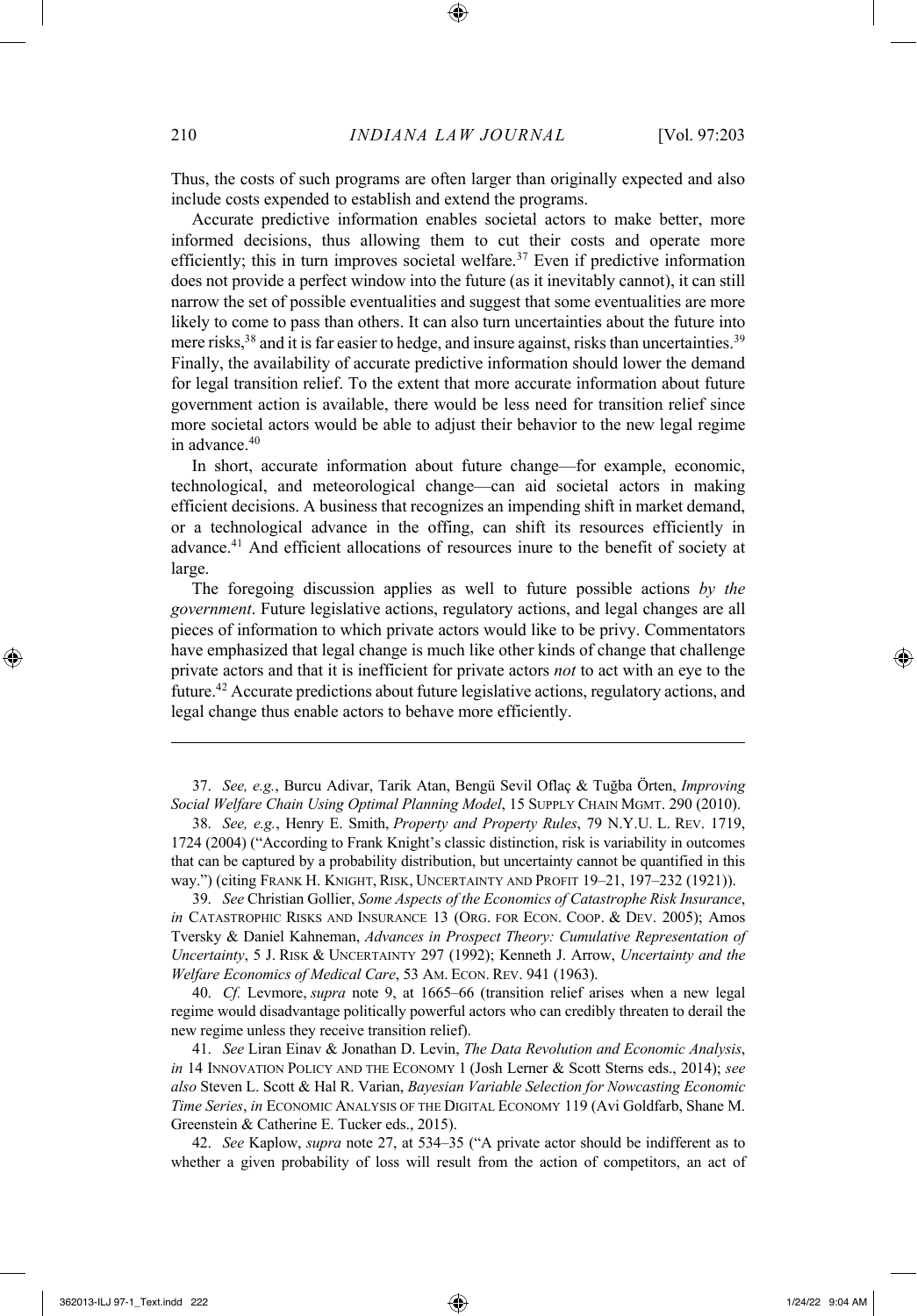As we have explained, the benefits of better information and more accurate predictions will redound not just to the private company but to society at large.<sup>43</sup> Legal progress will be easier if firms adapt to predicted legal changes ahead of time, as opposed to fighting to preserve the investments they have already made.<sup>44</sup> The risk diminishes that existing undesirable assets will be grandfathered in, like the coalfired power plant we described in the introduction.<sup>45</sup> And society gains the benefit of the firm acting expeditiously in advance of the legal change, rather than dragging its feet until the last minute.<sup>46</sup>

In the interests of concreteness, consider the following example. Imagine a private firm that is in the business of manufacturing wind turbines for large-scale electricity generation. (We'll call this firm "Wind Co.") Its major customers are electric utility companies. The firm was started in 2016, after the Clean Power Plan<sup>47</sup>—President Barack Obama's regulation curbing carbon dioxide emissions—made it more expensive to operate coal-fired power plants and dramatically increased demand for wind turbines.<sup>48</sup> However, the firm struggled financially after the Trump Administration announced that it would repeal the Clean Power Plan.49 Wind Co. must decide what to do now that Joe Biden has assumed the presidency. If the Clean Power Plan remains in force (or is strengthened),<sup>50</sup> Wind Co. should expand its operations to meet rising demand. For that matter, individual states might promulgate their own power-generation regulations, which could have the same effect. And if

government, or an act of God, except to the extent that the source of the risk will affect the likelihood of compensation or other relief.").

43. *See* Jeffrey R. Brown & Jiekun Huang, *All the President's Friends: Political Access and Firm Value*, 138 J. FIN. ECON. 415 (2020).

44. *See* Levmore, *supra* note 9, at 1682–84 (describing the ways in which entrenched interests might form political coalitions in an attempt to fight legal change).

45. *See* Kyle D. Logue, *Tax Transitions, Opportunistic Retroactivity, and the Benefits of Government Precommitment*, 94 MICH. L. REV. 1129, 1138–43 (1996) (arguing that legal change will become more challenging, or even impossible, in certain settings without transition relief); Jonathan Masur, *Judicial Deference and the Credibility of Agency Commitments*, 60 VAND. L. REV. 1021, 1041–47 (2007) (same).

46. *See* Nash & Revesz, *supra* note 10, at 1725–27 (discussing timing issues related to the Clean Air Act).

47. Carbon Pollution Emission Guidelines for Existing Stationary Sources: Electric Utility Generating Units, 80 Fed. Reg. 64,662 (Oct. 23, 2015) (to be codified at 40 C.F.R. pt. 60).

48. *See* Noah Kaufman & Eleanor Krause, *The Economic Impacts of the Clean Power Plan: How Studies of the Same Regulation Can Produce Such Different Results* (World Res. Inst. Working Paper, 2017), https://www.wri.org/research/economic-impacts-clean-powerplan-how-studies-same-regulation-can-produce-such-different [https://perma.cc/5TQD-GWYZ].

49. Repeal of the Clean Power Plan; Emission Guidelines for Greenhouse Gas Emissions from Existing Electric Utility Generating Units; Revisions to Emission Guidelines Implementing Regulations, 84 Fed. Reg. 32,520, 32,521 (July 8, 2019) (to be codified at 40 C.F.R. pt. 60).

50. The Supreme Court recently granted certiorari in a set of cases that may determine the viability of the Clean Power Plan. *See* Am. Lung. Assoc. v. EPA, 985 F.3d 914 (D.C. Cir. 2021), *cert. granted sub nom.* West Virginia v. EPA, 142 S. Ct. 420 (2021) (Nos. 20-1530, 20-1531, 20-1778, 20-1780).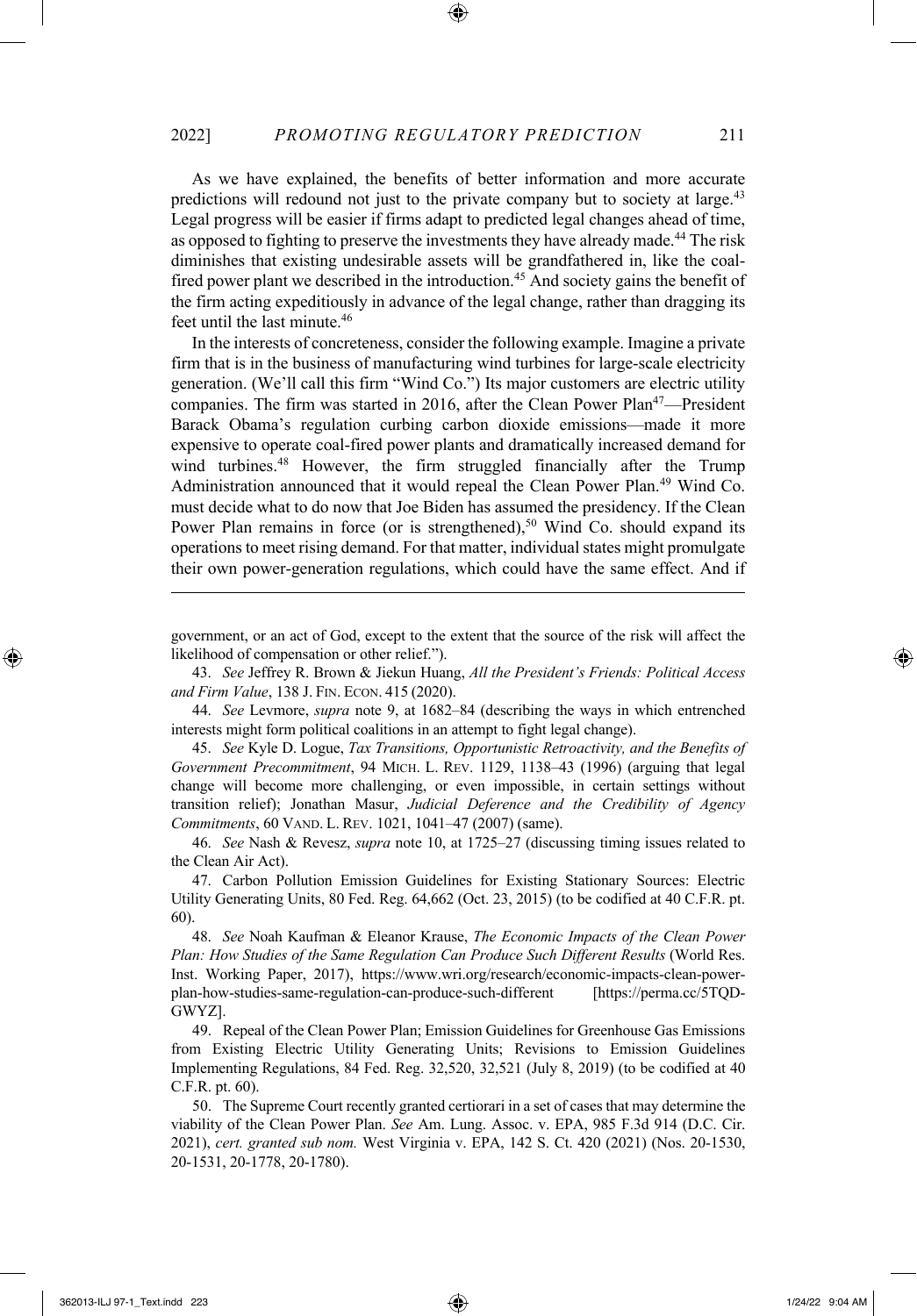the Green New Deal were to become law, that would cause demand for wind turbines to spike.<sup>51</sup>

For Wind Co. the decision is fraught. If Wind Co. were to increase its operations, and demand does not rise sufficiently, the new facilities it constructed would be economically worthless, and the firm could go out of business. On the other hand, if Wind Co. does not increase production sufficiently, and passage of the Green New Deal or other highly protective climate rules causes demand for wind turbines to spike, Wind Co.—and, critically, *all other wind companies like it*—might not be able to meet the rising demand. This could lead to significant delays in the rollout of clean energy, with concomitant harm to the environment.<sup>52</sup> It is not good enough for Wind Co. to estimate that there will "likely" be greenhouse gas regulation "of some type." It needs to know with some level of precision what form that regulation will take in order to anticipate future demand. Accurate predictive information about future regulatory action is thus essential to Wind Co.'s ability to take efficient, socially beneficial actions.

Yet this type of information is devilishly difficult to acquire for three related reasons. First, major statutes and regulations are largely idiosyncratic events. The fact that the 101st Congress passed the Clean Air Act Amendments of 1990 provides little information regarding whether the 117th Congress is likely to pass the Green New Deal.53 The dissimilarities between the two situations vastly outweigh the similarities. The number of overall events—the major statutes and regulations themselves—is also relatively low.54 Consequently, firms cannot engage in the type of large-*N* data analysis that insurance companies use to price automobile or medical insurance.

Second, relevant information is widely dispersed, with multiple actors likely holding bits and pieces of it.<sup>55</sup> With respect to potential regulation, some private party might have a sense of the EPA Administrator's views; another party might know what the Director of the White House Office of Management and Budget or the President's Chief of Staff would advise; a third might have a sense of the President's intentions; and so forth.56 The number of relevant actors is even much higher when

51. *See* H.R. 109, 116th Cong. (2019), https://www.congress.gov/bill/116thcongress/house-resolution/109/text [https://perma.cc/EJK5-MVC3]; Lisa Friedman, *What Is the Green New Deal? A Climate Proposal, Explained*, N.Y. TIMES (Feb. 21, 2019), https://www.nytimes.com/2019/02/21/climate/green-new-deal-questions-answers.html [https://perma.cc/CE8U-6645].

52. *Cf. What Exactly Are 'Shovel-Ready' Projects?*, GLOBALFIELDS INSIGHT (June 2020), https://www.globalfields.co.uk/insights/what-exactly-are-shovel-ready-projects [https://perma.cc/C2U2-RVL3] (noting that a deficit of infrastructure projects that are ready to be brought online can hamper economic recovery and stimulus efforts).

53. Masur & Nash, *supra* note 9, at 428–35 (explaining the difficulties of pricing regulatory insurance due to the idiosyncratic nature of government action).

54. *Id.* at 432.

55. *See, e.g.*, George J. Stigler, *The Theory of Economic Regulation*, 2 BELL J. ECON. & MGMT. SCI. 3, 7–8 (1971) (noting that the only actors with an incentive to gather information about regulation are those whose industries are affected); *see also* THOMAS O. MCGARITY, REINVENTING RATIONALITY: THE ROLE OF REGULATORY ANALYSIS IN THE FEDERAL BUREAUCRACY 91 (1991).

56. *See* Thomas H. Hammond & Jack H. Knott, *Who Controls the Bureaucracy?:*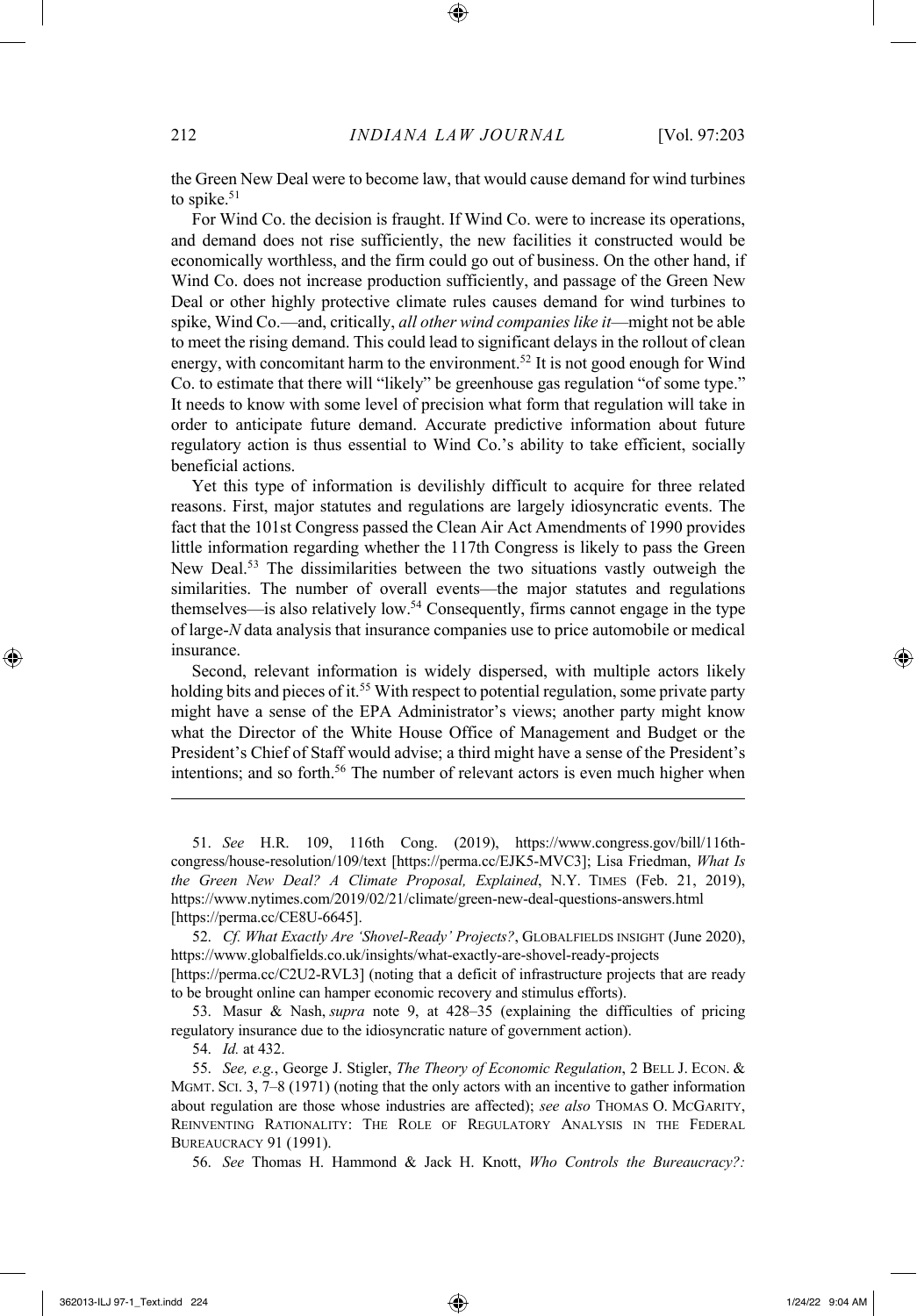it comes to statutes.57 Predictive regulatory information thus involves an assembly problem: how can these dispersed pieces of information be aggregated into a comprehensive whole?

Third, predictive regulatory information is a public good and thus likely to be underproduced.58 Like a public park, or a new scientific discovery, this type of information is valuable to many private parties.59 However, the private party that unearths the information has no easy means of capturing all or even some of that value.<sup>60</sup> This dampens the incentives to acquire such information in the first place. For instance, suppose that Wind Co. learns that President Biden's chief of staff favors enacting the Green New Deal into law. That information is valuable to Wind Co., and it is valuable to many other firms and private actors as well. Wind Co. has no obvious mechanism for internalizing the global benefits of this information. It thus has suboptimal incentives to work at uncovering or producing such information, and basically no incentive to disseminate the information publicly, even if it manages to acquire it.<sup>61</sup>

The upshot of these concerns is that much less predictive regulatory information will be generated and disseminated than would be socially optimal.<sup>62</sup> Private actors will be forced to operate in the dark and will make unnecessarily wasteful decisions as a result. Without some type of intervention, either from the private or public sector,

*Presidential Power, Congressional Dominance, Legal Constraints, and Bureaucratic Autonomy in a Model of Multi-Institutional Policy Making*, 12 J.L. ECON. & ORG. 119, 126 (1996) (noting that the de-centralized nature of administrative power makes it unlikely that any one actor, including the agency itself, has control over it); *see also* Robert G. Chambers & John Quiggin, *Non-Point-Source Pollution Regulation as a Multi-Task Principal-Agent Problem*, 59 J. PUB. ECON. 95 (1996); Eric Biber, *Too Many Things to Do: How to Deal with the Dysfunctions of Multiple-Goal Agencies*, 33 HARV. ENV'T L. REV. 1 (2009).

57. *See, e.g.*, Aziz Z. Huq, *Does the Logic of Collective Action Explain Federalism Doctrine?*, 66 STAN. L.REV. 217 (2014); *see also* Norton E. Long, *Power and Administration*, 9 PUB. ADMIN. REV. 257, 259 (1949) ("Even the subject matter of committees of Congress function in the shadow of agency permanency.").

58. *See* Paul A. Samuelson, *The Pure Theory of Public Expenditure*, 36 REV. ECON. & STAT. 387 (1954); *see also* Bradley C. Karkkainen, *Information-Forcing Environmental Regulation*, 33 FLA. ST. U. L.REV. 861, 866 (2006) ("Much like contract penalty default rules, regulatory penalty defaults can be both information-forcing and 'action-forcing . . . .'").

59. See James M. Buchanan, *Public Goods in Theory and Practice: A Note on the Minasian-Samuelson Discussion*, 10 J.L. & ECON. 193, 194 (1967); *see also* Dana Dalrymple, *Scientific Knowledge as a Global Public Good: Contributions to Innovation and the Economy*, *in* THE ROLE OF SCIENTIFIC AND TECHNICAL DATA AND INFORMATION IN THE PUBLIC DOMAIN: PROCEEDINGS OF A SYMPOSIUM 35 (Julie M. Esanu & Paul F. Uhlir eds., 2003)*,*  https://www.nap.edu/read/10785/chapter/6 [https://perma.cc/DN2S-LB9T].

60. *Cf.* Richard A. Posner, *Intellectual Property: The Law and Economics Approach*, 19 J. ECON. PERSP. 57, 65 (2005).

61. *Id.* at 66; *see also* Golan v. Holder, 565 U.S. 302, 344–45 (2017) (Breyer, J., dissenting) ("In order '[t]o promote the Progress of Science' (by which term the Founders meant 'learning' or 'knowledge'), the Constitution's Copyright Clause grants Congress the power to 'secur[e] for limited Times to Authors… the exclusive Right to their… Writings.'" (quoting U.S. Const. art. I,  $\S$  8, cl. 8)).

62. *See* Buchanan, *supra* note 59; *see also* Samuelson, *supra* note 58.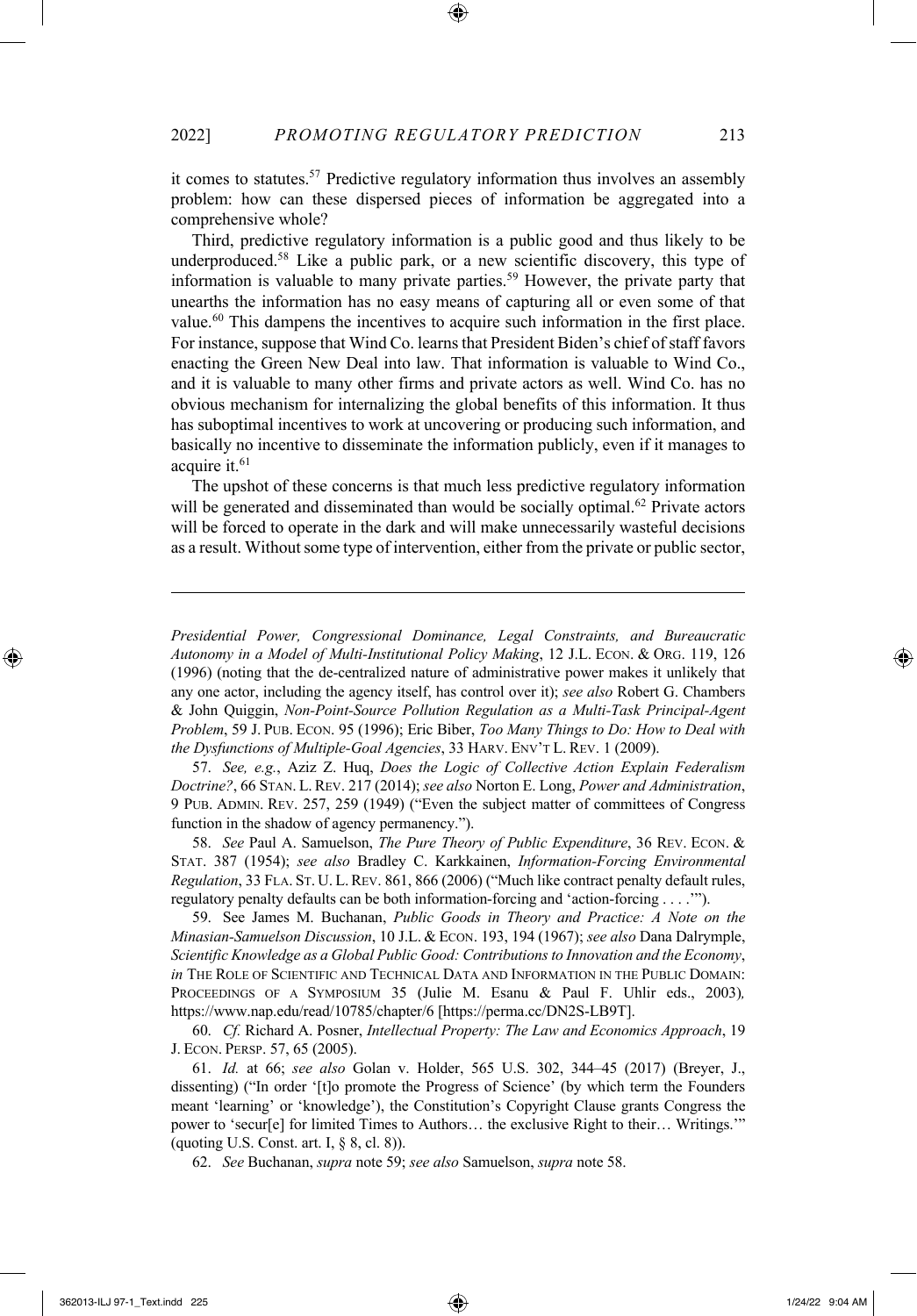information that could be put to valuable use will lie fallow. The next two Parts consider a range of potential solutions.

#### II. MARKET-BASED SOLUTIONS TO THE PROBLEM OF REGULATORY INFORMATION

The preceding Part illustrated the social value of predictive regulatory information. The question then arises: what mechanisms can successfully generate such predictive information? In this Part, we consider market-based mechanisms for promoting the production of regulatory information and hedging risk. We begin with a market-based mechanism that currently enjoys widespread popularity among scholars and some policymakers: prediction markets. We explore how prediction markets are supposed to work and examine whether they can be expected to function successfully to generate predictive information about future government action. We then consider whether the stock market itself could perform such functions. Finally, we consider the possibility that predictive technology could fill this role. Our conclusions regarding all these possibilities are, unfortunately, pessimistic.

#### *A. The Promise and Pitfalls of Prediction Markets*

Prediction markets are a means by which societal actors can gain access to accurate information about the future.<sup>63</sup> The intuition behind prediction markets is straightforward: markets excel at assembling dispersed, privately held information by inducing participants to share various pieces of information.<sup>64</sup>

The operation of a prediction market is also straightforward.<sup>65</sup> Michael Abramowicz explains:

The information market's sponsor issues one or more securities and provides some form of prospectus specifying how each security will eventually be redeemed. Each security's payout will be some function of a number or numbers that will become objectively verifiable by the time of redemption. The sponsor sells securities to those who wish to participate in the market, and participants subsequently can trade securities with one another. Typically, these trades are facilitated by a market maker who matches those wishing to buy and sell a particular security; trades occur when someone is willing to buy at a price greater than or equal to the price at which someone else is willing to sell, that is, when the largest bid price is greater than or equal to the largest ask

<sup>63.</sup> For a taxonomy of types of prediction markets, see Justin Wolfers & Eric Zitzewitz, *Prediction Markets*, 18 J. ECON. PERSP. 107, 109–10 (2004); Michael Abramowicz, *Information Markets, Administrative Decisionmaking, and Predictive Cost-Benefit Analysis*, 71 U. CHI. L. REV. 933, 948–49 (2004).

<sup>64.</sup> *See, e.g.*, Shi-Ling Hsu, *A Prediction Market for Climate Outcomes*, 83 U. COLO. L. REV. 179, 201 (2011) ("[M]arkets have always been very effective in knitting together disparate pieces of information and transmitting them in the pithy singularity of a price."); CASS R. SUNSTEIN, INFOTOPIA: HOW MANY MINDS PRODUCE KNOWLEDGE 197 (2006) (to similar effect).

<sup>65.</sup> *See* Abramowicz, *supra* note 63, at 943 (describing the "basic information market's operation" as "simple").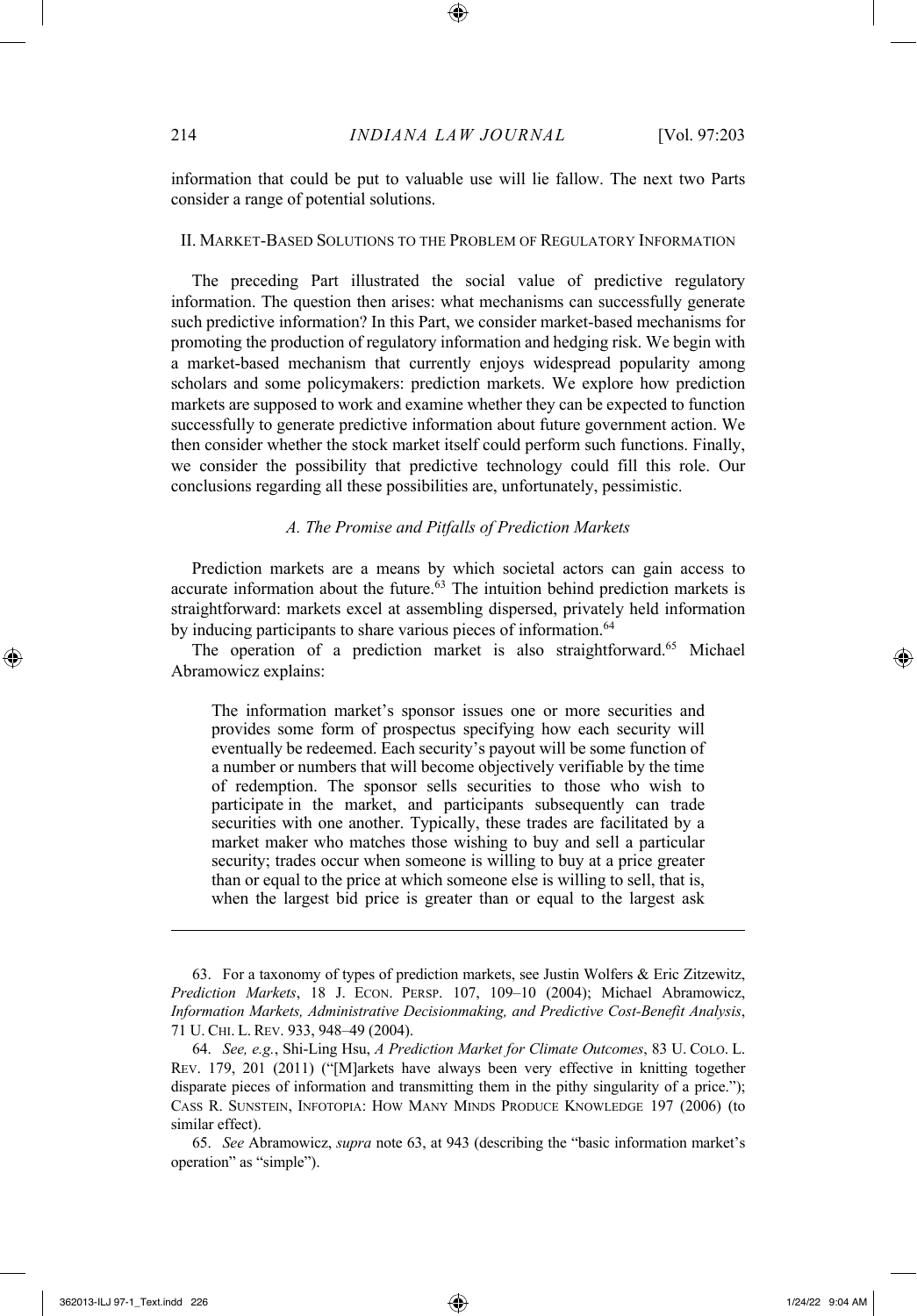price. The prices at which these transactions occur, as well as the bid and ask prices, reflect market predictions of the eventual payout and thus of the number or numbers on which that payout is based.<sup>66</sup>

Commentators generally recognize the essential predictive power of prediction markets.67 Existing prediction markets have been used to generate predictions about economic indicators<sup>68</sup> and real-world events such as the outcomes of elections.<sup>69</sup> Commentators have advocated for the use of prediction markets to assess events (such as hurricanes and temperature rise) associated with climate change<sup>70</sup> and particular corporate outcomes.71

Commentators have also considered the establishment of prediction markets for particular government actions.72 The predicate for a prediction market—dispersed privately held information about the future—is met. For example, in the context of a regulatory change, relevant information may be held by various government officials, private firms, lobbyists, and so forth. Prediction markets also help to solve the public goods problem by allowing actors to profit on the information they hold through trading on the market. And whether widely dispersed or not, such information is likely to be privately held—that is, not generally available to the public. The structure of these markets would be similar to existing prediction

Some commentators extol prediction markets not only for producing accurate information about the future but also for generating information in which the public may have greater confidence than information (even the same or similar information) generated by other sources, such as the government. *See* Michael P. Vandenbergh, Kaitlin Toner Raimi & Jonathan M. Gilligan, *Energy and Climate Change: A Climate Prediction Market*, 61 UCLA L. REV. 1962, 1984 (2014) ("A climate prediction market could serve as a more formal way for scientific, political, and activist elites, as well as laypeople, to demonstrate their confidence in their own views in a way that risks their financial well-being if they are dishonest."); Hsu, *supra* note 64, at 200 ("There is an institution that, while currently suffering through a period of disapproval, is thought to be apolitical and may still be more confidence-inspiring than climate scientists: the market."). *But see* Cherie Metcalf & Jonathan R. Nash, *Institutions, Information, and Beliefs: Public Perception of Climate Change Information Provided by Government vs. the Market* (unpublished working paper on file with the *Indiana Law Journal*) (presenting empirical evidence in tension with this assertion).

68. *See* Wolfers & Zitzewitz, *supra* note 63, at 114.

69. *See id.* at 112.

70. *See* Hsu, *supra* note 64, at 218–27; Vandenbergh, Raimi & Gilligan, *supra* note 67, at 1996–97; Gary M. Lucas, Jr. & Felix Mormann, *Betting on Climate Policy: Using Prediction Markets to Address Global Warming*, 52 U.C. DAVIS L. REV. 1429 (2019).

71. *See* Michael Abramowicz & M. Todd Henderson, *Prediction Markets for Corporate Governance*, 82 NOTRE DAME L. REV. 1343, 1350–54 (2007).

72. *See* Masur & Nash, *supra* note 9, at 428–35; Tom W. Bell, *Government Prediction Markets: Why, Who, and How*, 116 PENN. ST. L. REV. 403 (2011); *see also* SUNSTEIN, *supra* note 64, at 132 (suggesting the use of a prediction market to assess future federal budget deficits).

<sup>66.</sup> *Id.* at 943–44 (footnote omitted).

<sup>67.</sup> *See* Wolfers & Zitzewitz, *supra* note 63, at 112–15; Abramowicz, *supra* note 63, at 950 ("Collectively, these data seem sufficient to establish that the markets' predictions were neither haphazard nor perfectly omniscient."); *see also* SUNSTEIN, *supra* note 64, at 113–15 (noting the accuracy even of prediction markets run by Google but not with real money).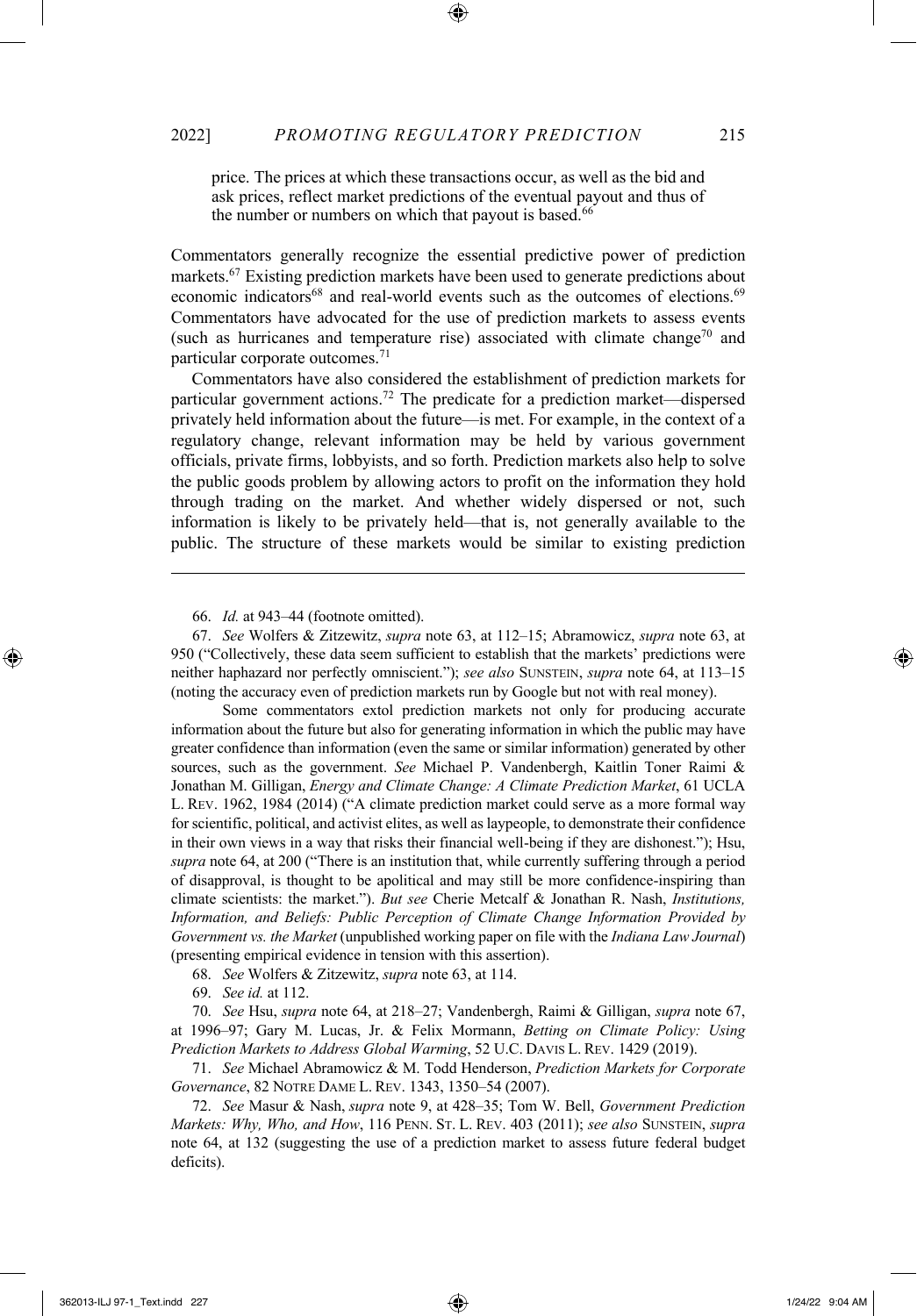markets;<sup>73</sup> the triggering event would be whether some government action is taken by some particular date.<sup>74</sup>

Yet, as an initial matter, the horizontal and vertical division of authority across governmental actors introduces challenges to creating a functioning prediction market for government actors. Should a prediction market be tied to whether a government action is taken by either legislation or regulation,75 or should it be tied to a particular lawmaking process? And should the triggering event be whether legal change is accomplished by either the federal government, any state government, or any local government, or should it instead be tied to a particular government?

On the one hand, the desire to minimize the risk of a thin market argues in favor of defining the relevant action broadly, without regard to which level of government effects it, or to which mode of lawmaking is used to effect it. Defining the government action across levels of government and lawmaking modes increases the number of prospective market participants who might hold relevant information about the likelihood of the government action coming to pass. At the same time, such a broad definition of government action might invite market manipulation: after all, a market participant with particular authority over one level of government—a setting perhaps especially likely with respect to local government action<sup>76</sup>—could well force the triggering of the relevant event. The broad definition of government action would also impose pricing problems. For example, an individual with some relevant information about whether Congress will take action on climate change might not be sure how to assess the overall likelihood that the federal government will take action on climate change and therefore nevertheless refrain from entering

<sup>73.</sup> However, greater legal hurdles might attend prediction markets for government action. *See* Bell, *supra* note 72, at 417–25.

<sup>74.</sup> *But see infra* note 76 and accompanying text (describing different ways in which the relevant "government action" might be defined).

<sup>75.</sup> One could add legal change by judicial decision to the mix.

<sup>76.</sup> *See* Nadav Shoked, *The New Local*, 100 VA. L. REV. 1323, 1387 (2014) ("To govern in . . . a larger-scale realm[,] coalitions must be formed, and it is harder for one group to capture government. In a smaller arena, such as the micro-local one, broad coalitions are unnecessary and tyranny of one group is much more easily sustained." (footnotes omitted)); Matthew J. Parlow, *Civic Republicanism, Public Choice Theory, and Neighborhood Councils: A New Model for Civic Engagement*, 79 U. COLO. L. REV. 137, 152 (2008) ("[L]ack of civic engagement creates the preconditions for local governments that lack transparency and community oversight, are subject to greater incidence of capture, and produce illegitimate local government outputs."); Daniel R. Mandelker & A. Dan Tarlock, *Shifting the Presumption of Constitutionality in Land-Use Law*, 24 URB. LAW. 1, 36 (1992) ("Capture theory was initially developed to explain why administrative agencies were unresponsive to new values, but can also be applied to local government politics."); William A. Fischel, *Introduction: Utilitarian Balancing and Formalism in Takings*, 88 COLUM. L.REV. 1581, 1582 (1988) ("Local governments are more prone to majoritarianism than other levels of government because they usually lack the electoral diversity that comes with large land area and large population and because, as derivative governments, they also lack the other constitutional checks on the will of the majority, such as bicameral legislatures and separation of powers."). *But see* Einer Richard Elhauge, *The Scope of Antitrust Process*, 104 HARV. L. REV. 667, 722–23 n.270 (1991) ("Nor is it clear that state and local governments are more susceptible to capture than Congress.").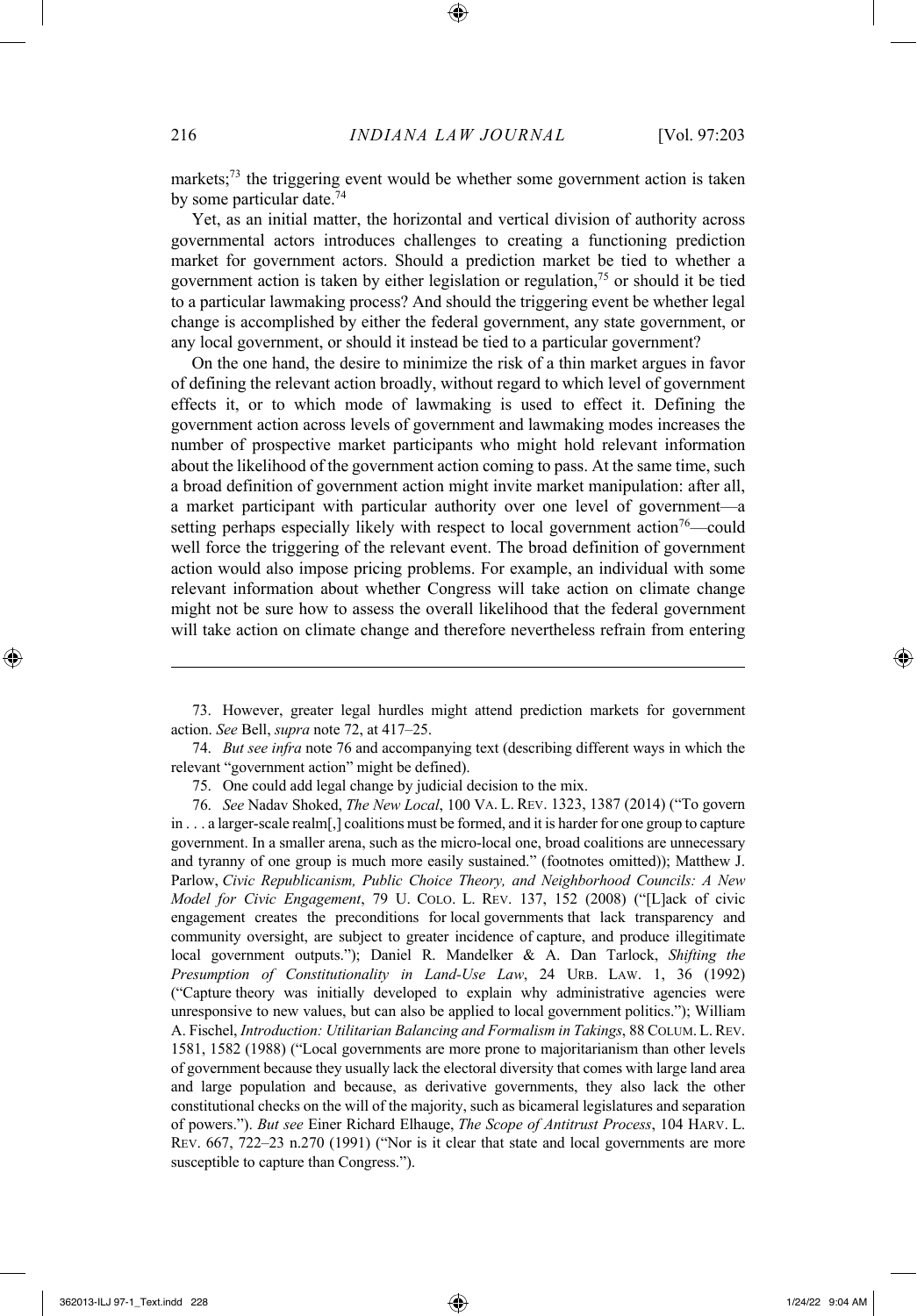the market. Similarly, an individual with some relevant information about whether the federal government will take action on climate change might not be sure how to assess the overall likelihood that any government—federal or state—will take action on climate change.

On the other hand, the desire to ensure that the prediction market functions effectively requires specifying with precision both the level of government that is acting and the mode of lawmaking by which the legal change is effected. After all, "[f]or a prediction market to work well, contracts must be clear, easily understood and easily adjudicated."<sup>77</sup> But such an approach would fragment the market into submarkets, each of which is more at risk of being a thin market. And these thin markets—perhaps especially those keyed to local government action<sup>78</sup>—might be particularly susceptible to market manipulation. Another problem with this narrow approach to defining the relevant market is that action (or inaction) by one government actor sometimes prompts action by another government actor.<sup>79</sup> Thus, an accurate prediction about one government actor's likely action may in any event have to take into account predictions about the likely actions (or inactions) of other government actors.

One might take the position that, at least with respect to the debate over level of government, there is a "correct" answer for many categories of government actions: focus on the federal government. Commentators have argued that companies that engage in a national market have a strong interest in effecting legal change at the federal level in order to secure uniform national standards. These national actors have a far easier time lobbying federal government actors than actors on subnational governmental units, and opposing lobbying forces face a difficult challenge in moving the relevant battleground back to the subnational level. Thus, as one might then expect, as national markets have increased, so too have lobbying efforts focused on the national government.80

But for many firms, state-level regulatory action will also be highly significant in some cases nearly as significant as national action. And in some areas of regulation, the states have been just as active as the federal government. Consider, for example, the challenges presented by climate change. Given the global nature of the problem,<sup>81</sup> one might think that the federal government would be the one to take action on climate change. Yet it has in fact been state and local governments that

<sup>77.</sup> Wolfers & Zitzewitz, *supra* note 63, at 120.

<sup>78.</sup> *See supra* note 76 and accompanying text.

<sup>79.</sup> *See* Ann E. Carlson, *Iterative Federalism and Climate Change*, 103 NW. U. L. REV. 1097, 1107–60 (2009).

<sup>80.</sup> *See* Samuel Issacharoff & Catherine M. Sharkey, *Backdoor Federalization*, 53 UCLA L. REV. 1353, 1360–64 (2006); Jonathan Remy Nash, *The Illusion of Devolution in Environmental Law*, 38 URB. LAW. 1003, 1012 (2006).

<sup>81.</sup> *See, e.g.*, Jonathan Remy Nash & Richard L. Revesz, *Markets and Geography: Designing Marketable Permit Schemes to Control Local and Regional Pollutants*, 28 ECOLOGY L.Q. 569, 576 (2001) (describing greenhouse gases as a "global pollutant").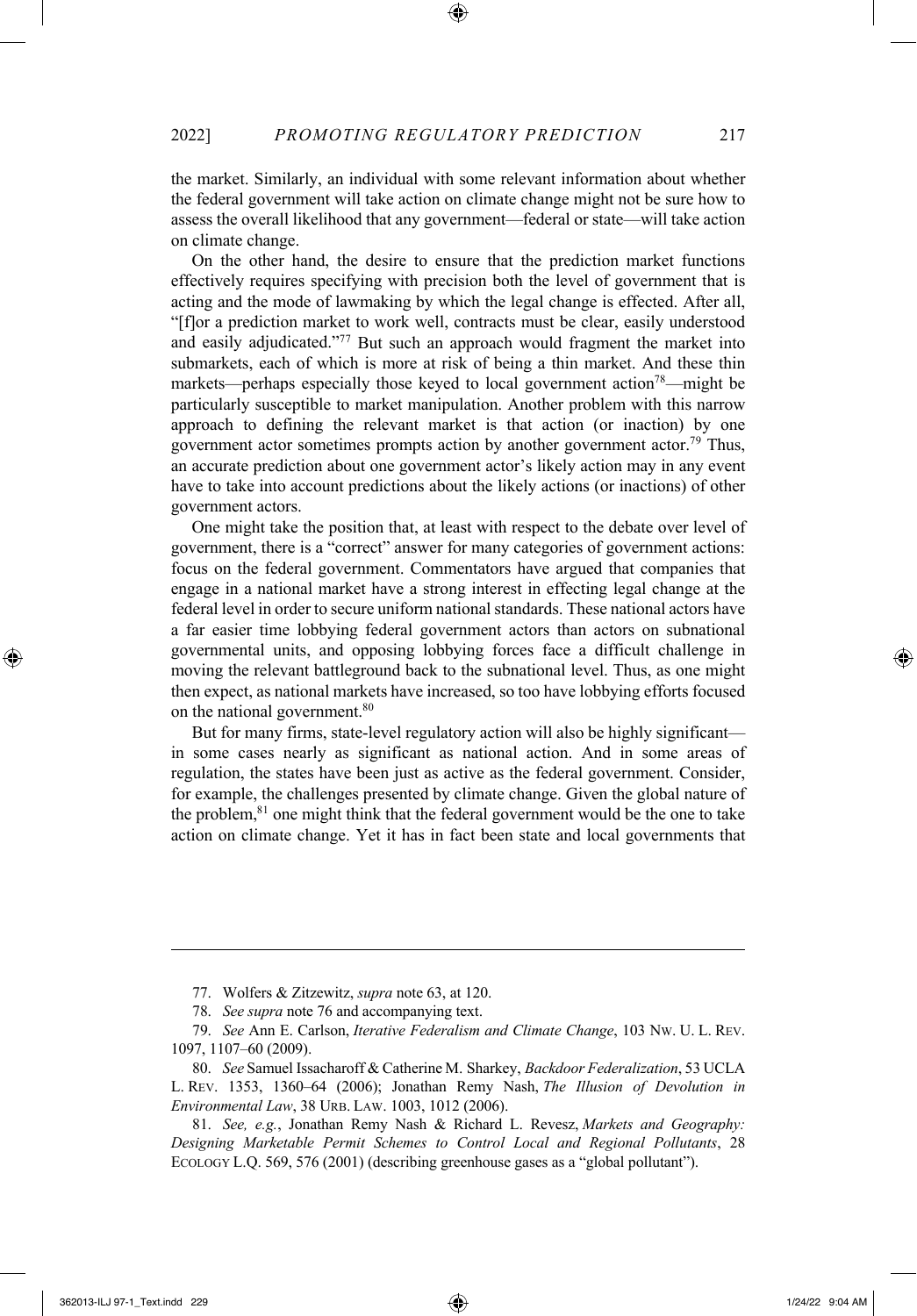have taken the lead.<sup>82</sup> More generally, it is open to debate which level of government is more competent to address various regulatory challenges.<sup>83</sup>

Even if these organizational issues could be overcome, it remains doubtful that regulatory prediction markets would function effectively and generate reliable prices. There are at least three critical obstacles to a prediction market for government action setting an accurate price, and thus generating a reliable prediction: the questionable ability of prospective market participants to be able to formulate an accurate estimate of the likelihood of the event in question, the problem of thin markets, and the problem of market manipulation. Each of these obstacles is exacerbated, moreover, by the various levels of government and the means by which any particular government can implement legal change.

First, would-be market participants may find it difficult to predict the likelihood of a particular government action with accuracy. Even someone with some relevant information may find that information too insubstantial a base on which to formulate a probabilistic assessment. Moreover, prior experience with government action may not provide a good guide for how future government actions will (or will not) proceed.84

Second, a thin market—that is, a market with an insufficient number of participants—runs the risk of mispricing: "[t]he central problem of thin information markets is that information markets rely on voluntary transactions to assess market consensus, but transactions will not occur with sufficient frequency to reach an accurate consensus under certain conditions."85 And a market for government action might well involve a relatively small number of individuals with relevant knowledge. Indeed, there are legal concerns with government employees—who possess perhaps the greatest insight on future government action—entering such markets.<sup>86</sup>

<sup>82.</sup> *See, e.g.*, Judith Resnik, Joshua Civin & Joseph Frueh, *Ratifying Kyoto at the Local Level: Sovereigntism, Federalism, and Translocal Organizations of Government Actors (TOGAs)*, 50 ARIZ. L. REV. 709 (2008); Kevin L. Doran, *U.S. Sub-Federal Climate Change Initiatives: An Irrational Means to a Rational End?*, 26 VA. ENV'T L.J. 189, 190 (2008); Thomas Forman, *The Role of Cities and States in Combating Climate Change*, GEO. ENV'T L. REV. (Jan. 31, 2017), https://gielr.wordpress.com/2017/01/31/the-role-of-cities-and-states-incombating-climate-change/ [https://perma.cc/3LTR-9WZR]; *see also* Katrina M. Wyman & Danielle Spiegel-Feld, *The Urban Environmental Renaissance*, 108 CALIF. L. REV. 305 (2020).

<sup>83.</sup> *Cf.* William W. Buzbee, *The Regulatory Fragmentation Continuum, Westway and the Challenges of Regional Growth*, 21 J.L. & POL. 323, 351 (2005) (noting that academic commentary "tends to see as desirable the allocation of regulatory authority to either federal, state or local regulators, depending on the analyst's particular weighing of constitutional values and empirical predictions about federal, state and local incentives and areas of competence").

<sup>84.</sup> *See* Masur & Nash, *supra* note 9, at 431–32; *see also* SUNSTEIN, *supra* note 64, at 143 (arguing that some government actions involve "judgments of value, not merely of fact, and no information market can make judgments of value").

<sup>85.</sup> Abramowicz, *supra* note 63, at 958; *see* SUNSTEIN, *supra* note 64, at 144 ("When the relevant groups are small, effective markets may be impossible to create simply because there are not enough investors.").

<sup>86.</sup> *See* Masur & Nash, *supra* note 9 at 435.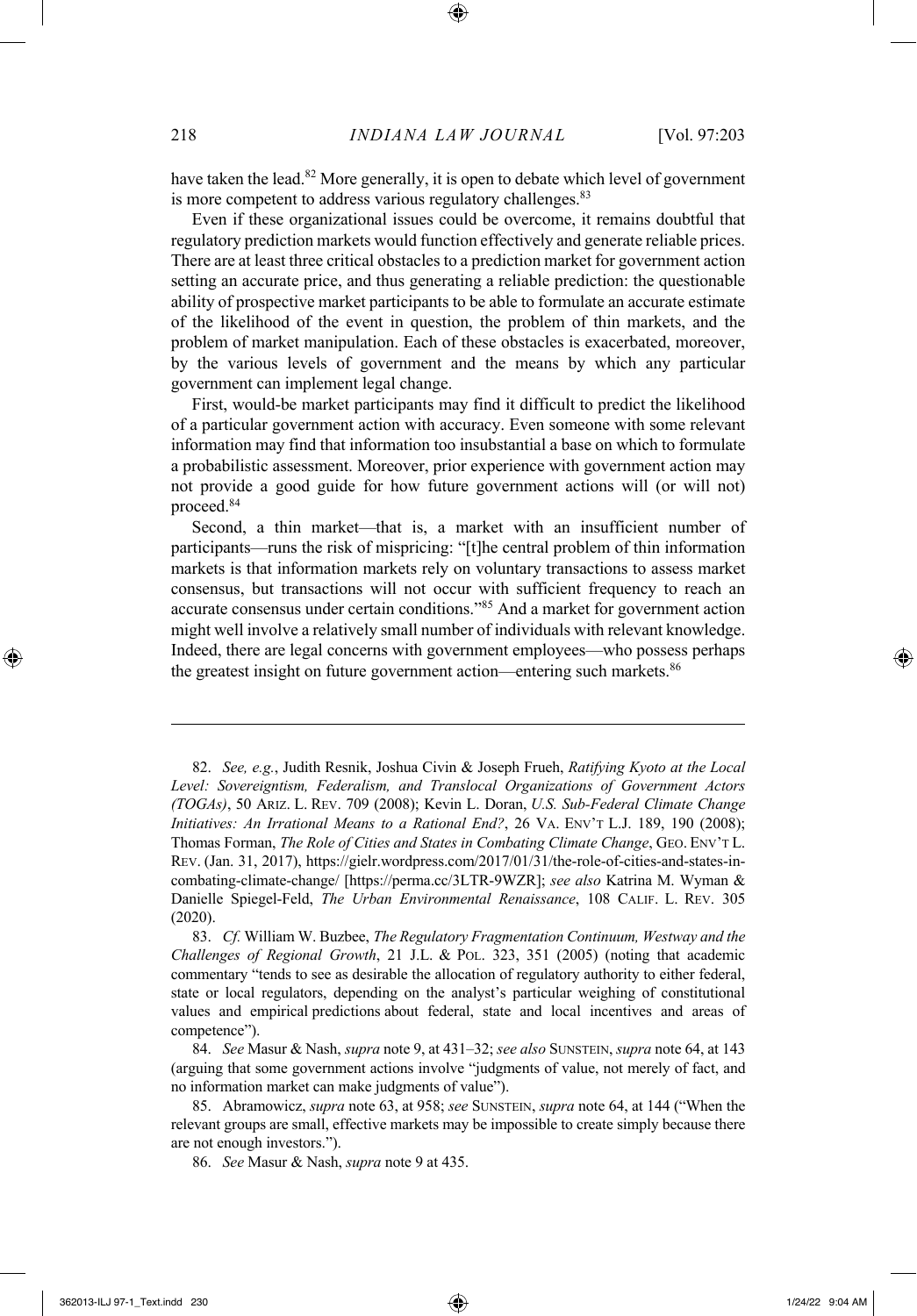Third, the possibility that a small number of individuals could dominate market transactions and thus manipulate the market and its pricing function is a real concern.87 And that concern looms larger in thin markets. Moreover, in the context of prediction markets for government action, it is possible for manipulation to arise in another way: those with the power to affect government action (lobbyists and government actors) could enter the market and then take action to maximize the value of their market position.88

The risk of manipulation is particularly high if prediction markets are used to set prices in other markets, such as in a private insurance market.<sup>89</sup> If a prediction market—even a very thin one—developed around a regulatory risk, insurers might try to use the prediction generated by that market to price their private insurance. The prediction market need not have sufficient volume or liquidity to enable hedging; it only need be relatively accurate, and private insurers could then supply the necessary financial volume. But this is precisely the circumstance under which manipulation would become attractive and profitable: manipulation of a low-volume market (the prediction market), at relatively low cost, would substantially affect prices on a much higher-volume market (the private insurance market), where far more money is at stake.<sup>90</sup> Insurers could manipulate the prediction market to drive up the price of the insurance they are selling, making it seem as if the actuarially fair price is much higher than it really is. Alternatively, purchasers of insurance could manipulate the market to drive down the price of the insurance they plan to purchase.<sup>91</sup> Either way, the prediction market will not be a reliable indicator of the fair price of regulatory insurance. Insurance companies and insurance purchasers will be reluctant to rely on it. A prediction market cannot be counted on to reliably generate a market for privatesector insurance.

#### *B. Equity Markets as Hedge*

The primary value of prediction markets is that they facilitate the aggregation of information. Private parties who possess inside information have an incentive to "share" it by buying and selling on the prediction market; the incentive is created by the fact that private parties can make money by trading on the information they possess. At the same time, part of the motivation for prediction markets is that such

<sup>87.</sup> *See* Abramowicz, *supra* note 63, at 972–76; SUNSTEIN, *supra* note 64, at 137–38.

<sup>88.</sup> *See* Masur & Nash, *supra* note 9, at 432. While limits on lobbying might address some of these concerns, such limits might raise separate constitutional concerns. *See, e.g.*, Maggie McKinley, *Lobbying and the Petition Clause*, 68 STAN. L. REV. 1131, 1156–204 (2016); Andrew P. Thomas, *Easing the Pressure on Pressure Groups: Toward a Constitutional Right to Lobby*, 16 HARV.J.L. & PUB. POL'Y 149, 151–91 (1993).

<sup>89.</sup> *See* Masur & Nash, *supra* note 9, at 433–35 (suggesting that prediction markets might be used in this fashion).

<sup>90.</sup> *See* Abramowicz, *supra* note 63, at 977 (describing the problems related to manipulation of shallow markets when those markets have larger consequences).

<sup>91.</sup> *See* SUNSTEIN, *supra* note 64, at 137–38 (noting this and related problems with this type of prediction market). Of course, it is possible that these two effects could offset. But if they did so, it would be entirely fortuitous, not something that could be planned or relied upon. This means that the market is not likely to be priced properly.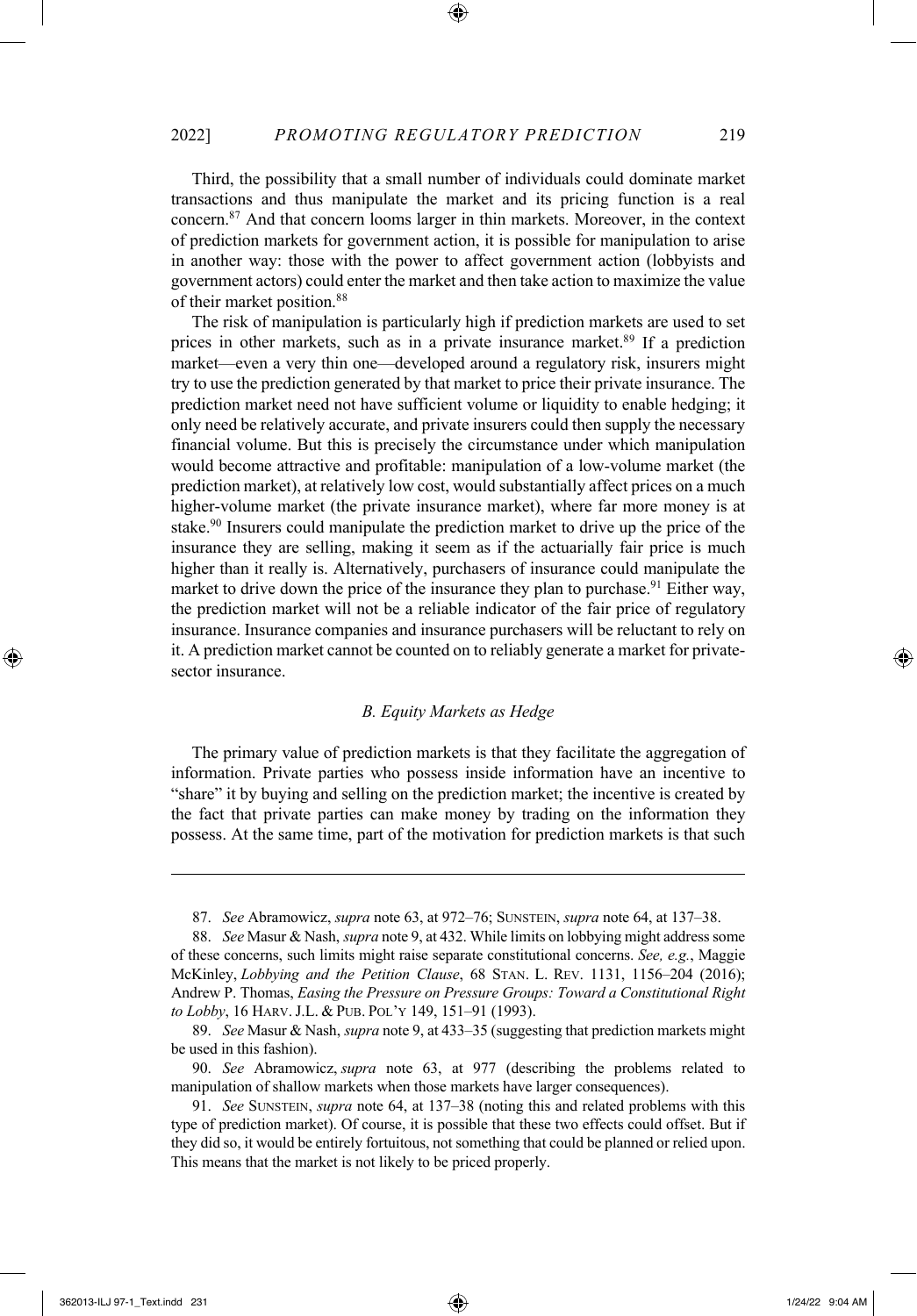markets could themselves be used by private parties to hedge risk, whether or not those private parties possess any information of their own. As we explained above, we are not optimistic that prediction markets will be able to perform either of these functions effectively.

Yet if prediction markets will not provide effective means of hedging regulatory risk, perhaps firms could use the regular capital markets instead. After all, two of the principal problems with prediction markets as hedging devices are the thinness of those markets (that is, the lack of liquidity) and the concomitant fear that the markets could be manipulated. The equity markets do not share either of these flaws. They are generally highly liquid, with enormous volumes of major stocks being traded each day.92 In part because of this high level of liquidity, they are very difficult to manipulate.93 They are also protected by securities laws, which make market manipulation unpalatable to all but the most unscrupulous traders.<sup>94</sup>

Of course, hedging via the equity markets would not perform the primary function we envisioned for prediction markets: it would not lead to the public aggregation of information in a way that would allow all parties—informed or uninformed—to hedge risk more effectively. Hedging through the public equity markets would only be valuable for those firms that already possessed enough information to make an accurate regulatory prediction on their own. Accordingly, this type of hedging should be viewed as second-best to the other types of solutions we explore through this Article. Still, for firms possessing actionable information, it would be better than nothing.

To fix intuitions, consider our aforementioned hypothetical wind turbine firm, Wind Co. Suppose that this firm decides to hedge against the possibility that the Green New Deal will not be passed by buying shares of a coal company. The theory is that if the Green New Deal does not become law, this will raise the value of the coal company just as it harms demand for the firm's wind turbines.<sup>95</sup> The problem is that the passage (or not) of the Green New Deal is not the only thing that could affect the fortunes of this coal company. For instance, advances in fracking technology could make natural gas much cheaper, which would diminish the value of both the coal company and the wind turbine firm.<sup>96</sup> To hedge this risk, perhaps the wind turbine firm would need to purchase shares in natural gas companies as well.

<sup>92.</sup> Kristin N. Johnson, *Regulating Innovation: High Frequency Trading in Dark Pools*, 42 J. CORP. L. 833, 839–41 (2017); Jennifer Victoria Christine Dean, *Paradigm Shifts & Unintended Consequences: The Death of the Specialist, the Rise of High Frequency Trading, & the Problem of Duty-Free Liquidity in Equity Markets*, 8 FIU L. REV. 217, 236 (2012).

<sup>93.</sup> Charles R. Korsmo, *Mismatch: The Misuse of Market Efficiency in Market Manipulation Class Actions*, 52 WM. & MARY L. REV. 1111, 1143–47 (2011); Richard E. Ramirez, *Falling Short: Has the SEC's Quest to Control Market Manipulation and Abusive Short-Selling Come to an End, Or Has It Really Just Begun?*, 2 U. P.R.BUS.L.J. 76, 83 (2011).

<sup>94.</sup> *See* Merritt B. Fox, Lawrence R. Glosten & Gabriel V. Rauterberg, *Stock Market Manipulation and Its Regulation*, 35 YALE J. ON REGUL. 67, 69–70 (2018).

<sup>95.</sup> *See* Michael Mehling, *A New Direction for US Climate Policy: Assessing the First 100 Days of Donald Trump's Presidency*, 11 CARBON & CLIMATE L. REV. 3, 19 (2017).

<sup>96.</sup> Thomas W. Merrill, *Four Questions About Fracking*, 63 CASE W. RSRV. L. REV. 971, 974, 981 (2013).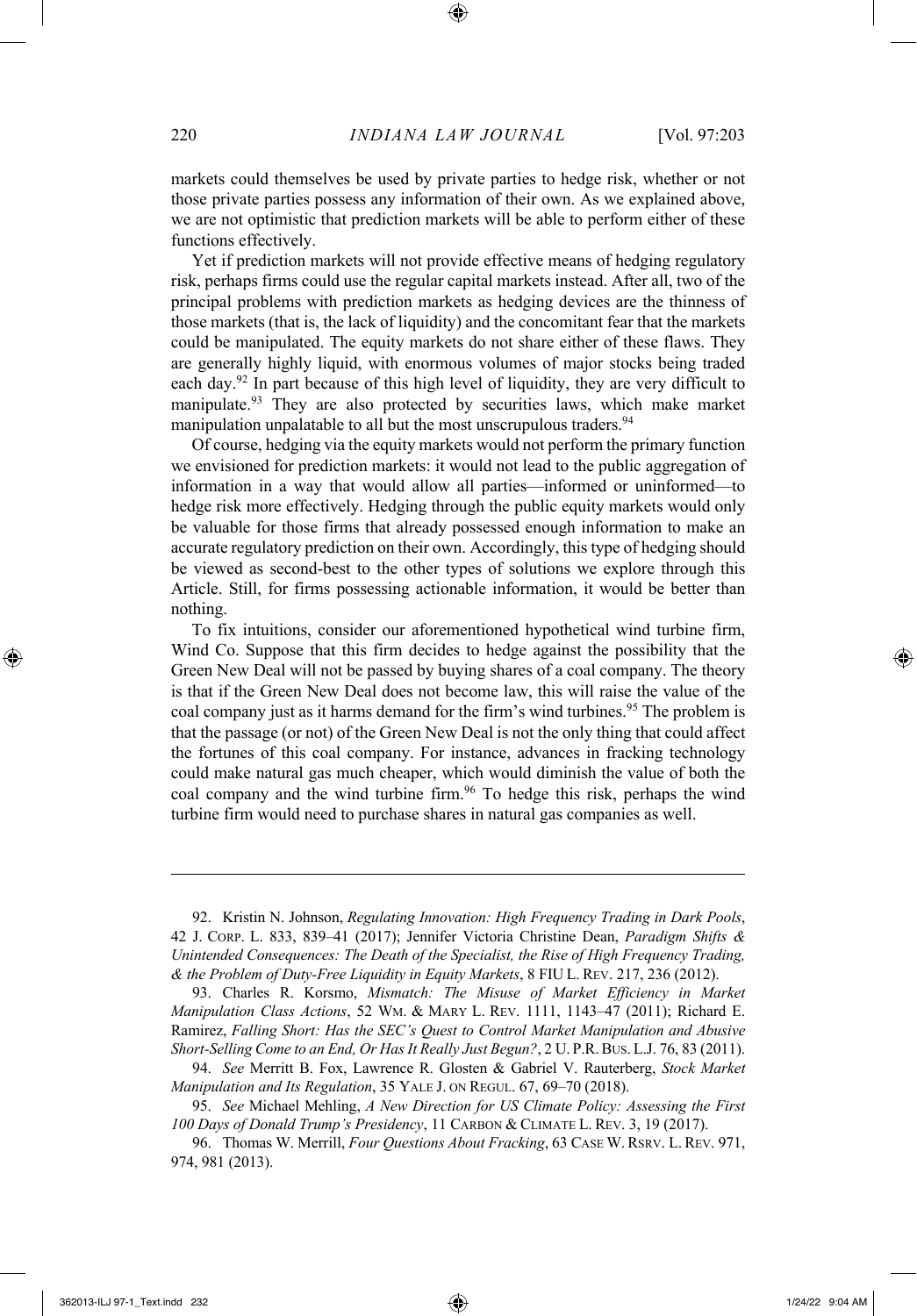But the financial fortunes of natural gas firms could be affected by other, separate events. For instance, suppose that regulators ease the regulatory approval process for new nuclear plants. This would make nuclear power cheaper in comparison to other energy sources, thus harming natural gas, coal, and wind turbine firms.<sup>97</sup> Perhaps the wind turbine firm should purchase shares in nuclear power companies as well? At this point, however, the wind turbine firm would have enormous exposure to the energy sector. Some event that decreased demand for energy generally—a global pandemic, for instance—would then have a multiplicative effect on the firm's fortunes.98 What is more, the wind turbine firm would have in effect hedged its own risk by taking long positions in all of its competitors. If this firm achieves its own technological breakthrough—dramatically improving wind turbine technology—its gains will be largely offset by losses in the stocks of these other firms. This is not an effective way to hedge a discrete regulatory risk.

The more general point is that major corporate firms contain multitudes. There are hundreds (or thousands) of separate events that could cause the fortunes of a given firm, or even an entire sector, to rise or fall.99 Regulatory or legislative action is just one (or several) of those potential events. For that reason, it will be impossible to find a stock or basket of stocks that effectively hedge a firm's exposure to regulatory risk without exposing that firm to many additional risks, risks that it has no interest in taking on. The process of hedging those risks, and then the risks that are created by those hedges, and then the risks created by *those* hedges, and so forth, will lead firms into a spiral of infinite regress from which there is no easy escape. This is simply not a realistic solution for a firm seeking to hedge regulatory risk.

#### *C. Machine Learning and Predictive Technologies*

To this point, we have assumed (if implicitly) that actors' ability to predict future government action, given some set quantity of current information, remains constant. But recent years have seen major advances in the use of technology to predict the legal future.100 We readily concede that better predictive technology facilitates better predictions about what actions government might take and that this is a good thing. That said, we are dubious that improvements in predictive technology alone will

<sup>97.</sup> *See* Justin Gundlach, *What's the Cost of a New Nuclear Power Plant? The Answer's Gonna Cost You: A Risk-Based Approach to Estimating the Cost of New Nuclear Plants*, 18 N.Y.U. ENV'T L.J. 600, 641–53 (2011).

<sup>98.</sup> *See* William C. Smith, *Save Domestic Oil, Inc.'s Crude Oil Market Dumping Petition: Domestic and International Political Considerations*, 8 TULSA J. COMPAR. & INT'L L. 147 (2000). On the other hand, a war in the Middle East could dramatically increase oil prices and have the opposite effect. *See* Tracey A. Beecher, *An Examination of the U.S.-Iraqi War's Effect on the Global Oil Trade and the Global Economy*, 13 CURRENTS. 105, 105–06 (2003).

<sup>99.</sup> *See* Travis Miller, *The Evolving Regulations and Liabilities Entwined in Corporate Social Responsibility*, 46 TEX. ENV'T L.J. 219, 220–21 (2017); William Magnuson, *Unilateral Corporate Regulation*, 17 CHI.J. INT'L L. 521, 540–41 (2017).

<sup>100.</sup> *See, e.g.*, Daniel Martin Katz, *Quantitative Legal Prediction—or—How I Learned to Stop Worrying and Start Preparing for the Data-Driven Future of the Legal Services Industry*, 62 EMORY L.J. 909, 913–49 (2013).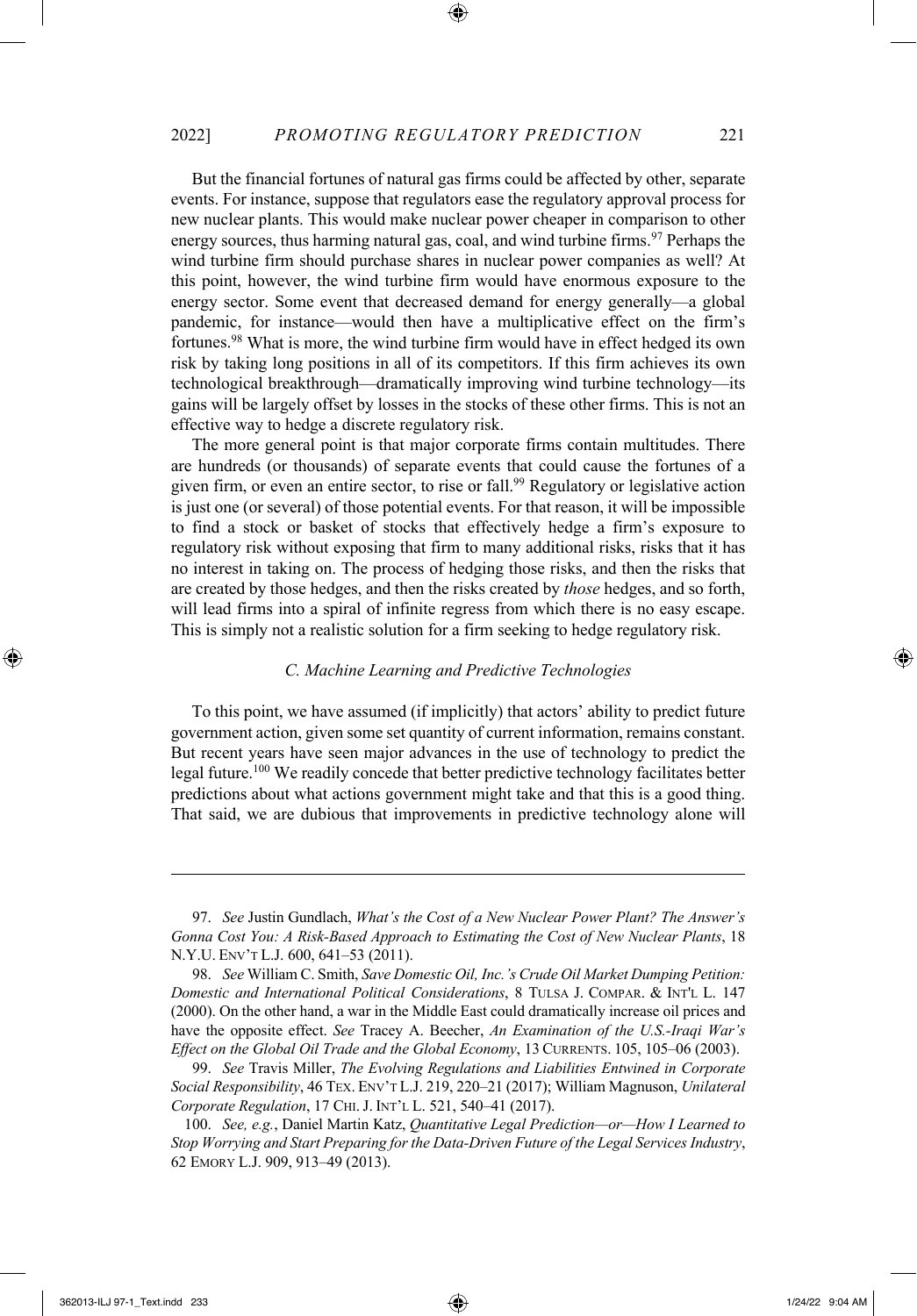provide a full enough solution for private actors looking to hedge against future government action.

First, predictive technology can only generate predictions as good as the available data points.<sup>101</sup> Thus, the upside to predictive technology is limited by the available data.

Second, and relatedly, predictive technology does nothing to dislodge privately held predictive information. Thus, while predictive technology may excel at aggregating and interpreting dispersed information, it does nothing to improve the set of available information. And it cannot aggregate and interpret that to which it does not have access. To put the first two points another way, no matter how much technological advances improve matters, predictive technology could presumably do *even better* with the disclosure of more predictive information.

Third, even beyond the access-to-information problem, predictive technology still faces the broader obstacle that the generation of law is an example of a complex adaptive system. Complex adaptive systems are the subject of study of complexity science.102 They are systems "in which large networks of components with no central control and simple rules of operation give rise to complex collective behavior, sophisticated information processing, and adaptation via learning or evolution."<sup>103</sup>

Commentators have readily categorized the law at the macro level as a complex adaptive system.104 But a moment's reflection confirms that the generation of law exhibits features of a complex adaptive system even at the micro level.<sup>105</sup> Indeed,

102. *See, e.g.*, Jonathan Remy Nash, J.B. Ruhl & James Salzman, *The Production Function of the Regulatory State: How Much Do Agency Budgets Matter?*, 102 MINN. L. REV. 695, 750 (2017).

103. MELANIE MITCHELL, COMPLEXITY: A GUIDED TOUR 13 (2009). Complex systems can be highly adaptive (like an ecosystem or the law) or nonadaptive (like a hurricane). *See id.*

104. *See* J.B. Ruhl & Daniel Martin Katz, *Measuring, Monitoring, and Managing Legal Complexity*, 101 IOWA L. REV. 191, 201–07 (2015); J. B. Ruhl, Daniel Martin Katz & Michael J. Bommarito II, *Harnessing Legal Complexity: Bring Tools of Complexity Science to Bear on Improving Law*, SCIENCE, Mar. 31, 2017, at 1377, 1377.

105. To be sure, scholars have established machine learning as a viable way to predict legal outcomes in certain contexts. *See, e.g.*, Benjamin Alarie, Anthony Niblett & Albert H. Yoon, *Using Machine Learning to Predict Outcomes in Tax Law*, 58 CANADIAN BUS. L.J. 231 (2016) (addressing predictions as to whether an individual is an employee or an independent contractor for tax purposes). But these efforts assume that the governing law remains static something our project most definitively does *not* assume. Such efforts are focused on law application, not law generation.

At the same time, progress has been made on certain aspects of law generation. For example, recent research suggests an ability to predict which among a collection of congressional bills will become law based upon the text analysis of the bills (a feature, we note, that is not based on privately held predictive information, as such). *See* John J. Nay, *Predicting and Understanding Law-Making with Word Vectors and an Ensemble Model*, 12 PLOS ONE May 10, 2017, at 1, https://journals.plos.org/ plosone/article?id=10.1371/journal.pone.0176999 [https://perma.cc/M6B7-CTV6]. But,

<sup>101.</sup> *See, e.g.*, Michael Mills, *Using AI in Law Practice: It's Practical Now*, 42 LAW PRAC. 48, 50 (2016) ("Good predictions depend on good data . . . ."); Andrew Guthrie Ferguson, *Policing Predictive Policing*, 94 WASH. U. L. REV. 1109, 1145 (2017) ("Predictive technologies require data . . . .").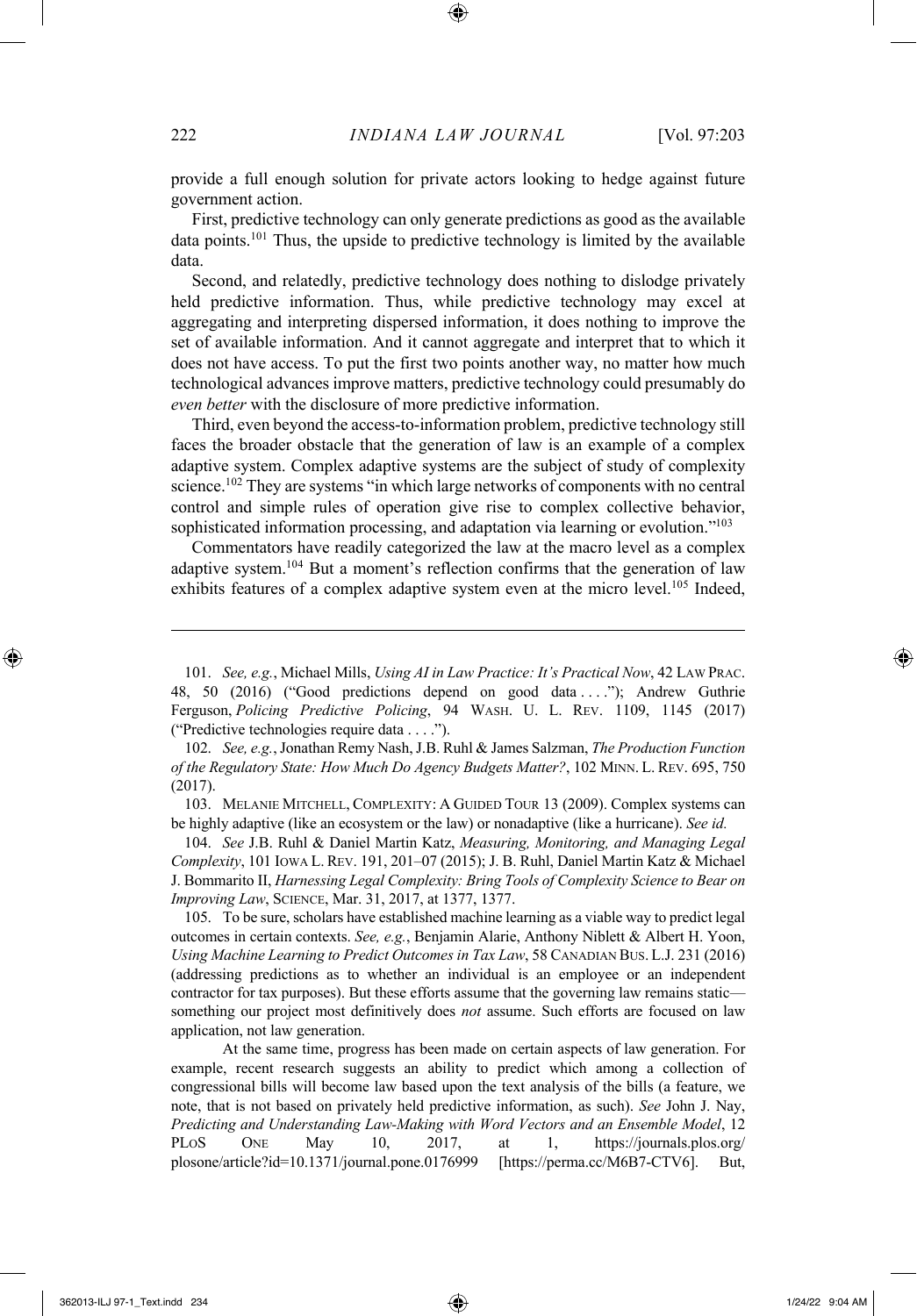some of the features we have noted in previous Subparts are features of this categorization. Action by one branch of government can influence actions by other branches.106 Moreover, private actions can also affect the actions of the government; indeed, private actors' predictions about legal change can prompt those actors to engage in lobbying, which in turn can change the validity of those predictions.<sup>107</sup>

promising though such research may be, the fact remains that it addresses only a small subset of the law-generation process—especially if we expand our desire for prediction beyond a single branch, and a single level, of government.

Professors Anthony Casey and Anthony Niblett posit that predictive technology will eventually advance to the point that laws will update automatically as the state of the world changes. *See* Anthony J. Casey & Anthony Niblett, *Self-Driving Laws*, 66 U. TORONTO L.J. 429, 433 (2016) ("Micro-directives, based on . . . predictive algorithms, will update automatically as the state of the world changes. Laws will update automatically."). But this rather utopian view of the future rests, if somewhat implicitly, on perfect (or close to perfect) information flow between regulators and the regulated. *See, e.g.*, *id.* at 434 ("[A]dvancements in prediction and communication will be reinforced by other technological advancements in fact gathering and verification. As machines get better at gathering and verifying facts, more and more data will be generated and analyzed."); *id.* at 433 ("Even though the micro-directives are automated and update in real time, human lawmakers will be required to set the broad objectives of the law."). Presumably, however, societal actors must have foreknowledge of those broad objectives in order to predict the micro-directives accurately. Their vision also rests uncomfortably with the notion that at least some areas of law are indefeasible, that is, they are not reducible to pure, finite logic expression. See Jonathan R. Nash, *Legal Defeasibility in Context and the Emergence of Substantial Indefeasibility*, *in* THE LOGIC OF LEGAL REQUIREMENTS: ESSAYS ON DEFEASIBILITY 377 (Jordi Ferrer Beltrán & Giovanni Battista Ratti eds., 2012), for discussion.

106. *See supra* note 76 and accompanying text. Consider as well President Donald Trump's comments that lower court decisions enjoining the administration from ending the "Deferred Action for Child Arrivals" (DACA) immigration program, which began under President Barack Obama, precluded the administration from reaching a deal with Democrats to statutorily ensconce DACA in return for border wall funding (which in turn contributed to the year-end partial government shutdown). *See* Melissa Quinn, *Trump Says Court Ruling Sank DACA-Wall Deal*, WASH. EXAMINER (Dec. 27, 2018), https://www.washingtonexaminer.com/news/trump-says-court-ruling-sank-daca-wall-deal [https://perma.cc/2B6H-2ENZ]. President Trump also indicated that no such negotiations could happen until the Supreme Court ultimately resolved the issue. *See* Sheryl Gay Stolberg & Michael Tackett, *Trump Suggests Government Shutdown Could Last for 'Months or Even Years*,*'* N.Y. TIMES (Jan. 5, 2019), https://www.nytimes.com/2019/01/04/us/politics/ democrats-trump-meeting-government-shutdown.html [https://perma.cc/7RP6-QJMZ] ("Mr. Trump made clear that he did not want to address the DACA issue — which is now the subject of several lawsuits that are working their way through the federal courts — until the Supreme Court renders a final decision on whether Mr. Trump's order to rescind the program can stand.").

107. *See supra* note 88 and accompanying text (discussing how private actors' predictions about legal change can prompt those actors to engage in lobbying, which in turn can change the validity of those predictions); *see also* Michael Abramowicz, *Predictive Decisionmaking*, 92 VA. L. REV. 69, 101 (2006) ("A predictive decisionmaking regime must consider not only the innate ability of predictors, but also how they will make predictions when they realize that these predictions will have policy effects.").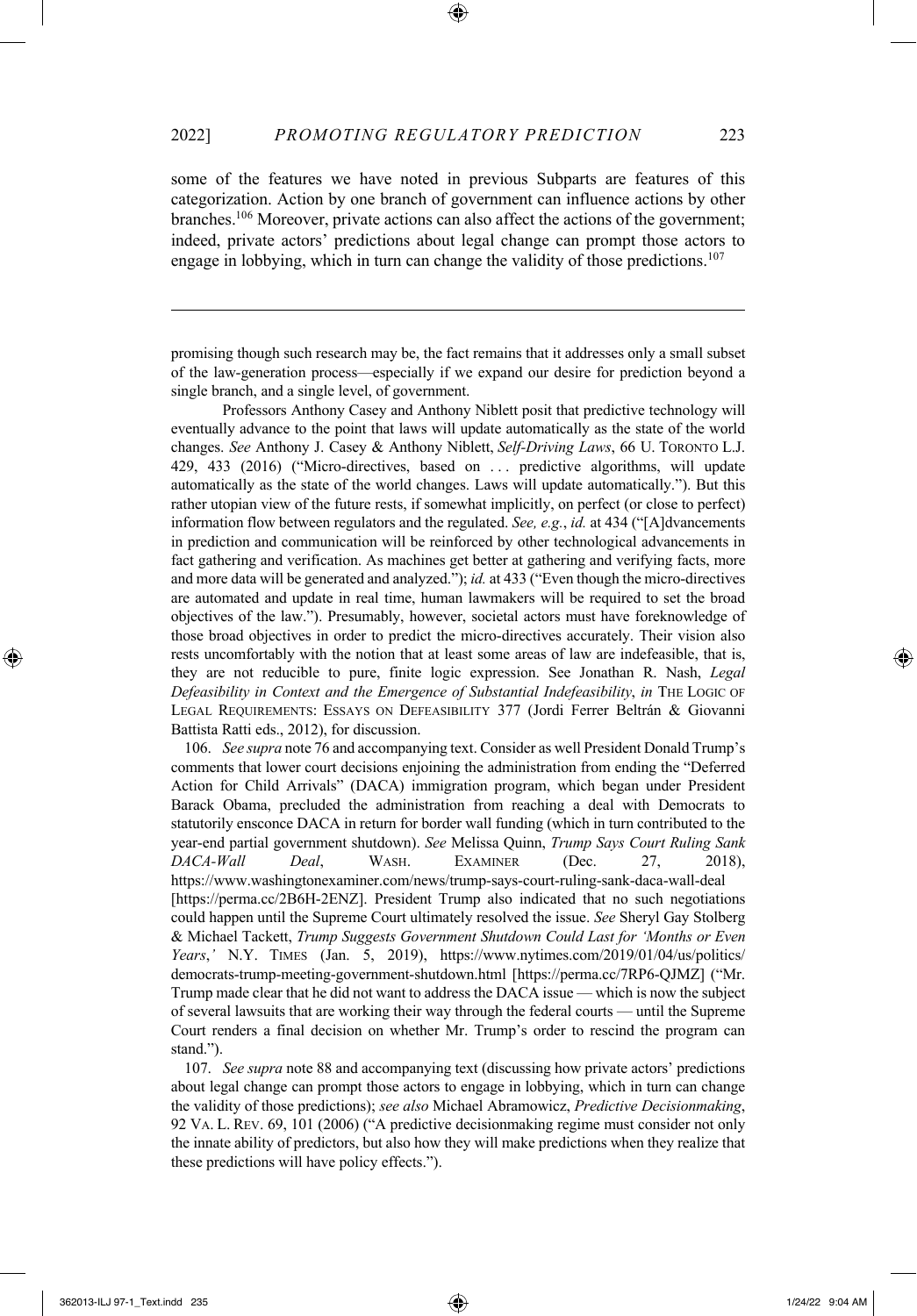Finally, the number and variety of potential actors for which predictions would be sought increases the obstacles further still. Researchers using textual analysis have discovered substantial differences among the word choices and arrangements used by the President, the House of Representatives, the Senate, and the Supreme Court.<sup>108</sup> Any attempt to use machine learning to generate a "unified" prediction across political bodies would have to factor in this variation in word choice—in addition to other variations. The challenges to developing programs that can incorporate this complexity are thus clearly substantial.

In sum, while advances in predictive technology will doubtless help societal actors make better predictions about future government action, the improvement in those predictions will remain constrained by both limited information and the law's status as a complex adaptive system.

#### III. THE ROLE OF GOVERNMENT IN FACILITATING THE FLOW OF PREDICTIVE INFORMATION

If private markets and private technology will not be effective in promoting the production and dissemination of regulatory information, then perhaps there is a role for government in doing so. In this Part, we discuss three potential options. One possibility is for the government to facilitate private actors' ability to predict future government action by voluntarily subjecting its own decision-making processes to greater transparency. The use of transparency toward this end has promise, but also gives rise to a risk that government decision-making processes will become less efficient and generate worse work products—that is, that the law itself will be worse.

The second possibility would be for the government to create property rights in regulatory information. These property rights would function like standard intellectual property (IP) and would serve the same purpose: to create incentives for the production and dissemination of regulatory information by allowing its creators to internalize the benefits of producing such information. However, we believe that there are conceptual problems with this approach that policymakers will not be able to overcome.

The third possibility is what we term "prediction-forcing regulation."109 Prediction-forcing regulation is government regulation that obligates regulated entities to disclose whatever information they might have regarding the likelihood of future government action.110 In other words, it is regulation whose goal is to generate

110. One might take the position that prediction-forcing regulation is a subspecies of

<sup>108.</sup> *See* John J. Nay, *Gov2Vec: Learning Distributed Representations of Institutions and Their Legal Text*, *in* PROCEEDINGS OF THE EMPIRICAL METHODS IN NATURAL LANGUAGE PROCESSING WORKSHOP ON NATURAL LANGUAGE PROCESSING AND COMPUTATIONAL SOCIAL SCIENCE 49 (2016).

<sup>109.</sup> Prediction-forcing regulation is similar to other regulatory forms that encourage societal actors to act with foresight with respect to the future. *See* Jonathan B. Wiener, *The Diffusion of Regulatory Oversight*, *in* THE GLOBALIZATION OF COST-BENEFIT ANALYSIS IN ENVIRONMENTAL POLICY 123, 133–36 (Michael A. Livermore & Richard L. Revesz eds., 2013); Jonathan B. Wiener & Daniel L. Ribeiro, *Impact Assessment: Diffusion and Integration*, *in* COMPARATIVE LAW AND REGULATION: UNDERSTANDING THE GLOBAL REGULATORY PROCESS 159, 161–64 (Francesca Bignami & David Zaring eds., 2016).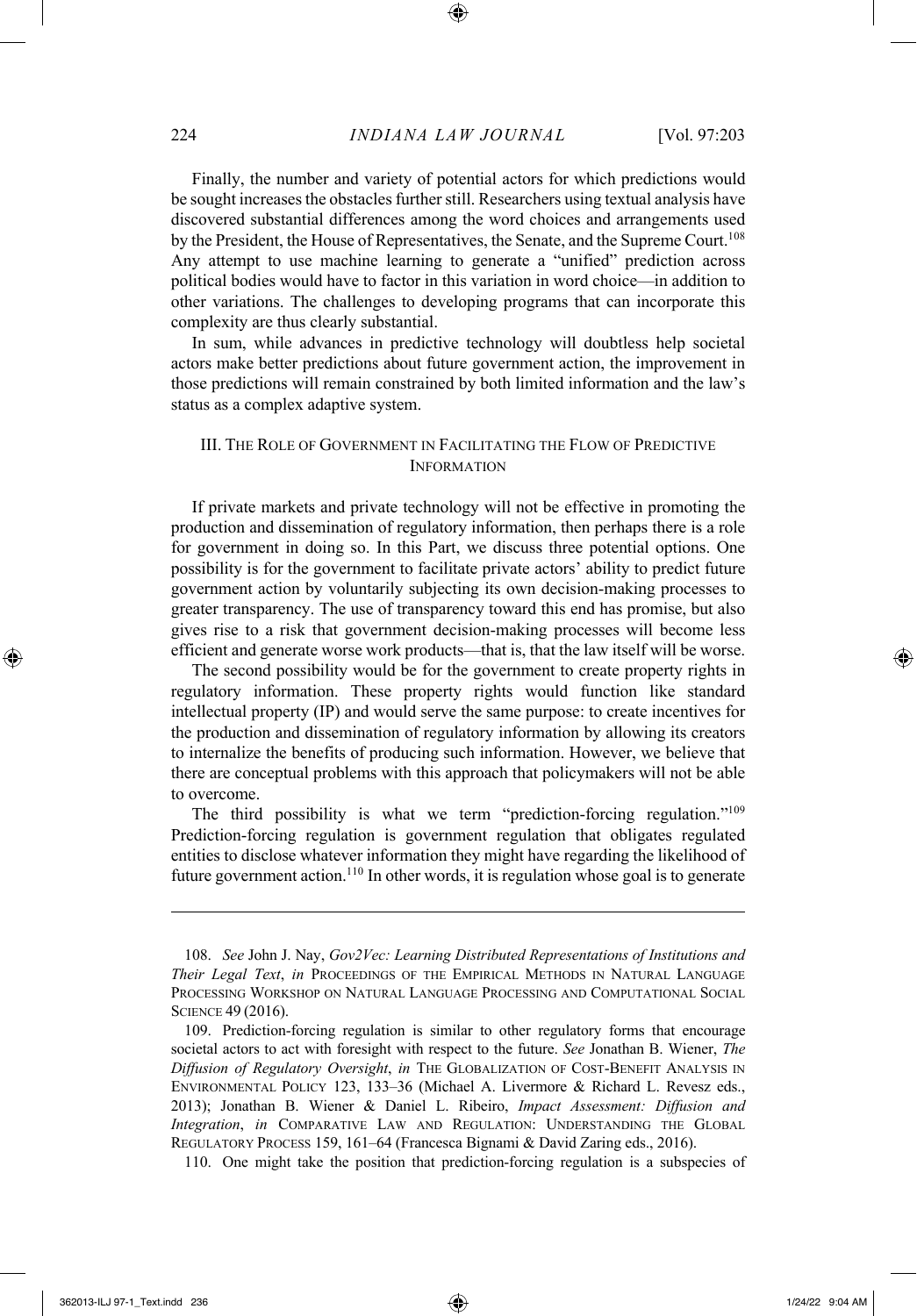information about future regulation. We derive the terminology from the monikers "technology-forcing regulation"111 and "information-forcing regulation,"112 both commonly used in the context of environmental regulation. Prediction-forcing regulation is no better than a second-best solution, if that, and the very fact that we are forced to consider it should serve to highlight the largely intractable nature of the information problem we describe here. Nonetheless, if better solutions are not forthcoming, it is worth at least considering this one.

#### *A. Heightened Government Transparency*

Perhaps the most effective mechanism for the government to facilitate private predictions about future government action would be for organs of the government simply to provide more extensive information about their own operations. Greater government transparency would provide private actors with more information on which to base such predictions. Indeed, some government actors and actions are already subject to considerable requirements of transparency. Consider so-called sunshine laws, which require disclosure of certain government actions and individuals involved with those actions, $113$  and how administrative law often calls for transparency in the regulatory process.<sup>114</sup> A government could decide to increase transparency in decision-making in order to enhance societal actors' ability to predict future government action. Moreover, increased government transparency could

information-forcing regulation. Prediction-forcing regulation, after all, mandates the production of a form of information. And both types of regulation call for disgorgement of privately held information for some public benefit. We believe that the better approach is to consider prediction-forcing regulation as distinct from (albeit related to) information-forcing regulation. Information-forcing regulation calls for public dissemination of information about the regulated entity. In contrast, prediction-forcing regulation requires public dissemination held by the regulated entity, but about some future possible government action. Informationforcing regulation allows the market better to assess the status, and value, of the regulated entity; prediction-forcing regulation allows the market, and the public, to better assess the likelihood of future government action.

111. Technology-forcing regulation is regulation that may call upon regulated entities to develop technologies that are not yet in existence. For example, the Clean Air Act authorizes the EPA to introduce requirements applicable to manufacturers of mobile sources—that is, generally, motor vehicles—that may require those manufacturers to develop technologies that do not yet exist. *See, e.g.*, Int'l Harvester Co. v. Ruckelshaus, 478 F.2d 615 (D.C. Cir. 1973).

112. Information-forcing regulation is regulation that does not require regulated entities to undertake any substantive changes to their production processes or products; it simply calls upon the entities to disclose certain information. For example, the Emergency Planning and Community Right-to-Know Act of 1986, 42 U.S.C. §§ 11001–11050, requires companies to disclose to the EPA when they have released toxic chemicals. From these reports, the EPA assembles the toxic release inventory.

113. *See generally* Teresa Dale Pupillo, *The Changing Weather Forecast: Government in the Sunshine in the 1990s—An Analysis of State Sunshine Laws*, 71 WASH.U.L.Q. 1165 (1993) (cataloging state "sunshine laws" that provide for open government and greater public information on legislative and regulatory processes).

114. *See, e.g.*, 5 U.S.C. § 553(b)–(d) (requiring notice to the public and an opportunity for public participation in the federal rulemaking process).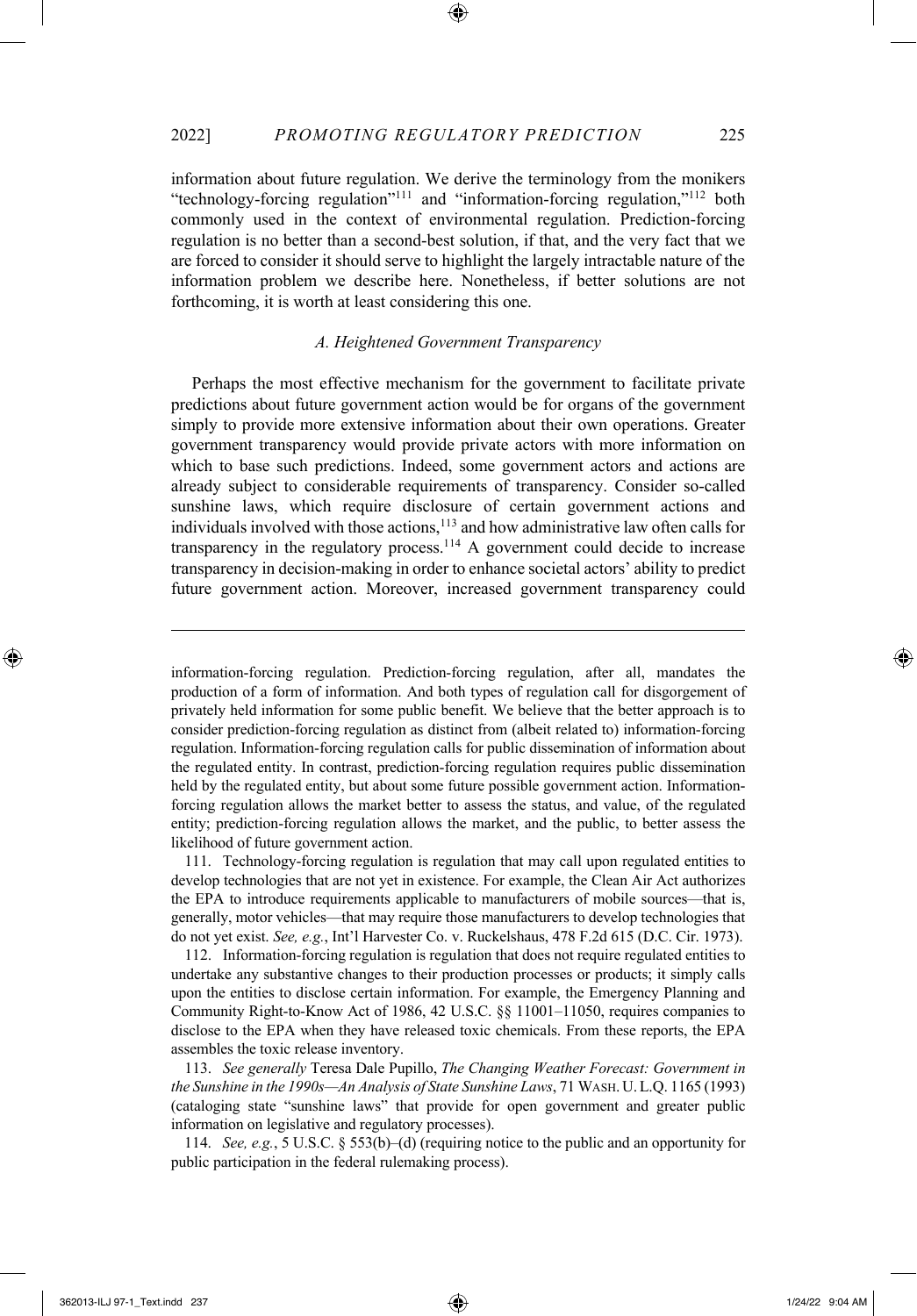render other approaches to facilitating prediction more effective; for example, increased transparency could aid in the development of functioning insurance markets.115

But greater government transparency is not a panacea. First, any effort by a government to increase transparency will almost inevitably leave sizeable blind spots. It is simply implausible that any government would require transparency in all modes of government decision-making.116 Second, remaining areas of opacity are likely to produce "leakage," that is, inefficient efforts by government actors to recast their actions in a way that minimizes transparency requirements. For instance, imagine a statute requiring that all official meetings held within the EPA be recorded, with the recordings posted on the EPA website. At first glance, it would seem as though such a law would dramatically increase the volume of information available to private parties. In truth, however, the agency would probably just move the relevant information "off-book." Discussions that the EPA preferred to remain private would no longer take place in official "meetings"—instead, the agency would rely more heavily on informal conversations or other methods of communication that were not subject to the law. More generally, lawmakers would expend effort to promulgate laws outside the scope of transparency requirements.<sup>117</sup> Such efforts would frustrate the purpose of the transparency laws while simultaneously resulting in considerable inefficiencies.<sup>118</sup>

Third, no single transparency rule or set of rules would solve the problem. Of relevance once again is the division of lawmaking authority across levels of government. Any individual government is free to increase the transparency of its own actions. However, even the 800-pound gorilla—the federal government almost certainly could not require other levels of government to increase the transparency of *their* actions: such interference would constitute commandeering beyond the constitutional pale.119 Thus, even if some governments increase transparency in lawmaking, absent a concerted effort across various governments (which would seem very far-fetched), some lawmaking by some governments will remain relatively opaque. A blind spot might also arise by virtue of the ability of both legislatures and agencies to promulgate the law. As noted above, federal administrative law requires a degree of transparency from certain agency actions, but as a rule it does not apply to legislative action.<sup>120</sup>

<sup>115.</sup> *See* Masur & Nash, *supra* note 9, at 426–27.

<sup>116.</sup> *Cf.* Pub. Citizen v. U.S. Dep't of Just., 491 U.S. 440, 453–54 (1989) (finding it unfathomable that Congress could have intended the federal sunshine statute to apply to meetings between the President and an American Bar Association committee concerning the qualifications of potential federal judicial nominees).

<sup>117.</sup> *See, e.g.*, Jim Rossi, *Participation Run Amok: The Costs of Mass Participation for Deliberative Agency Decisionmaking*, 92 NW. U. L. REV. 173, 233–34 (1997).

<sup>118.</sup> *See, e.g.*, *id.* at 234.

<sup>119.</sup> *See, e.g.*, Jonathan Remy Nash, *Doubly Uncooperative Federalism and the Challenge of U.S. Treaty Compliance*, 55 COLUM. J. TRANSNAT'L L. 3, 18–19 (2016) (discussing the constitutional anti-commandeering principle).

<sup>120.</sup> By its terms, the National Environmental Policy Act (NEPA) imposes some requirements for agency disclosure with respect to "proposals for legislation . . . significantly affecting the quality of the human environment." 42 U.S.C. § 4332(C). In practice, however,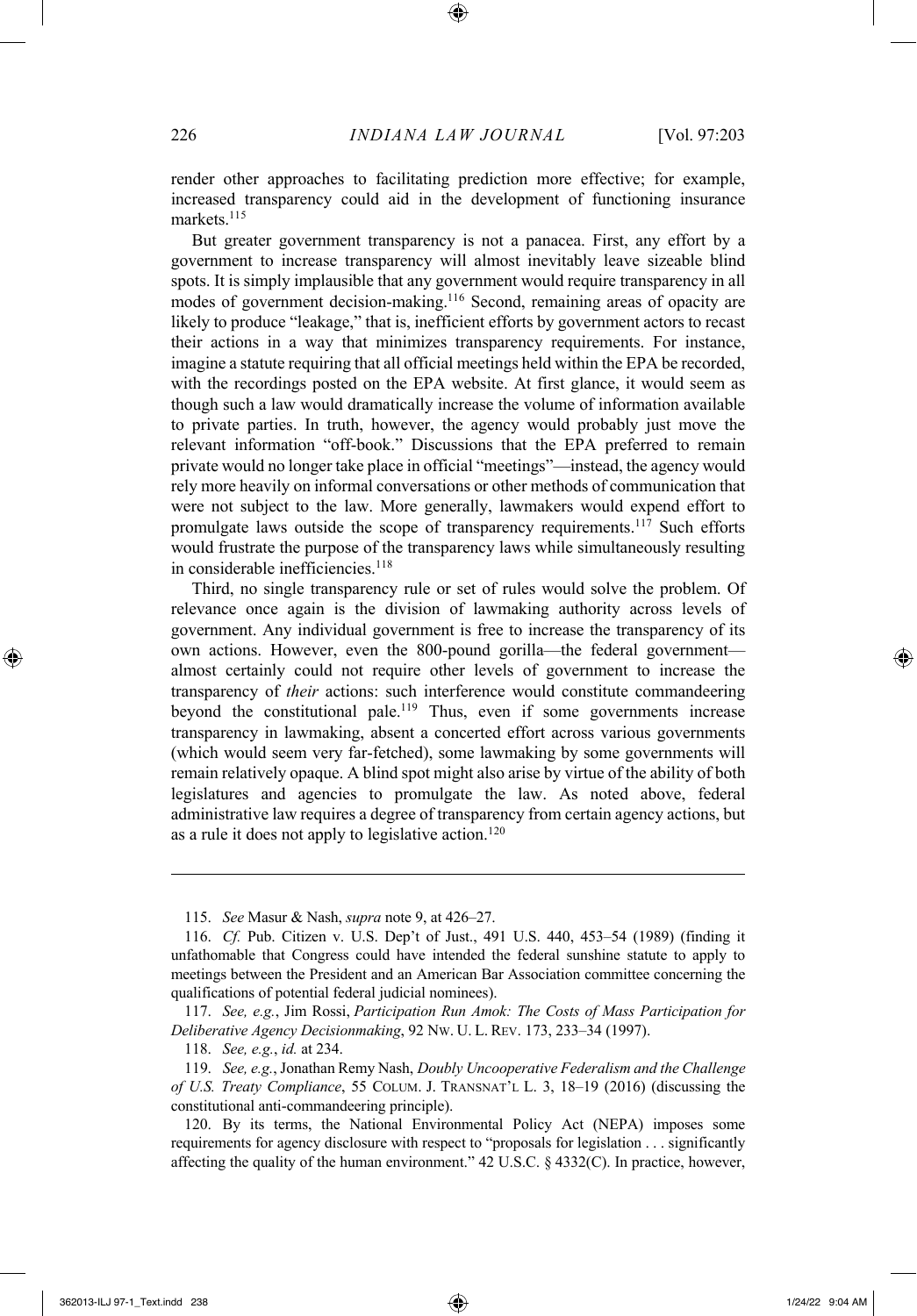Fourth, and potentially most problematic, greater transparency might adversely affect the quality of legal output from the government. Transparency might impede collegial interactions among multiple decision makers.121 This alteration to the decision-making process might derail some proposals that otherwise would have been enacted and affect the content of laws that are promulgated.<sup>122</sup> While it is impossible to assess a counterfactual accurately, there is a substantial likelihood that these changes to the promulgated substantive law may be negative ones.<sup>123</sup>

#### *B. Intellectual Property for Predictive Information*

A canonical response to a public goods problem of underproduction is to create property rights in the good.124 The property right allows the owner to internalize all of the benefits of producing or developing the good, which in turn creates an incentive for the owner to invest in producing the good up to the point at which the marginal benefit of doing so equals the marginal cost.<sup>125</sup> This is how real property functions—owners have an incentive to invest in the improvement of their land (constructing buildings, etc.).126 This is also the basis for intellectual property law, principally patent and copyright.<sup>127</sup> If intellectual property law did not exist, and anyone could freely use ideas or expression, inventors and creators would have greater difficulty capturing the benefits of their own work.128 Anyone could make use of a new technological innovation without paying its creators; anyone could copy and distribute a new novel or movie without paying its author.<sup>129</sup> By giving inventors

121. *See, e.g.*, Rossi, *supra* note 117, at 230 ("Private discussions between agency members help promote collegiality which, in turn, improves the quality of agency decisions.").

122. *See, e.g.*, *id.* at 230–31.

123. *See, e.g.*, *id.* at 230; David E. Pozen, *Transparency's Ideological Drift*, 128 YALE L.J. 100, 158–59 (2018) (noting transparency's "diminishing marginal returns").

124. *See* Mark A. Lemley, *The Economics of Improvement in Intellectual Property Law*, 75 TEX. L. REV. 989, 994–97 (1997); Pamela Samuelson, Randall Davis, Mitchell D. Kapor & J.H. Reichman, *A Manifesto Concerning the Legal Protection of Computer Programs*, 94 COLUM. L. REV. 2308, 2337 n.92 (1994).

125. *See* Henry E. Smith, *Intellectual Property as Property: Delineating Entitlements in Information*, 116 YALE L.J. 1742, 1784–87 (2007) (demonstrating that the exclusionary nature of property rights reassures the owner that their investment will be protected, incentivizing owners to produce goods at optimal levels).

126. WILLIAM M. LANDES & RICHARD A. POSNER, THE ECONOMIC STRUCTURE OF INTELLECTUAL PROPERTY LAW 13 (2003).

127. *See id.* at 13–14 (explaining that the dynamic benefits of property rights also affect intellectual property rights. Intellectual property law enforces these rights, allowing for creators to develop their products without fear of competitors duplicating their ideas and producing similar goods without bearing the costs of the initial creators).

128. *See* Mark A. Lemley, *Ex Ante Versus Ex Post Justifications for Intellectual Property*, 71 U. CHI. L. REV. 129, 129–30 (2004); Gregory N. Mandel, *The Public Perception of Intellectual Property*, 66 FLA. L. REV. 261, 269–70 (2014).

129. *See* Mandel, *supra* note 128, at 269 (explaining that without intellectual property law

agencies generally do not undertake compliance with NEPA when it comes to legislative proposals. *See, e.g.*, ENVIRONMENTAL LAW INSTITUTE, LAW OF ENVIRONMENTAL PROTECTION § 10:14 (2021).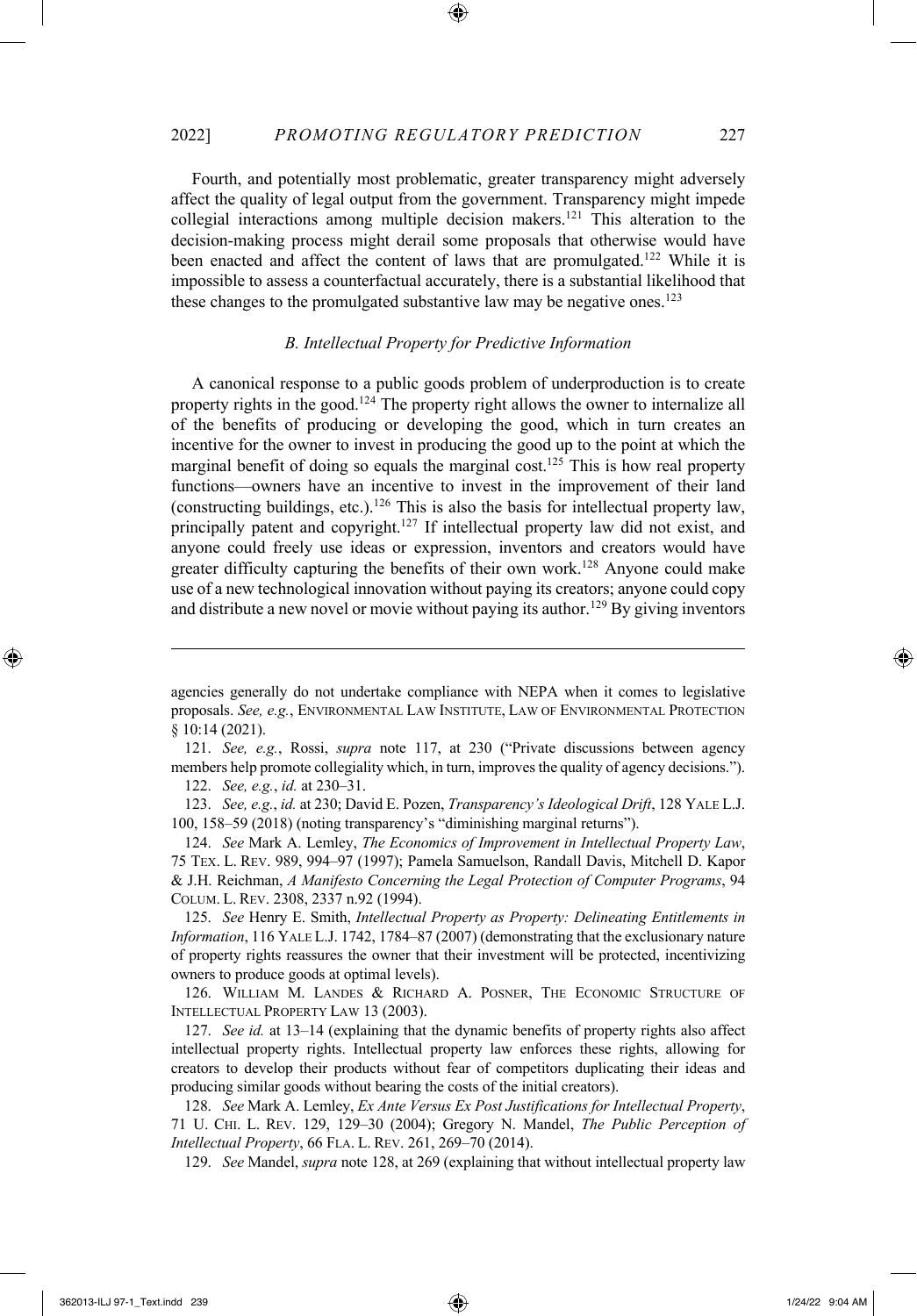and creators property rights in their ideas and expressions, intellectual property law aims to allow them to capture more of the value of their own works, and thus in turn provides greater incentives for them to invent and create in the first place.<sup>130</sup>

As things stand, privately held regulatory information is effectively protected as a trade secret. The firm holding the information is under no obligation to disclose it, and outsiders cannot learn the information unless it is voluntarily shared or unless they engage in illegal industrial espionage. In theory, a trade secret of this type could perform the same function as a standard intellectual property right.131 A rule protecting such a trade secret could allow the firm that acquires and develops the information to internalize all of the benefits of that information by using or selling it as it sees fit.

As promising as a trade secret solution might seem, it will not be workable for two reasons. First, while individual pieces of regulatory information will be valuable, they will not be nearly as valuable as multiple pieces of such information. The real goal is assembly: bring all available information into the public domain, thereby allowing dispersed parties to utilize that information in their decision-making.132 Trade secrets make this type of assembly nearly impossible. Contracting over trade secrets is difficult, for well-understood reasons. The main one is Arrow's Information Paradox: it is difficult to convey the value of information in a reliable fashion without simultaneously conveying the information itself, at which point the contract becomes pointless.<sup>133</sup> As challenging as these negotiations would be when two parties are involved, they become even more intractable in a multilateral setting. One could imagine the creation of some sort of information clearinghouse, akin to a patent pool, in which various firms contribute available information and buyers purchase access to the sum total of that information. But setting up this type of institution, and negotiating payments among the firms that contribute to the pool, would be equally arduous. Indeed, the challenge of contracting over trade secrets is one of the primary arguments in favor of patents as an alternative.134

130. *See* Lemley, *supra* note 124, at 993–96 (showing that absent intellectual property law, creators are not incentivized to develop new products as it is unlikely they will recover their costs of development, let alone make money from the product; intellectual property law has incentivized creation by constructing a safer environment where creators can develop their products and test their viability on the market as opposed to against competitors offering the same product at lower prices).

131. *See generally* Mark A. Lemley, *The Surprising Virtues of Treating Trade Secrets as IP Rights*, 61 STAN. L. REV. 311 (2008).

132. *Cf.* Lee Anne Fennell, *Fee Simple Obsolete*, 91 N.Y.U. L. REV. 1457, 1506–08 (2016) (discussing the analogous problem of land assembly).

133. *See generally* Kenneth J. Arrow, *Economic Welfare and the Allocation of Resources for Invention*, *in* THE RATE AND DIRECTION OF INVENTIVE ACTIVITY: ECONOMIC AND SOCIAL FACTORS 609 (Univs.-Nat'l Bureau Comm. for Econ. Rsch., Comm. on Econ. Growth of the Soc. Sci. Rsch. Council ed. 1962) (describing the famous information paradox).

134. *See generally* Jonathan M. Barnett, *Intellectual Property as a Law of Organization*, 84 S. CAL. L. REV. 785 (2011) (describing how patents can be used to avoid the contracting

protection it would not be possible to stop the repeated copying and redistribution of a created work); *see also* Lemley, *supra* note 128, at 129 (noting that it is much cheaper to copy a work than to create one, making it unlikely that people will produce more goods instead of stealing an already completed work in a world without property rights).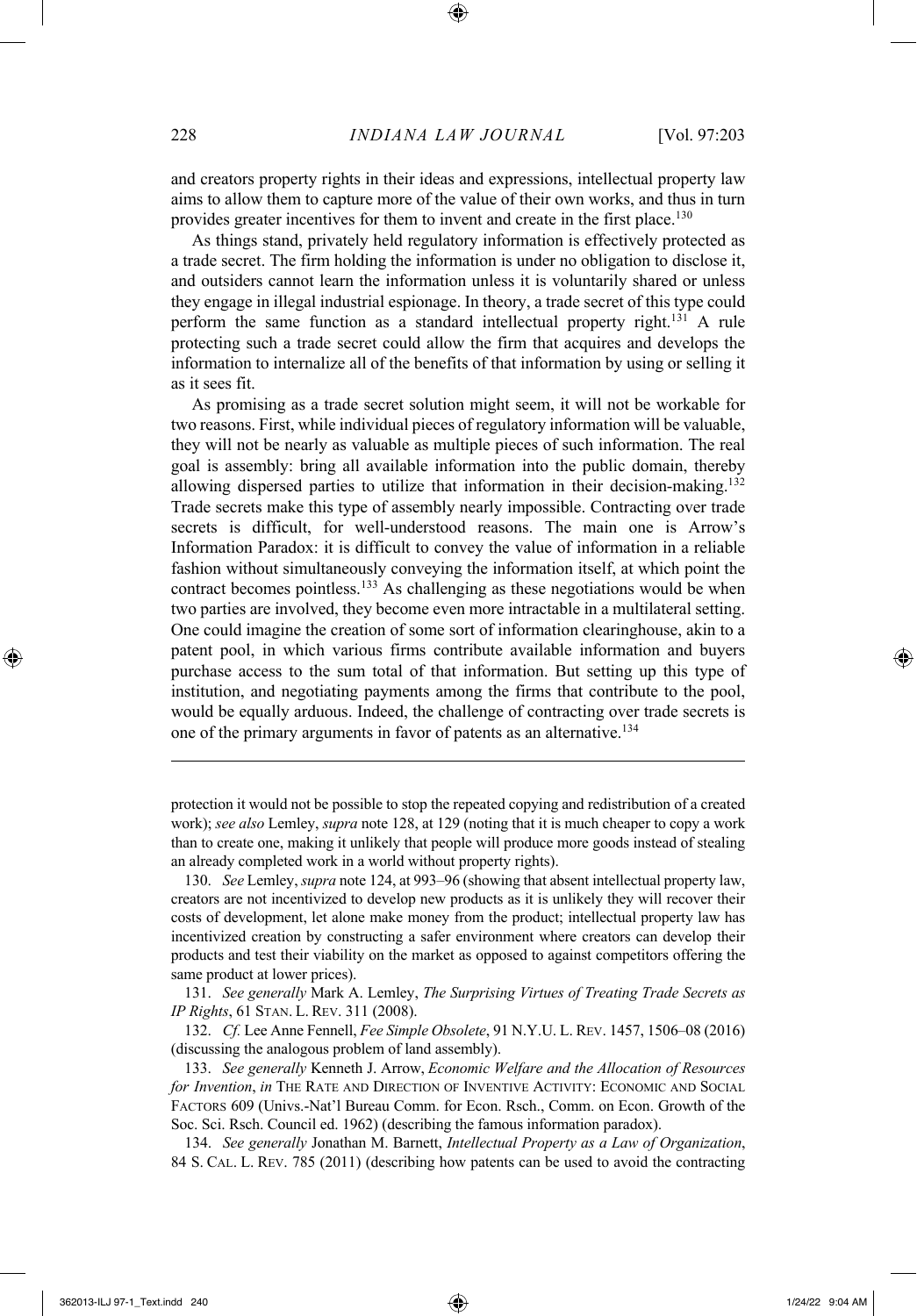Accordingly, it is worth considering whether the government should create property rights in information on the likelihood of regulatory action in order to alleviate the public goods problem. A property right in this type of information would, like a standard intellectual property right, give the source of the information the exclusive right to use the information for its own benefit or license that right to another party. So, for instance, suppose that Wind Co., our hypothetical wind turbine manufacturing firm, spends several million dollars lobbying in favor of the Green New Deal. Suppose that, in the course of those lobbying efforts, Wind Co. learns that key members of the Senate support passage of the Green New Deal. This is valuable predictive information. By spending resources unearthing and developing this information, Wind Co. has created a public good. It would now be to the benefit of many other firms and individuals for this information to become public, just as the public benefits when an innovative firm makes scientific knowledge public. Perhaps the way to encourage the expenditure of such resources would be to grant Wind Co. a property right in this information.

Yet to describe the possibility with such specificity is to demonstrate its insurmountable weaknesses. In theory, granting property rights in information should be a means of creating greater incentives for the production of such information. In reality, however, a property right in this type of predictive information will be impossible to enforce and thus useless. Suppose Wind Co. publicizes its information about the Senate and then threatens to sue anyone who makes use of the information without paying for a license. How will Wind Co. ever know if another firm has used the information? What would be the telltale markers of use? If another firm takes some action—increasing production, decreasing production, or investing in a new venture—how will Wind Co. be able to determine whether those actions had anything to do with the information it developed? How will it be able to prove that the other firm's actions were influenced by its knowledge of Wind Co.'s information?

The problem stems from the fact that regulatory information is only useful as an input into some other type of corporate decision—whether to pursue a new line of business, construct a new factory, purchase a stake in another firm, and so forth. The information's role in that decision is opaque to the outside world: it is impossible to determine what role the information might have played simply by observing the decision. Indeed, in some cases, the decision might manifest itself as inaction—a firm might decide to stand pat. This makes the property right essentially impossible to enforce.

Contrast this situation with typical intellectual property rights, such as patents. When a firm infringes a patent, that infringement can be discerned from the face of the infringer's activities. The infringer's product or service would necessarily incorporate the patented invention. For instance, suppose a firm patents a process for curing rubber.<sup>135</sup> If another firm is using the same process, it infringes the patent. The process itself is identifiable—it is not merely an input into a black box that cannot be opened. The closest analogue to the type of property right we are hypothesizing here is probably the "hot news" doctrine. Under that doctrine, a firm, such as a

problems created by Arrow's Information Paradox).

<sup>135.</sup> *See* Diamond v. Diehr, 450 U.S. 175, 181–92 (1981).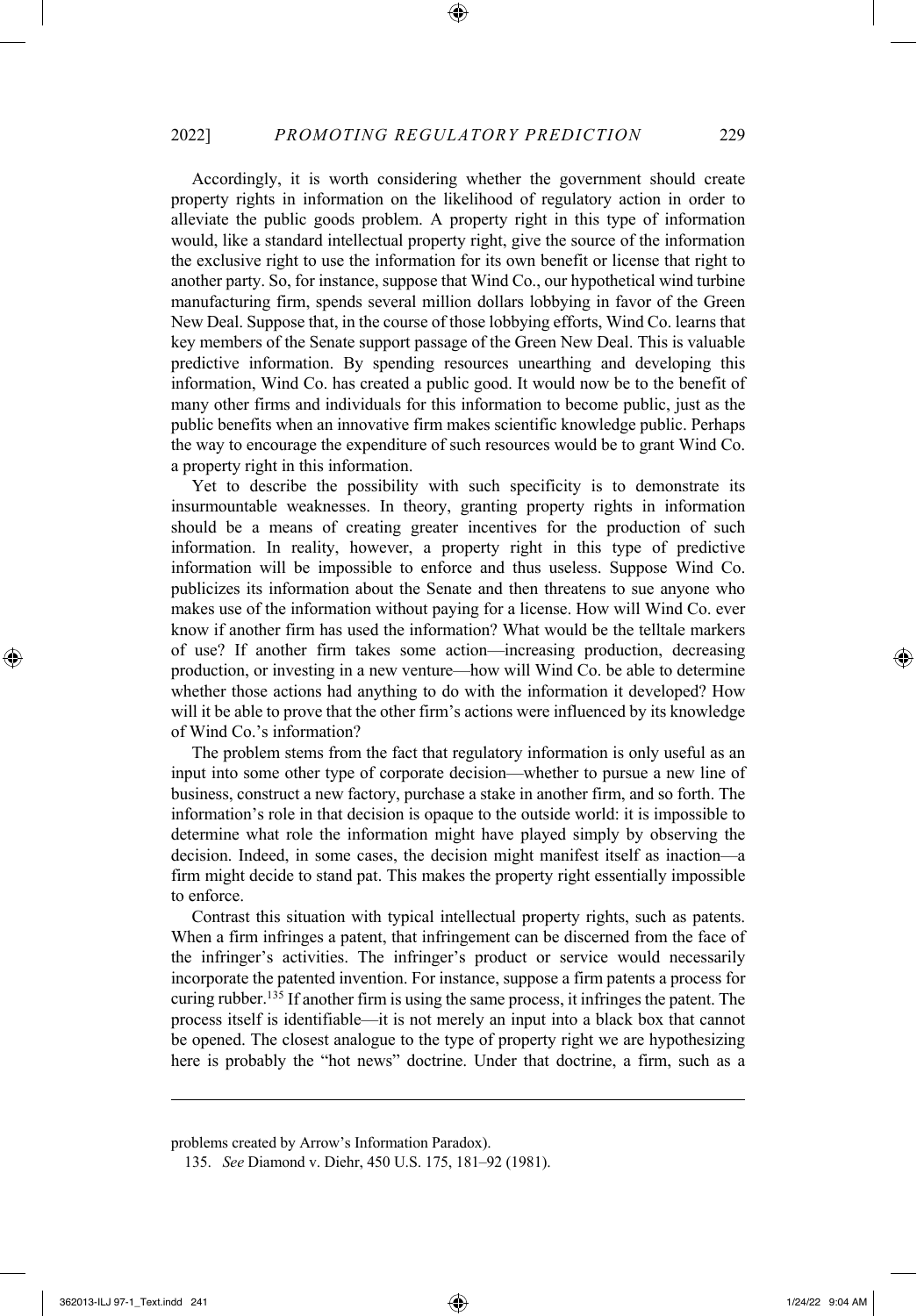newspaper or wire service, that develops a piece of news has a limited property right in that news.<sup>136</sup> The concern that motivated the creation of property in "hot news" was the fear that no firm would want to invest substantial funds in uncovering news, only to see that news copied and rebroadcasted by another firm that did not pay the upfront fixed cost. However, even the "hot news" property right is much easier to enforce than a property right in regulatory information. With hot news, the information protected by a property right is itself a final product, not a mere input. The infringing act is publication of the news itself, not use of the news in some other type of decision or process. Thus, it will be evident when a property right in hot news has been infringed: it is infringed whenever the news is published by an entity that does not own a license to the property right. Holders of a property right will not have to guess at how the news was used; it will be evident from the face of the publication.

Consequently, we do not view a property right in regulatory information as a workable solution to the public-goods problem we have identified. Despite the theoretical attraction of such an approach, the practical problems with implementing and enforcing such a property right cannot be overcome.

#### *C. Regulation Requiring Societal Actors to Engage in Predictions*

Finally, consider the possibility that government might simply mandate the disclosure (or even production) of regulatory information via prediction-forcing regulation. One possible form of prediction-forcing regulation is regulation that requires regulated entities to undertake predictions about future government action. At the outset, it may strike the reader as odd that the government would ask private actors to predict the likelihood of some action that the government itself might take. Why not just require the government to disclose the relevant information itself?

As we note above, simply requiring greater governmental transparency would be preferable—if it could be implemented effectively. But for a variety of reasons, we doubt that such augmented transparency rules would be successful in flushing out additional government information. The collateral costs of requiring governmental transparency might also be high. We think, therefore, that it is worth considering whether it might be possible to obtain socially valuable information from private parties outside of the government. We fully recognize the irony of asking private parties to supply information about the government because the government cannot be trusted to abide by the rules and supply the information itself. Forcing private parties to do something that the government should be doing borders on being a parody of how good governance normally operates. Nonetheless, in a context where no other good options present themselves, prediction-forcing regulation is worth consideration.

Indeed, lest the reader think that our imaginations have run away with us,137 we hasten to note that at least one type of prediction-forcing regulation already exists.

<sup>136.</sup> *See* Int'l News Serv. v. Associated Press, 248 U.S. 215, 234–45 (1918).

<sup>137.</sup> Under existing law, corporations can validly hedge predictions about future government policy. *Cf.* Grae v. Corr. Corp. of Am., No. 3:16-cv-2267, 2017 WL 6442145, at \*17 (M.D. Tenn. Dec. 18, 2017) (noting that defendant corporation's argument that it couched its predictions about how its business depended on stability in government policy "would be persuasive if [defendant] were being sued for simply having failed to predict the [change in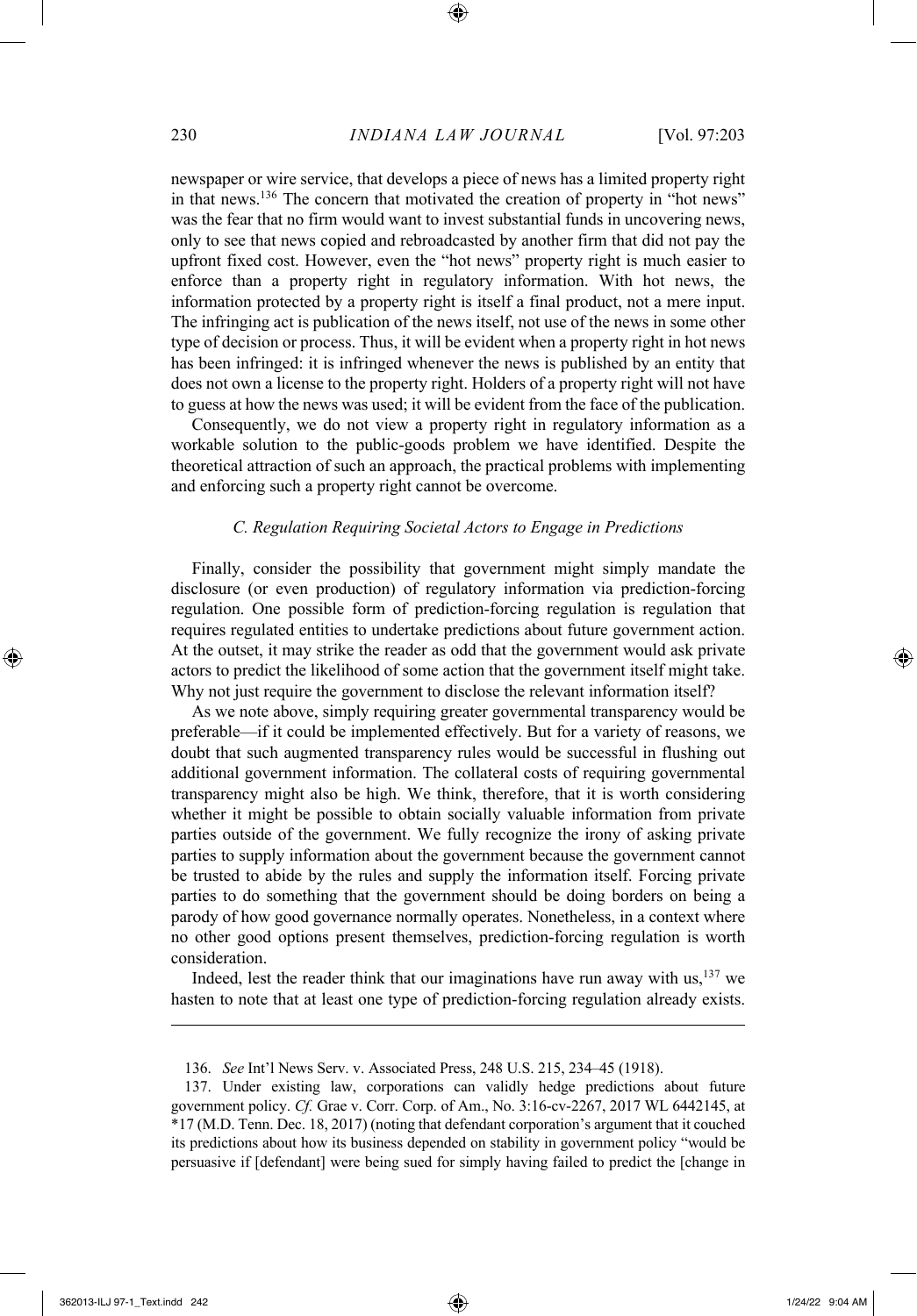An extant example can be found in a 2010 SEC interpretive guidance document (the Interpretation).<sup>138</sup> This document mandates that public companies, as part of their public disclosure, make predictions about the prospects for passage of new laws and regulations governing climate change. The Interpretation directs firms to make these disclosures as part of the "management's discussion and analysis of financial condition and results of operations" or "MD&A," just as they would be required to disclose the effect of actually enacted climate change legislation or regulation on the firm's business.<sup>139</sup>

Under the Interpretation, a firm must determine whether climate change legislation or regulation—be it at the federal, state, local, or international level<sup>140</sup> is "reasonably likely" to be enacted.<sup>141</sup> Indeed, the Interpretation requires the firm to predict not only *whether* particular legislation or regulation will be enacted, but also the precise timing and scope of that regulation.<sup>142</sup> The Interpretation also creates a presumption that pending legislation or regulation will be enacted absent an affirmative determination to the contrary by the firm.143 If the firm determines (or merely assumes) that the legislation or regulation in question is reasonably likely to be enacted, it must then disclose whether that regulation "is reasonably likely to have a material effect on the registrant's financial condition or results of operation."144

government policy]," but that the argument was unavailing where the plaintiff had made clear that "its claims are premised not on a failure to predict, but on [defendant's] failure to give a full and truthful contemporaneous representation of the business fundamentals and client relationships on which an investor's own prediction could be based").

138. Interpretation, *supra* note 25. The Interpretation remains in effect today. *See id.*

139. Information disclosure regimes can have numerous uses (some perhaps unintended by those who originally generated them). *See* Steven A. Bank & George S. Georgiev, *Securities Disclosure as Soundbite: The Case of CEO Pay Ratios*, 60 B.C. L. REV. 1123 (2019). Along these lines, we note the possibility that not only could the Interpretation provide society with valuable predictive information about future government action, but it could also provide regulators with predictions about how societal actors would *respond* to possible new legal and regulatory approaches. The predictions, in other words, could form a two-way street. *Cf.* Yoon-Ho Alex Lee, *A Model of Stock-Market-Based Rulemaking*, 23 AM. L. &ECON.REV. 1 (2021).

140. *See* Interpretation, *supra* note 25, at 6295–96; U.S. GOV'T ACCOUNTABILITY OFF., *supra* note 25, at 9.

141. Interpretation, *supra* note 25, at 6295 (footnote omitted) ("[M]anagement must evaluate whether the pending legislation or regulation is reasonably likely to be enacted."). The Interpretation thus does not require disclosure with respect to pending legislation or regulation when the rule's enactment is unlikely, even if the pending legislation or regulation would have a large-magnitude effect if enacted. For an argument that societies generally neglect, to their detriment, low-probability, high-magnitude future possibilities, see Jonathan B. Wiener, *The Tragedy of the Uncommons: On the Politics of Apocalypse*, 7 GLOBAL POL. 67 (2016).

142. Interpretation, *supra* note 25, at 6296 ("In addition to disclosing the potential effect of pending legislation or regulation, the registrant would also have to consider disclosure, if material, of the difficulties involved in assessing the timing and effect of the pending legislation or regulation.").

143. *Id.* ("Unless management determines that it is not reasonably likely to be enacted, it must proceed on the assumption that the legislation or regulation will be enacted.").

144. *Id.*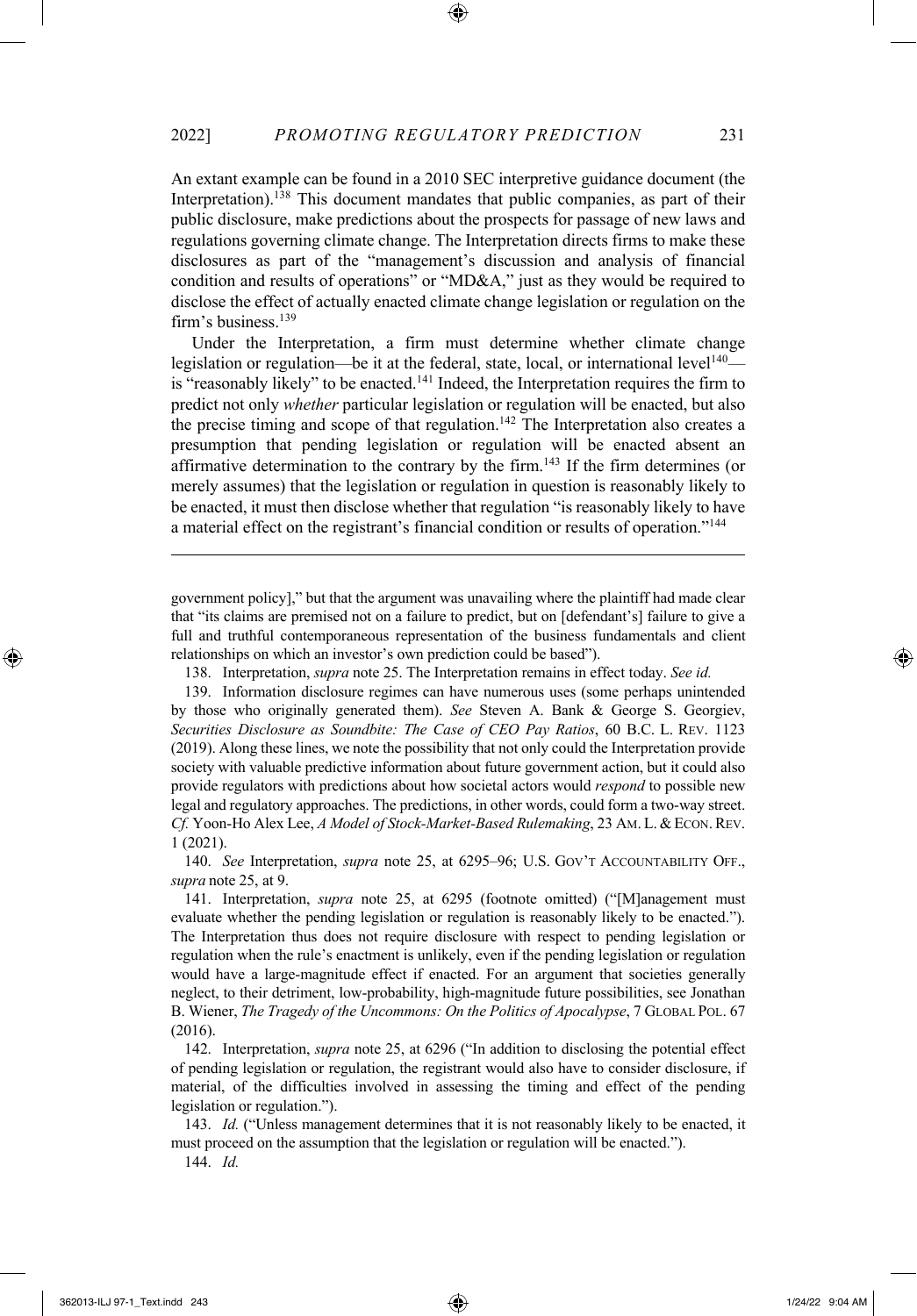In practice, the Interpretation has not yielded much in the way of predictive information. Empirical evidence indicates that the 2010 Interpretation has had little effect on the content of corporate SEC filings.<sup>145</sup> This could be the result of lax enforcement (even during the Obama Administration, under the watch of which the SEC originally promulgated the Interpretation), $146$  the manipulability of predictive analyses, $147$  or (at least for large firms) the small effects of possible climate change regulation on firms relative to firms' total operations.<sup>148</sup>

Even if the Interpretation were perfectly enforced and its requirements clear and subject to limited manipulability, there would be reason to doubt the true effectiveness, or desirability, of the Interpretation's approach. In fact, the Interpretation's prediction-disclosure requirements can give rise to perverse incentives with respect to registrants' behavior, and also potentially with respect to the output of legislatures and regulatory agencies.

In order to explain these perverse results, we describe the decision tree faced by a registrant considering pending climate change legislation or regulation. We assume that a registrant will choose the means of complying with the Interpretation that imposes the least cost on the firm. Assume that there is proposed climate change legislation or regulation that falls within the ambit of the Interpretation. The registrant must decide whether to undertake an analysis of whether or not that legislation or regulation is "reasonably likely" to be enacted. One would expect the registrant to make a quick (and inexpensive) initial determination as to whether the registrant can show that the pending legislation or regulation is reasonably likely to

145. *See* Rick E. Hansen, *Climate Change Disclosure by SEC Registrants: REvisiting the SEC's 2010 Interpretive Release*, 6 BROOK. J. CORP. FIN. & COM. L. 487, 526–33 (2012) (finding only minimal increase in climate change risk disclosure post-Interpretation, both in terms of number of filers disclosing risk and scope of discussion among those filers who did discuss climate change risk); *id.* at 521–26 (reviewing earlier post-Interpretation empirical studies);*see also* Kevin L. Doran & Elias L. Quinn, *Climate Change Risk Disclosure: A Sector by Sector Analysis of SEC 10-K Filings from 1995-2008*, 34 N.C. J. INT'L & COM. REG. 721 (2009) (empirical analysis of climate change risk disclosure pre-Interpretation, from 1995 to 2008); Camden D. Burton, *An Inconvenient Risk: Climate Change Disclosure and the Burden on Corporations*, 62 ADMIN. L. REV. 1287, 1296–98 (2010) (describing general paucity of climate change risk disclosure pre-Interpretation); Hansen, *supra*, at 508–14 (surveying pre-Interpretation empirical studies).

146. *See* David Gelles, *S.E.C. Is Criticized for Lax Enforcement of Climate Risk Disclosure*, N.Y. TIMES (Jan. 23, 2016), https://www.nytimes.com/2016/01/24/ business/energy-environment/sec-is-criticized-for-lax-enforcement-of-climate-riskdisclosure.html [https://perma.cc/SD57-SZHJ] ("In the two years after the interpretive guidance, the S.E.C. issued 49 comment letters to companies addressing the adequacy of their climate change disclosures. But it issued only three such letters in 2012 and none in 2013.").

147. *But see GAO Says Climate Change Disclosure Requirements Are Clear*, THOMSON REUTERS TAX & ACCT. NEWS, March 27, 2018, at 1 ("The SEC's disclosure requirements concerning risks associated with climate change are clear with its 2010 interpretive guidance and staff review of company's filings, the Government Accountability Office said.").

148. *See* George S. Georgiev, *Too Big to Disclose: Firm Size and Materiality Blindspots in Securities Regulation*, 64 UCLA L. REV. 602, 641 (2017) (footnote omitted) ("[A] large firm may be able to justify complete non-disclosure if it can absorb the effects of climate change on its business, even when those effects are sizeable in absolute terms.").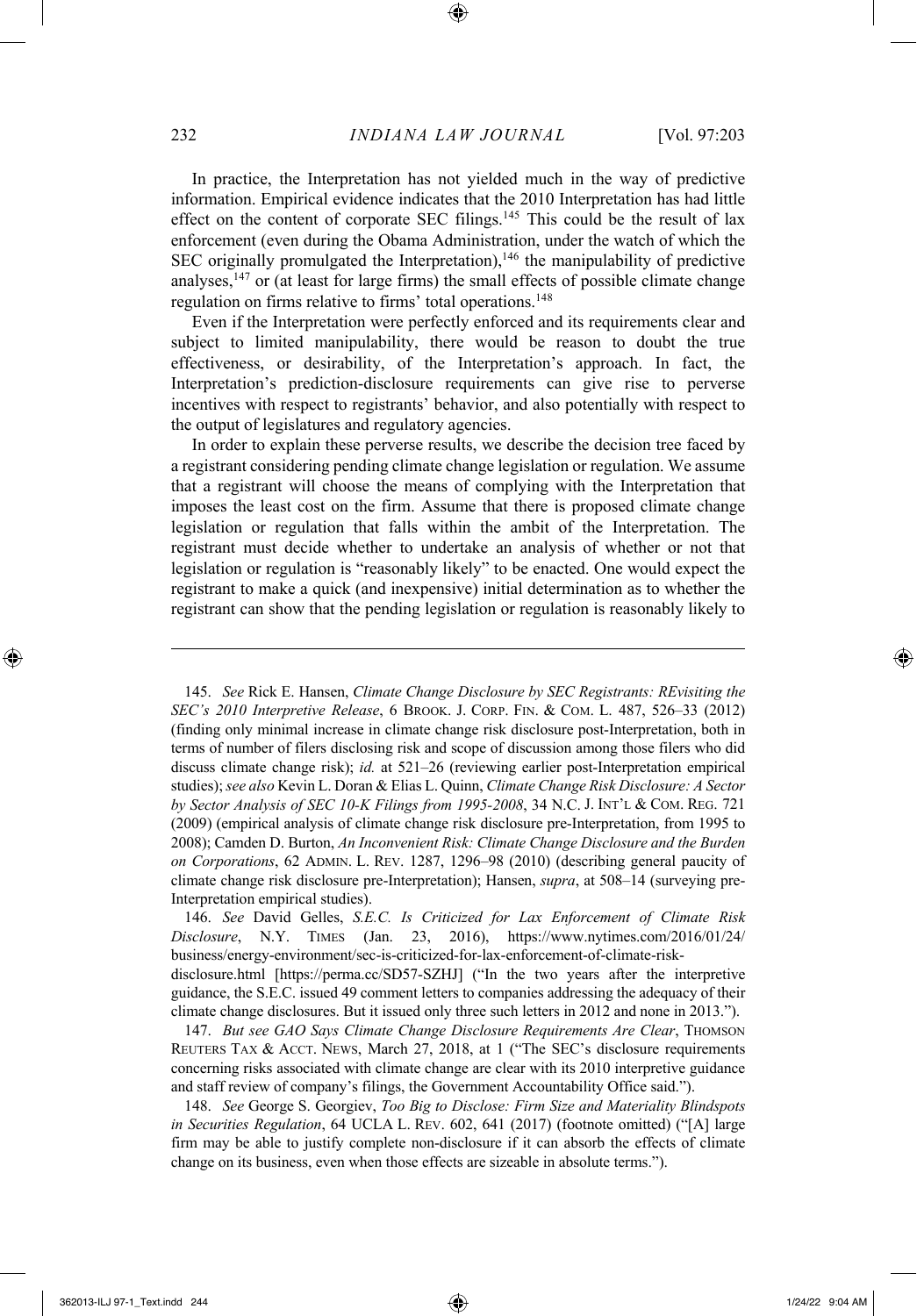become law. Call the probability that the law or regulation will be enacted *p*. If the registrant believes that *p* is reasonably high, then the registrant should rationally rely on the presumption that the legislation or regulation will become law "[u]nless management determines that it is not reasonably likely to be enacted."<sup>149</sup> In that case, then, the registrant will have to make disclosures as if the proposed legislation or regulation were to become law.<sup>150</sup> Call the costs of such disclosure  $C_d$ .<sup>151</sup>

On the other hand, the registrant may believe that it can make the required showing that the legislation or regulation is not reasonably likely to become law. In that case, the registrant could avoid disclosure and its accompanying costs. Presumably, however, there will be some cost in undertaking a satisfactory prediction analysis demonstrating that the legislation is unlikely to be enacted. Call that cost  $C_p$ .<sup>152</sup> If  $C_p > C_d$ , then we would expect the firm to choose disclosure over a prediction analysis, even if the firm believes that *p* is actually quite low. The firm will undertake a prediction analysis only if the costs of disclosure are quite high. Figure 1 summarizes these possibilities.

<sup>149.</sup> Interpretation, *supra* note 25, at 6296.

<sup>150.</sup> Determining what would become law, and anticipating changes to pending legislation or regulation, would likely require some predictive analysis. Thus, reliance on the presumption would seem to require the registrant to assume that the actually pending legislation or regulation becomes law.

<sup>151.</sup> Disclosure costs might include the costs of assembling the relevant data to disclose, the cost of disclosing information that might reveal publicly certain corporate information, and the impact on the corporations' financial status resulting from a reduction in stock price following the disclosure.

<sup>152.</sup> Predictive analysis costs would include the costs of assembling the relevant data to support a prediction analysis. One might think that a corporation might like to have a legal opinion in hand indicating that the pending legislation or regulation is not likely to become law; such a legal opinion would also have a cost. We assume that predictive analysis costs will only be undertaken after an initial review of the situation. Given that, it may well be that a corporation will only devote substantial resources to a predictive analysis if the corporation is convinced that a law firm will issue a satisfactory legal opinion on the likelihood that the pending legislation or regulation will not be enacted. However, it might be suggested that a legal opinion is not a sure thing; if that is the case, then predictive-analysis costs would also include the cost of investing in a predictive analysis only to find that disclosure is required at the end of the day. Such a possibility would also make Diagram 2 in the text more complex but would not change the bottom-line result.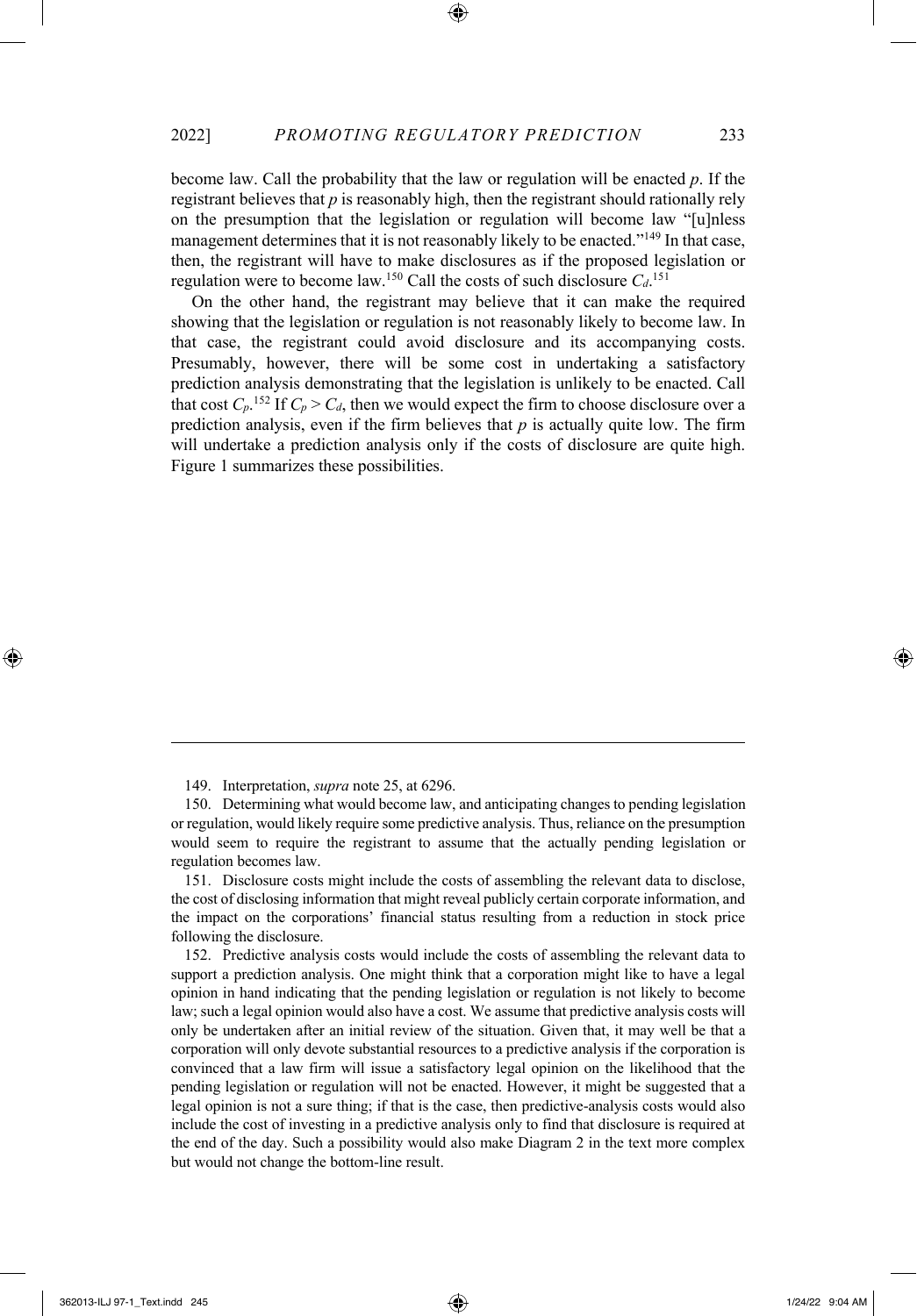

**Figure 1**. Registrant Decision-Making in Light of the Interpretation

Note, however, that there is a potential endogeneity here: it may be the case that a firm can lobby so as to reduce the probability that legislation or regulation will become law.<sup>153</sup> This lobbying activity could reduce the original probability,  $p_0$ , that the proposal will become law to a much lower post-lobbying probability,  $p_l$ . Of course, putative regulated actors may have an incentive to lobby to ensure that proposed legislation or regulation does not *in fact* become law, irrespective of the Interpretation. The point here is that regulated actors may have an *additional* incentive to lobby to ensure that any proposal never reaches the point where it might be said with reasonable likelihood that the proposal might become law. This could come to pass through focused lobbying on those legislators who control the agenda or on marginal committee members who might effectively decide whether or not a bill advances beyond the committee. Call these additional marginal lobbying costs *Cl*.

Engaging in this additional lobbying and expending *Cl* will only make sense if, once the probability of passage has shifted from  $p_0$  to  $p_1$ , the actor will still find it worthwhile to expend  $C_p$  in order to avoid the costs of disclosure  $C_d$ . That is, lobbying will only make sense if  $C_l + C_p < C_d$ .

This more nuanced version of affairs is summarized in Figure 2.

<sup>153.</sup> It is conceivable as well that a corporation might opt *not* to lobby precisely because lobbying against a bill might be seen to increase the salience of the bill and thus increase the likelihood (for purposes of the Interpretation) that the bill will become law. (We are grateful to Sasha Volokh for this point.)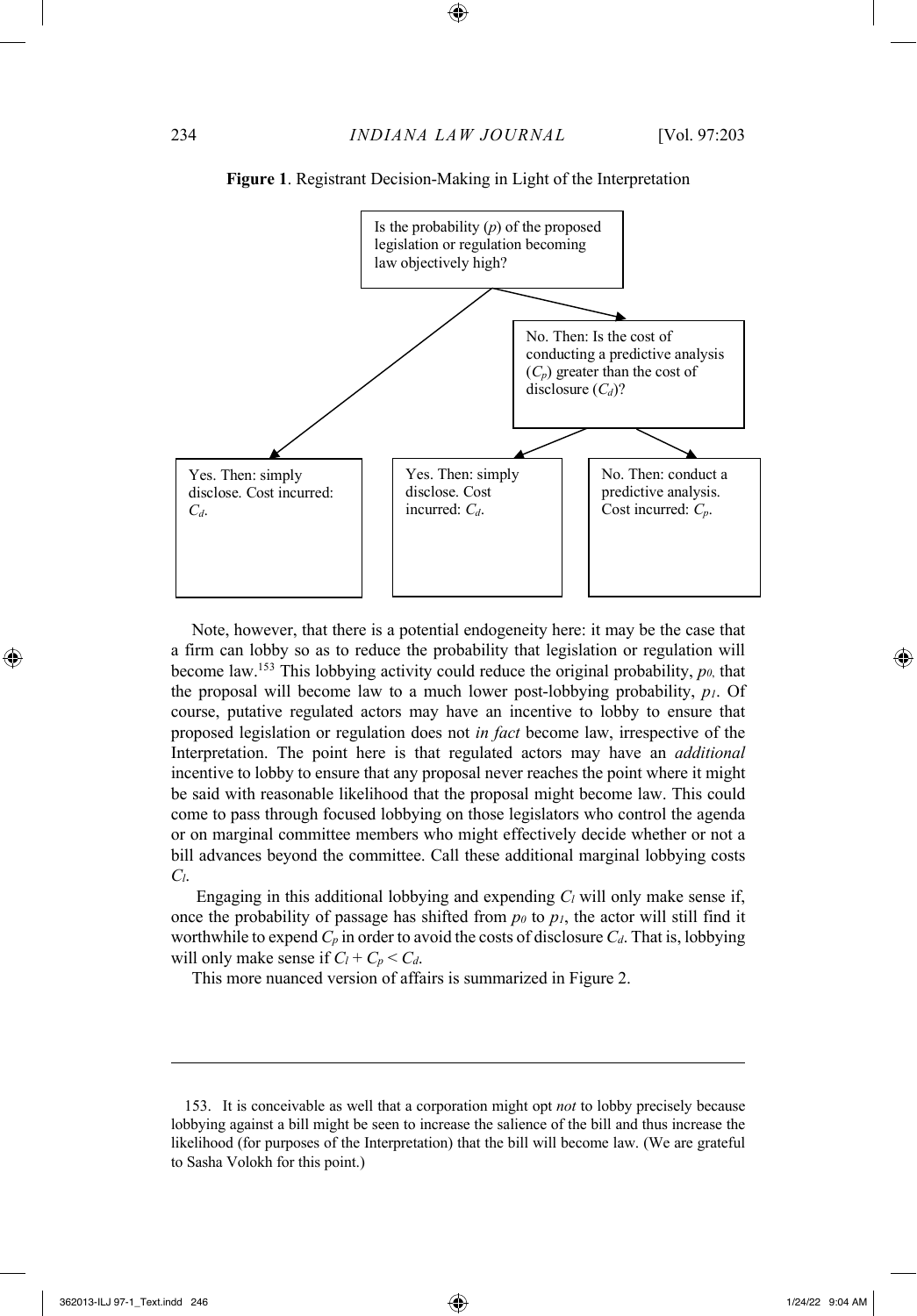

**Figure 2.** More Nuanced Registrant Decision-Making in Light of the Interpretation

Note, moreover, that as part of its strategy to reduce the chances that a proposed climate change legislation or regulation will be enacted, a firm might lobby *for* some other piece of legislation or regulation, possibly on a completely unrelated issue. This could be in addition to or in lieu of lobbying *against* the proposed legislation or regulation in question. Legislatures and regulators are capacity constrained; consideration of Proposal *A* limits their ability to consider Proposal *B* as well. Thus, by devoting resources to advancing competing legislation and regulation, a corporation might reasonably expect to reduce the probability that climate change legislation and regulation is successfully enacted.<sup>154</sup>

The SEC's Interpretation thus has two significant flaws. It provides an easy escape hatch via the presumption that a statute or regulation will be enacted, allowing firms to avoid offering a prediction. And it creates incentives for firms to lobby for or against various measures simply in order to avoid disclosure. Nonetheless, the Interpretation points the way toward a more effective form of mandated regulatory prediction.

Prediction-forcing regulation could assume a number of different forms. One could imagine an agency issuing a prediction-forcing regulation regarding matters within its own purview—the EPA requiring predictions of environmental legislation,

<sup>154.</sup> Such an approach would be similar to the practice of business interests that fund advertisements supporting or opposing candidates for judicial office that focus on issues more salient to the public-at-large, such as issues of criminal law, even though the business interests themselves care much more about economic issues. *See, e.g.*, Lawrence Baum, *Judicial Elections and Judicial Independence: The Voter's Perspective*, 64 OHIO ST. L.J. 13, 34–37 (2003).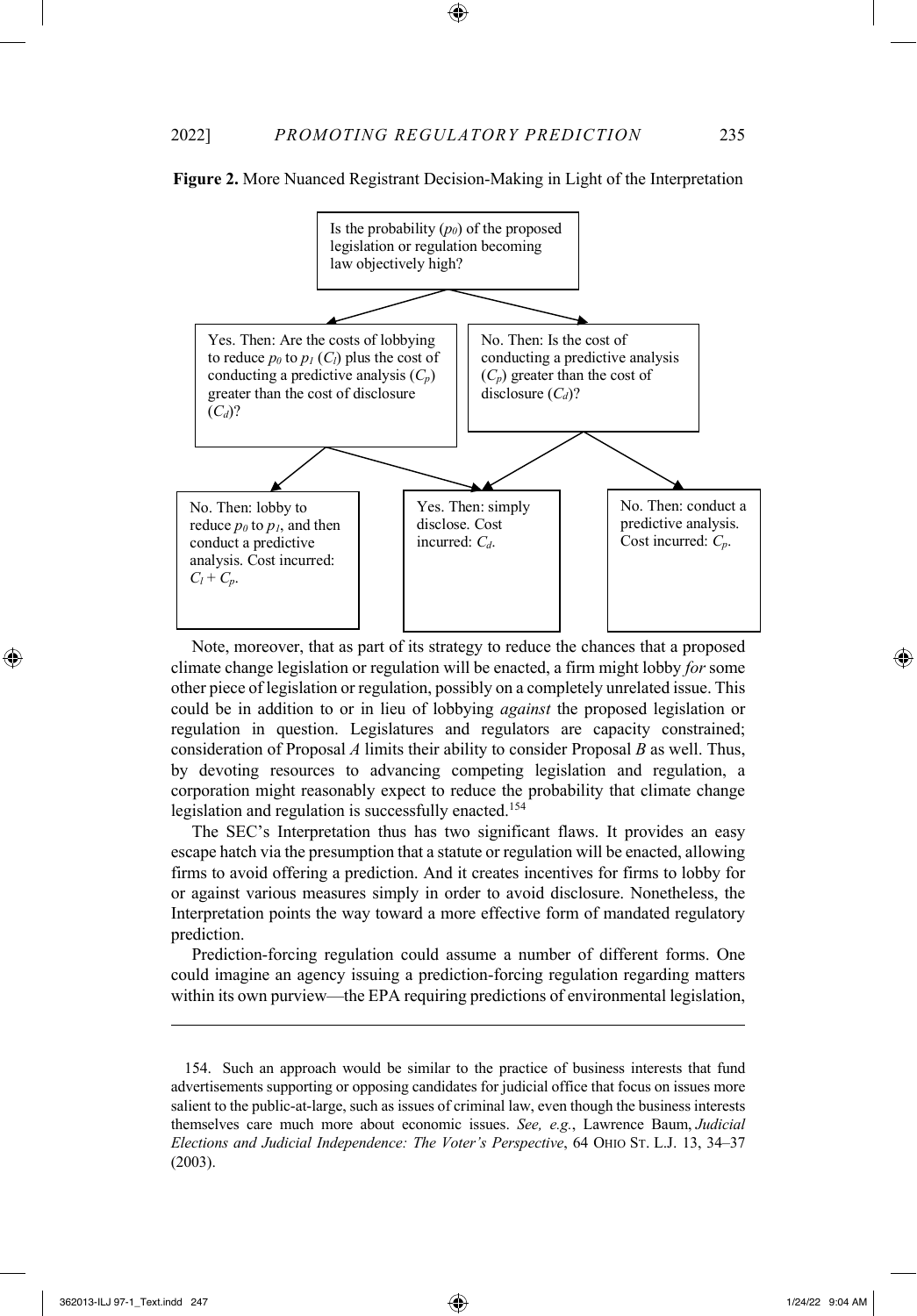for instance. Or one could imagine a generalist agency, such as the SEC, requiring firms to predict any relevant legislation or regulation across all potential areas of law. An ideal prediction-forcing regulation would obligate regulated parties to make predictions regarding the probability that potential legislation or regulation relevant to their business will become law. In addition, the regulated firm could be required to disclose the information on which it has based its prediction—essentially converting this information from a trade secret into public knowledge.

There is obviously quite a lot bound up in the question of what constitutes "potential" regulation or legislation. Firms should not be required to speculate about any conceivable regulation that might exist in the imagination of some regulator somewhere. There are a few possible approaches to solving this problem of scope. One would be for the regulator who promulgates the prediction-forcing regulation to specify a list of potential regulations or law that seem at least plausible or have become publicly salient. Another would be to require firms to offer predictions on any legislation or regulation that they believe crosses some threshold of probability—say, ten percent. If a firm declined to offer a prediction on a particular potential regulation, that would signal that the firm believed the regulation to be less than ten percent likely. We can imagine other similar ways of addressing scope. The point is that it should not be especially difficult to draw reasonable boundary lines when defining a firm's disclosure obligation.

At the same time, a prediction-forcing regulation would only exacerbate the public-goods problem that animated our inquiry in the first place. Prediction-forcing regulation would encourage the dissemination of existing information, to be sure, but it would dampen firms' enthusiasm to collect that information in the first place by effectively forcing them to disclose it publicly. This would limit the extent to which firms could gain competitive advantages by collecting such information. With less to gain, firms would be willing to expend fewer resources to collect the information in the first place.155 For this reason, it is hard to be overly optimistic about the success of prediction-forcing regulation at addressing the underlying problem of legal and regulatory risk.

#### **CONCLUSION**

The ability to predict future regulatory change is important to private firms, and it is important to society at large as well. But formulating accurate predictions can be immensely challenging. Information is dispersed among many governmental actors, and governmental authority itself is dispersed among many jurisdictions and branches. In this Article, we analyzed several potential responses to this problem. Some—like creating private property rights in predictive information—strike us as utterly unworkable. Others—such as greater government transparency and prediction-forcing regulation—offer slightly greater promise, though coupled with significant shortcomings and hurdles.

<sup>155.</sup> This is the same concern that has generally prevented courts from imposing duties to disclose in contract law. Ariel Porat, *A Comparative Fault Defense in Contract Law*, 107 MICH. L. REV. 1397, 1400 (2009) (emphasis in original) ("Traditional American contract law does not impose *any* duty to disclose information at the performance stage.").